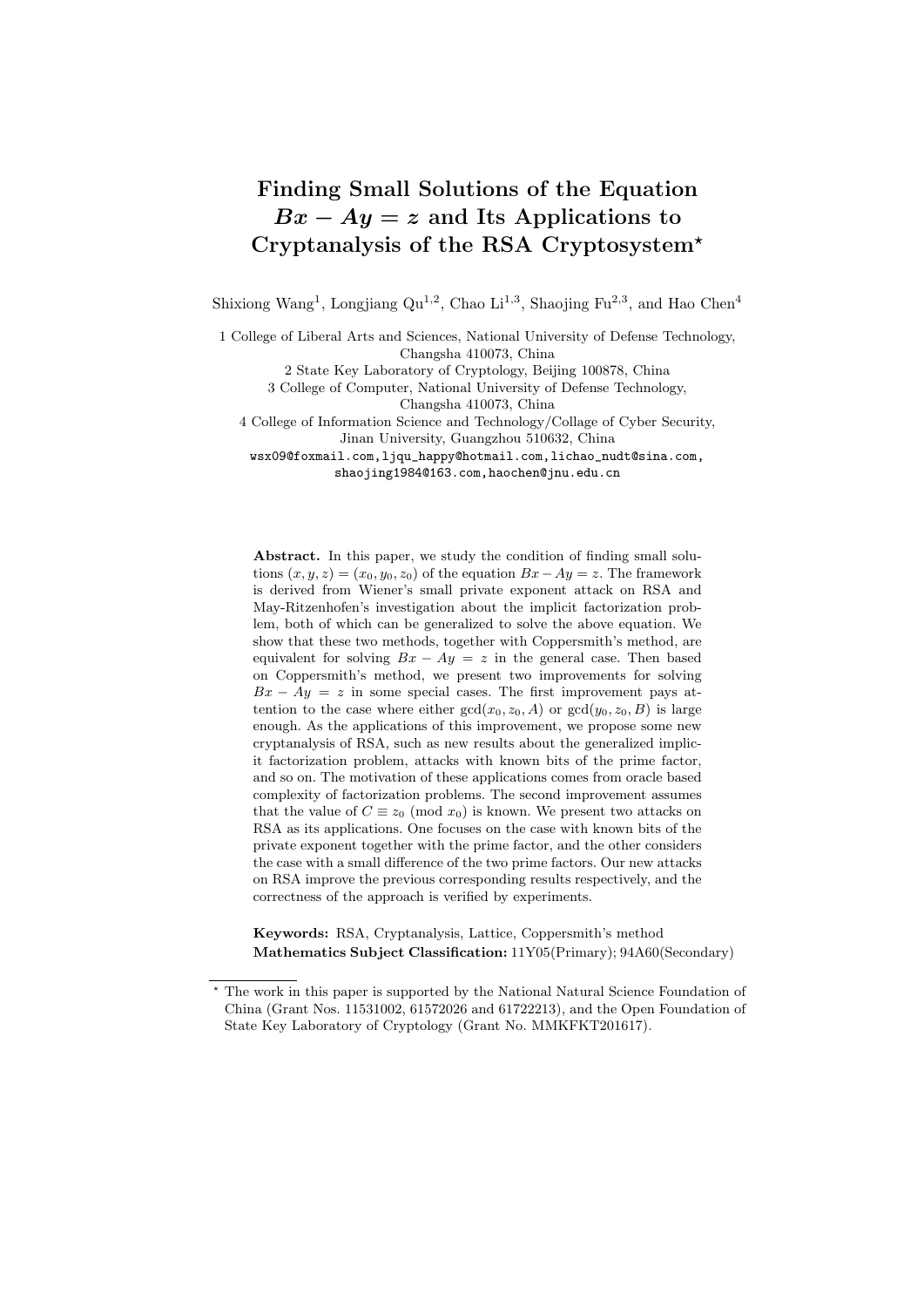## 1 Introduction

Background Since RSA was proposed by Rivest, Shamir, and Adleman [33], much effort has been made to evaluate the security of this public key cryptosystem due to its wide variety of applications. For example, RSA is vulnerable in the case of either a small public exponent  $[5, 7]$  or a small private exponent  $[3, 7]$ 40]. Some attacks were also presented when a portion of the private exponent is exposed  $[1, 2, 4, 11, 34, 35, 38, 39]$ , or some bits of the prime factor are known  $[6, 6, 12]$ 7, 16]. From the work of [9, 24], it was proved that recovering the private exponent and factoring the modulus are determinately equivalent in polynomial time. In addition, there were also some investigations about the implicit factorization problem (IFP) [12, 20, 21, 25, 31, 32, 37], which aims to factor two (or more) RSA moduli if unknown prime factors of these moduli share a certain number of bits.

In this paper, we show that some of the above cryptanalysis of RSA can be summarized into one framework, namely, finding small solutions  $(x, y, z)$  =  $(x_0, y_0, z_0)$  of the equation  $Bx - Ay = z$ , where  $A, B, x_0, y_0, z_0$  are integers and  $Bx_0$ ,  $Ay_0$  have the same bit size. Without loss of generality, we assume  $A, B, x_0, y_0, z_0 \in \mathbb{Z}^+$  and  $gcd(A, B) = 1$ ,  $gcd(x_0, y_0) = 1$ .

In 1990, based on approximations using continued fractions, Wiener [40] presented the first small private exponent attack. For an RSA modulus  $N = pq$ , suppose p, q are of the same bit size, and the public exponent  $e \approx N$ . Wiener showed that one can factor  $N = pq$  if the private exponent  $d < N^{0.25}$ . Since  $e \cdot d \equiv 1 \pmod{\varphi(N)}$ , there exists a positive integer k such that  $k\varphi(N) = ed - 1$ , which is equivalent to  $Nk - ed = k(p+q-1) - 1$ . After taking  $B = N, x_0 =$  $k, A = e, y_0 = d, z_0 = k(p + q - 1) - 1$ , we obtain  $Bx_0 - Ay_0 = z_0$ . And the RSA modulus  $N = pq$  can be factored according to the knowledge of  $x_0, y_0, z_0$ . Therefore, Wiener's attack is essentially finding the solution  $(x, y, z) = (x_0, y_0, z_0)$  of the equation  $Bx - Ay = z$  if  $x_0, y_0, z_0$  are small enough. The best small private exponent attack was later given by Boneh and Durfee [3] in 1999, which showed that it is possible to factor  $N = pq$  if  $d < N^{0.292}$ . And the proof was simplified by Herrmann and May [14] in 2010.

In 2009, May and Ritzenhofen [25] firstly introduced the IFP, namely, the implicit factorization problem. The motivation of this problem comes from oracle based complexity of factorization problems. Namely, it allows for an oracle that on input an RSA modulus  $N_1 = p_1q_1$  outputs another different RSA modulus  $N_2 = p_2 q_2$  such that  $p_1, p_2$  share some bits. Note that the oracle only gives an implicit information about  $p_1, p_2$ , since the actual values of the shared bits are not known. Denote "most significant bits" by MSBs, and "least significant bits" by LSBs. Let  $N_1 = p_1q_1, N_2 = p_2q_2$  be n-bit RSA moduli, and  $p_1, p_2$  be an-bit prime integers. Then suppose that  $p_1, p_2$  share tn LSBs. By finding the shortest non-zero vector in a two-dimensional lattice, May and Ritzenhofen [25] claimed that  $N_1, N_2$  can be factored if  $t > 2(1 - \alpha)$ . Later in 2010, Faugère et al. [12] analyzed the case where  $\alpha n$ -bit  $p_1, p_2$  share tn MSBs, and they got the same bound  $t > 2(1-\alpha)$ . For simplicity, here we only consider the latter case, namely, we have  $p_1 - p_2 = \tilde{p}$ ,  $0 < \tilde{p} < 2^{\alpha n - tn}$ , where  $\tilde{p} > 0$  is assumed without loss of gonerality. It is easy to obtain  $N_{\alpha} q_{\alpha} - N_{\alpha} q_{\alpha} = \tilde{q} q_{\alpha} q_{\alpha}$ . Similarly, after taking of generality. It is easy to obtain  $N_1q_2 - N_2q_1 = \tilde{p}q_1q_2$ . Similarly, after taking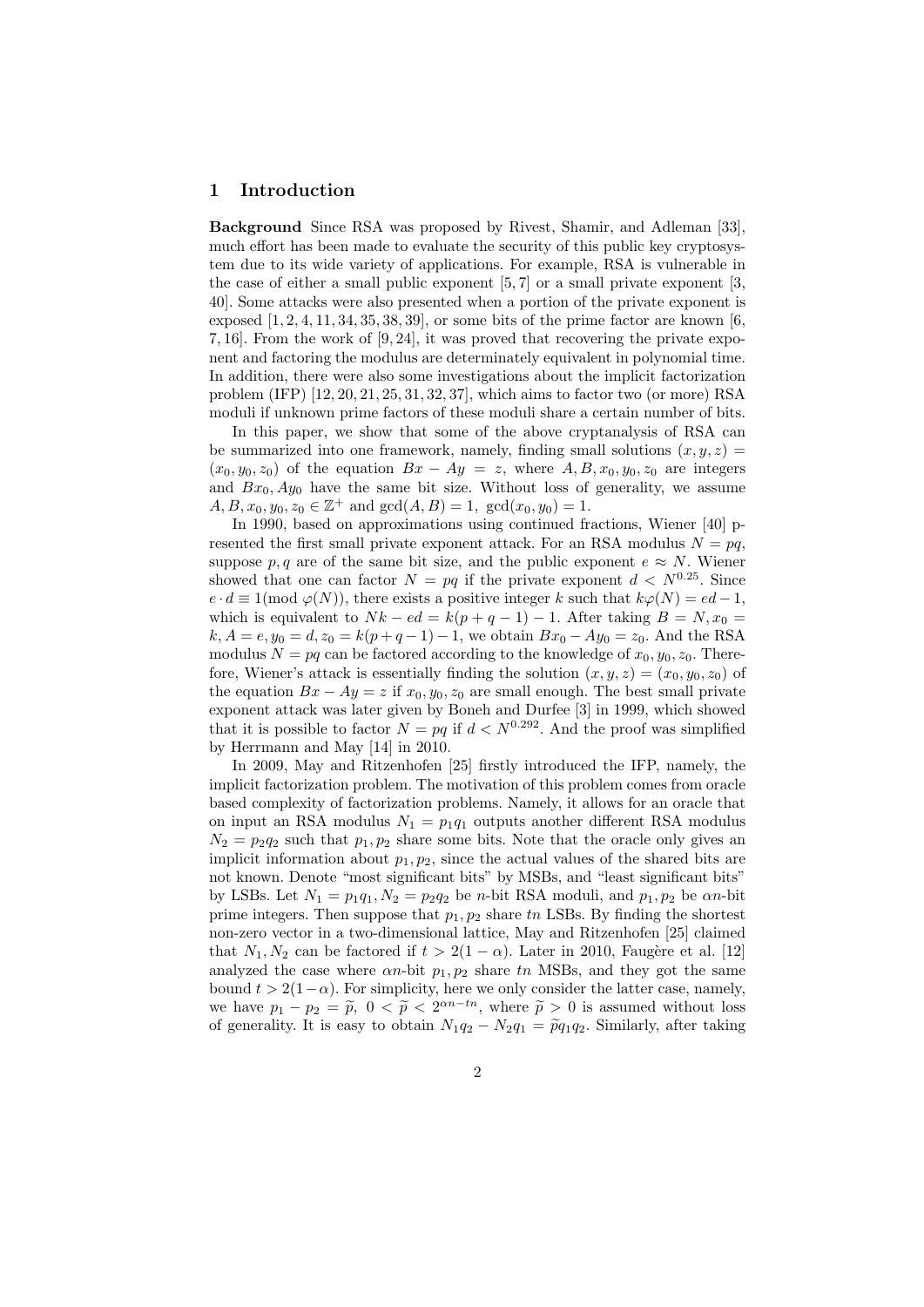$B = N_1, x_0 = q_2, A = N_2, y_0 = q_1, z_0 = \tilde{p}q_1q_2$ , one can also get  $Bx_0 - Ay_0 = z_0$ . And the knowledge of  $x_0, y_0, z_0$  is sufficient to factor  $N_1 = p_1q_1, N_2 = p_2q_2$ . Therefore, the above IFP can be also regarded as finding the solution  $(x, y, z) =$  $(x_0, y_0, z_0)$  of the equation  $Bx - Ay = z$  if  $x_0, y_0, z_0$  are small enough. Since the methods in [25] and [12] are similar, in this paper we only consider the method in [25] for simplicity. Besides the work in [25] and [12], later the bounds for the cases of shared MSBs and shared LSBs were simultaneously improved several times [20, 21, 32, 37] by means of lattice-based methods. And the optimal bound was given by Lu et al. [20] in 2015, which claimed that  $N_1, N_2$  can be factored if  $t > 2\alpha(1-\alpha)$ .

Both Wiener's attack in [40] and May-Ritzenhofen's attack in [25], can be generalized to solve the equation  $Bx - Ay = z$ . Besides, there is another latticebased method, called Coppersmith's method, which is widely adopted by researchers for cryptanalysis of RSA. Coppersmith's method is used to find small roots of v-variate modular polynomial equations or  $(v + 1)$ -variate integer polynomial equations in polynomial time based on lattice basis reduction. Initially in 1996, Coppersmith [5, 6] obtained results for the case of  $v = 1$ . Later the methods of [5] and [6] were reformulated by Howgrave-Graham[15] and Coron[8] respectively in simpler ways. The aforementioned two reformulations can also be extended to the case of  $v \ge 2$ . In general, the reformulations are used when we refer to Coppersmith's method.

Our Contributions In this paper, we are devoted to making improvements for solving the equation  $Bx-Ay=z$  in some special cases, together with obtaining some new applications to cryptanalysis of RSA.

First of all, we present the condition for solving the equation  $Bx-Ay = z$  in the general case as Result 1 in Section 2. We regard it as a known result, which can be obtained by generalizing either Wiener's small private exponent attack in [40] or May-Ritzenhofen's investigation about implicit factorization problem in [25]. Besides, Coppersmith's method can also be used to prove Result 1. As a conclusion, these three methods are equivalent for solving  $Bx - Ay = z$  in the general case.

Moreover, Coppersmith's method is much powerful. It can not only obtain the same result in the general case, but also perform better than the two methods in [40] and [25] under some circumstance. The optimal bound for the IFP [20] and the best small private exponent attack [3], are both obtained according to Coppersmith's method. Based on Coppersmith's method, this paper then presents two improvements for solving the equation  $Bx-Ay = z$  in some special cases.

(1) The first improvement considers the case where either  $gcd(x_0, z_0, A)$  or  $gcd(y_0, z_0, B)$  is large enough. It is stated as our Theorem 1 together with Theorem 2 in Section 4. Based on the first improvement, we present some applications to cryptanalysis of RSA as follows.

(1.1) In 2015, Nitaj and Ariffin [28] proposed a generalization of the IFP, which is also related to oracle based complexity of factorization problems. The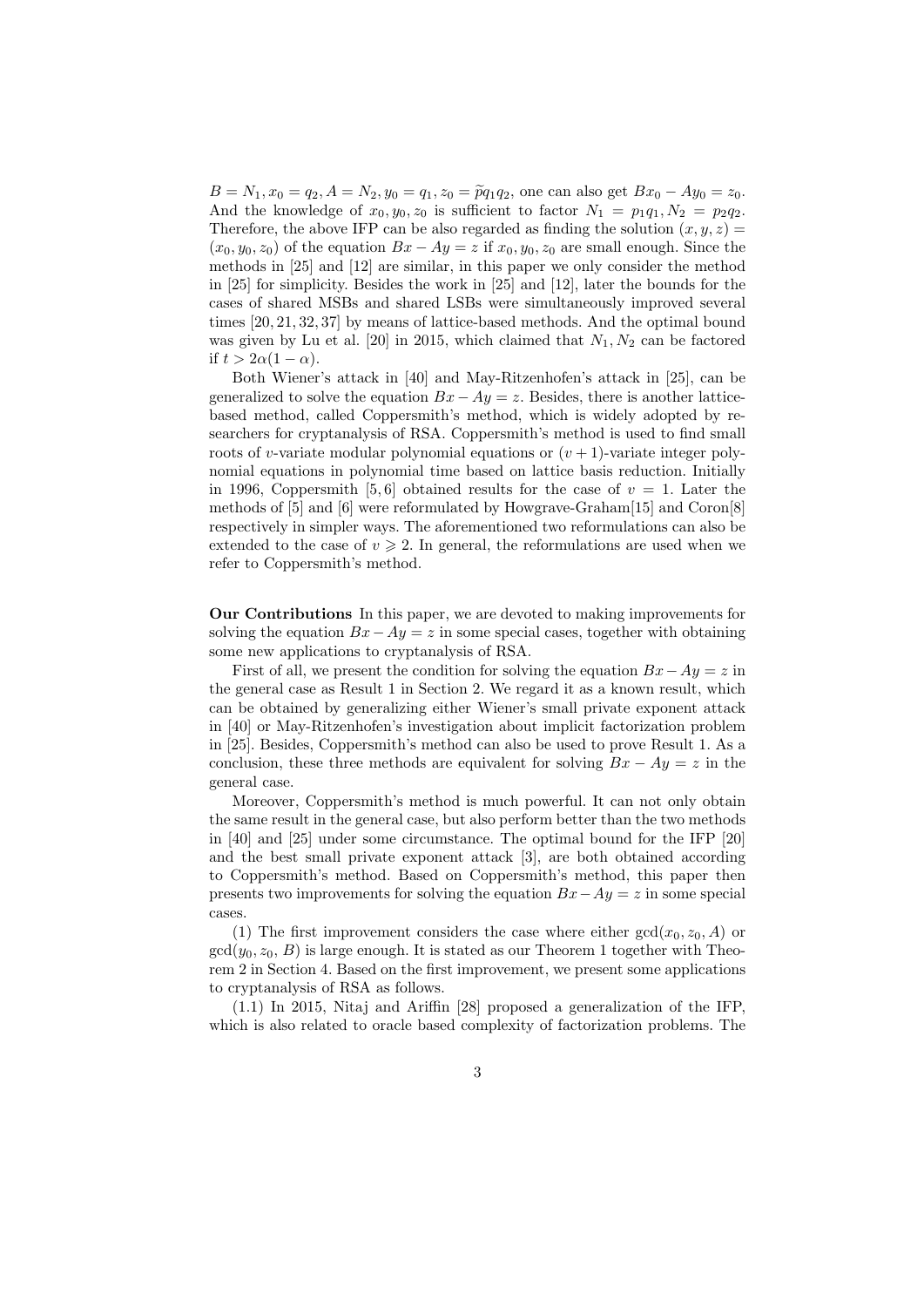generalization allows for an oracle that on input an RSA modulus  $N_1 = p_1q_1$ outputs another different RSA modulus  $N_2 = p_2 q_2$  such that some unknown multiples  $a_1p_1$  and  $a_2p_2$  of the prime factors  $p_1$  and  $p_2$  share an amount of MSBs or LSBs. When  $a_1 = a_2 = 1$ , it is exactly the case of the IFP introduced by May and Ritzenhofen in [25]. Moreover, since  $gcd(p_1, p_2) = 1$ , there must exist unknown  $a_1^*, a_2^* \in \mathbb{Z}^+$  such that  $a_1^* p_1 - a_2^* p_2 = 1$  (or  $a_2^* p_2 - a_1^* p_1 = 1$ ). It implies that  $a_1^*p_1$  and  $a_2^*p_2$  share nearly all of their bits beginning from the most significant bit, which may apply for the generalized IFP. Applying our Theorem 1 to this generalized IFP for the case of shared MSBs, we can get a better result than [28]. While our Theorem 2 can be used to improve the attack in [28] for the case of shared LSBs.

 $(1.2)$  In 1996, Coppersmith [6] claimed that given 0.25n MSBs of p, one can factor n-bit  $N = pa$  for 0.5n-bit p and q. Later [7, 16] showed that N can also be factored if one knows  $0.25n$  LSBs of p. The motivation of their attacks is exactly from the original oracle based complexity of factorization problems. As opposed to the (generalized) IFP where the oracle only gives an implicit information, their attacks [6, 7, 16] allow for an oracle that explicitly outputs the bits of the prime factor  $p$ . Considering implementations in practice, the bits of  $p$  may be obtained via side channel attacks. As an application of the theorems in Section 4, our new attacks improve the results in  $[6, 7, 16]$  if some greatest common divisor is large enough, and we also consider the case of unbalanced  $p, q$ .

(1.3) Similarly, according to Theorem 1, we can improve the result of partially approximate common divisor problem (PACDP) in [16] under some circumstance. And the same improvement also applies to the attacks in [29, 22], which focus on solving  $ex + y \equiv 0 \pmod{p}$  to factor the RSA modulus  $N = pq$ .

(2) The second improvement assumes that the value of  $C \equiv z_0 \pmod{x_0}$ is known. It is stated as our Theorem 3 in Section 5. And its applications to cryptanalysis of RSA are as follows.

(2.1) In 2005, Ernst et al. [11] proposed the attack on RSA when a portion of the private exponent d is exposed due to side channel attacks. Their result is the first one that works up to full size public or private exponent. Later in 2008, Sarkar and Maitra [36] improved the result of [11] by guessing a few MSBs of the prime factor  $p$  of the RSA modulus N. The total amount of bits of  $d, p$  to be known as presented in [36], is less than the number of bits of  $d$  to be known as reported in [11]. According to our Theorem 3, we present a new attack on RSA when some LSBs of  $d$  together with some MSBs of  $p$  are exposed. Similar to the motivation of [36], we may obtain only a few bits of  $p$  by exhaustive search to reduce the requirement of more bits of  $d$  to be known. Our attack combines the results in [30] and [39], and is better than Sarkar and Maitra [36] under some circumstance.

(2.2) In 2002, Weger [10] showed that choosing an RSA modulus with a small difference of its prime factors yields improvements on the small private exponent attacks of Wiener [40] and Boneh, Durfee [3]. Among the results presented in [10], one is obtained by generalizing the best small private exponent attack result  $d < N^{0.292}$  [3]. Another proof of this result can also be found in [18].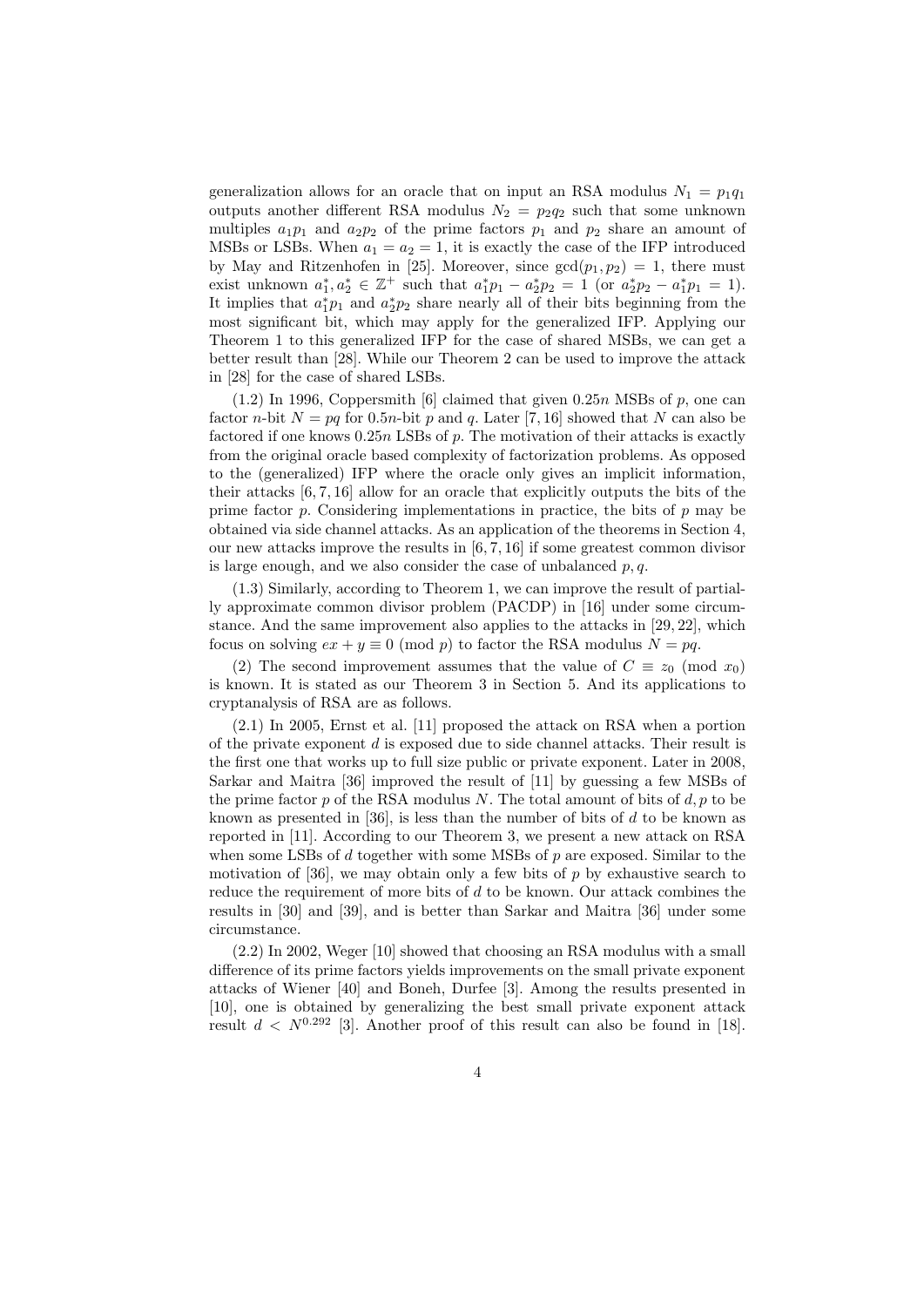As the application of our second improvement, our new attack needs a weaker condition, which implies that our result is better than that in [10, 18].

Organization The rest of this paper is organized as follows. In Section 2, the condition of solving the equation  $Bx - Ay = z$  in the general case is given as a known result. Section 3 introduces Coppersmith's method for finding the small roots of modular polynomial equations, which is used to prove the results in this paper. In Section 4, we present our first improvement. And based on this improvement, we obtain many applications to cryptanalysis of RSA, such as new results about the generalized IFP, attacks with known bits of the prime factor, analysis of the PACDP, and so on. Section 5 is our second improvement. And in this section, we propose two attacks on RSA, which consider either the case with known bits of the private exponent together with the prime factor, or the case with a small difference of the two prime factors. In Section 6, we implement several experiments to examine the justification of our approach and thus verify the correctness of our results. Finally we conclude this paper in Section 7.

# 2 Known Result for Solving  $Bx - Ay = z$

In this section, we show the condition of finding the small solutions  $(x, y, z) =$  $(x_0, y_0, z_0)$  of the equation  $Bx - Ay = z$  in the general case. We present it as the following Result 1, and regard it as a known result. It can be obtained by generalizing either Wiener's attack in [40] or May-Ritzenhofen's attack in [25]. We briefly present the proof using Wiener's method [40] in Appendix A, and the proof using May-Ritzenhofen's method [25] in Appendix B. Section 3 will introduce Coppersmith's method by showing another proof of Result 1 as an example. As a conclusion, these three methods are equivalent for solving  $Bx - Ay = z$  in the general case.

**Result 1** Suppose there exists unknown  $(x_0, y_0, z_0) \in (\mathbb{Z}^+)^3$  satisfying

 $Bx_0 - Ay_0 = z_0$ ,  $|x_0| < X$ ,  $|y_0| < Y$ ,  $|z_0| < Z$ ,

where  $gcd(A, B) = 1$ ,  $gcd(x_0, y_0) = 1$ . Here  $A, B, X, Y, Z$  are known large positive integers, and for some known large positive integer M we have

$$
X = M^{\alpha_1}, A = M^{\alpha_2}, Y = M^{\beta_1}, B = M^{\beta_2}, Z = M^{\gamma}.
$$

 $X, Y, Z$  are usually selected to satisfy  $x_0 \approx X$ ,  $y_0 \approx Y$ ,  $z_0 \approx Z$ , thus we also assume  $\beta_2 + \alpha_1 \approx \alpha_2 + \beta_1$  holds such that  $z_0 \ll Bx_0$ ,  $Ay_0$ . Then one can find all such solutions  $(x, y, z) = (x_0, y_0, z_0)$  of the equation  $Bx - Ay = z$  in polynomial time if

$$
\gamma + \alpha_1 - \alpha_2 \ (\approx \gamma + \beta_1 - \beta_2) < 0. \tag{1}
$$

We note that there should be a term "ε" with  $\varepsilon > 0$  in the left-hand side of Inequality (1). This term is negligible, since  $A, B, X, Y, Z, M$  are large positive integers and  $\varepsilon$  usually equals to a small value such as  $\log_M 2$ . Considering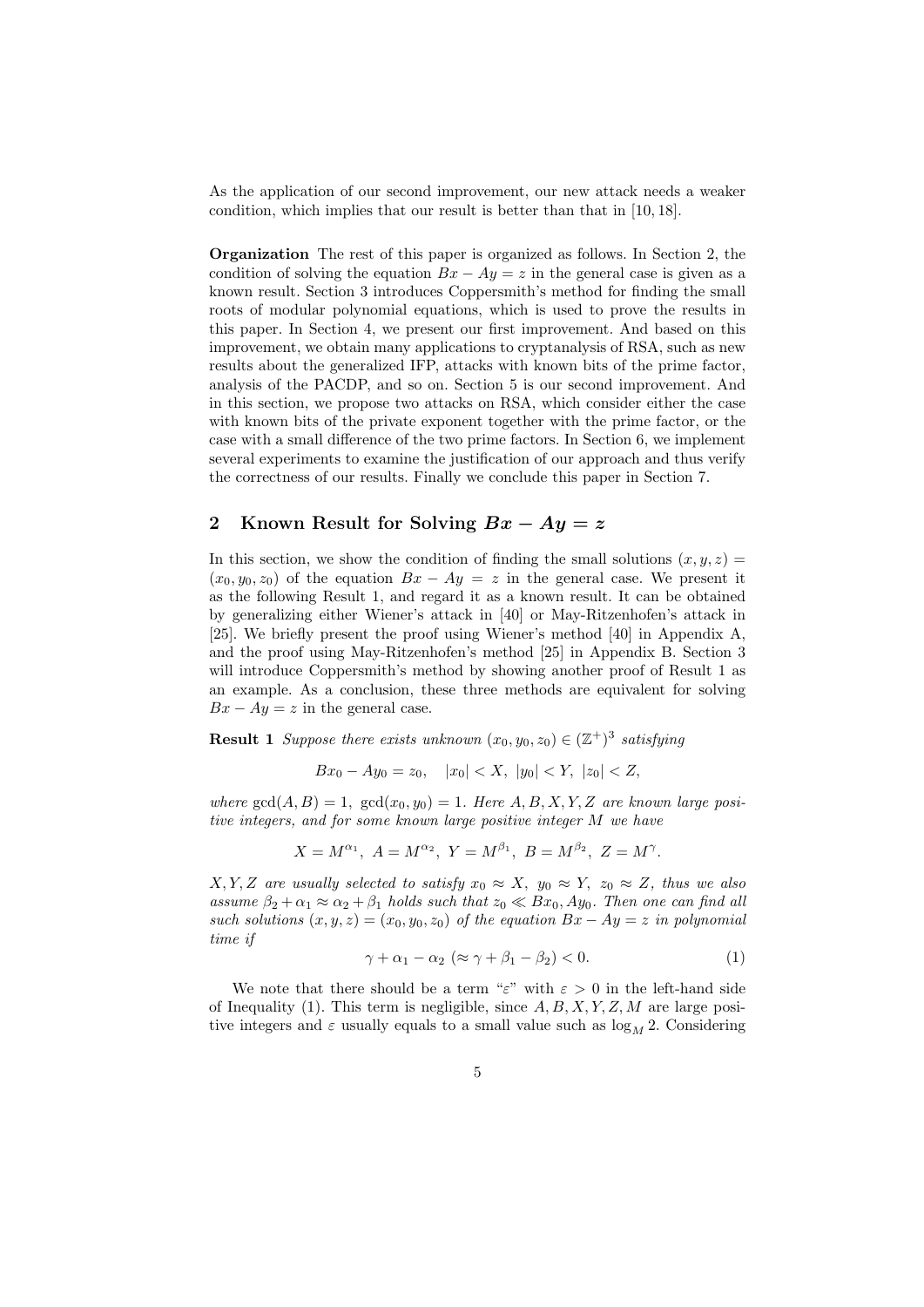applications to cryptanalysis of RSA, these large positive integers may have the magnitudes such as that of an RSA modulus. We usually have known the rough bit sizes of desired  $x_0, y_0, z_0 \in \mathbb{Z}^+$ , thus we are able to select  $X, Y, Z$  satisfying  $x_0 \approx X$ ,  $y_0 \approx Y$ ,  $z_0 \approx Z$ . Besides,  $\beta_2 + \alpha_1 \approx \alpha_2 + \beta_1$  implies that  $Bx_0$  and  $Ay_0$  have the same bit size. And one can check that Inequality  $(1)$  also implies  $z_0 \ll Bx_0, Ay_0$ . Finally, we assume  $x_0, y_0, z_0 \in \mathbb{Z}^+$  just for simplicity, and the result also holds for the case of  $x_0, y_0, z_0 \in \mathbb{Z}$ . This is why we use  $|x_0|, |y_0|, |z_0|$ instead of  $x_0, y_0, z_0$  in Result 1. The same applies to our two improvements in Sections 4, 5.

## 3 Coppersmith's Method

In this section, we introduce Coppersmith's method for finding the small roots of modular polynomial equations, which will be used in the proofs of our two improvements in Sections 4, 5 in this paper. We will first give some preliminaries about lattice in Section 3.1, and then present Coppersmith's method by showing a new proof of Result 1 as an example in Section 3.2. The proof can be regarded as a preparation for our proofs of the two improvements in Sections 4, 5.

#### 3.1 Preliminaries about Lattice

First of all, let us recall the definition of (integer) lattice.

**Definition 1.** Let  $b_1, b_2, \dots, b_{\omega} \in \mathbb{Z}^s$  be linearly independent (row) vectors for  $\omega \leq s$ . A lattice A generated by  $\mathbf{b}_1, \mathbf{b}_2, \dots, \mathbf{b}_{\omega}$  is the set of all integral linear combinations of these vectors:

$$
\Lambda = \mathrm{span}_{\mathbb{Z}}(\boldsymbol{b}_1, \boldsymbol{b}_2, \cdots, \boldsymbol{b}_{\omega}) = \left\{ \sum_{i=1}^{\omega} x_i \boldsymbol{b}_i \middle| x_1, x_2, \cdots, x_{\omega} \in \mathbb{Z} \right\}.
$$

We call s the dimension of A and  $\omega$  its rank. Row vectors  $b_1, b_2, \dots, b_{\omega}$  are a basis of  $\Lambda$ , and we denote the basis as a matrix, called the basis matrix of  $\Lambda$ :

$$
\mathcal{B} = \begin{pmatrix} \mathbf{b_1} \\ \mathbf{b_2} \\ \vdots \\ \mathbf{b_{\omega}} \end{pmatrix} \in \mathbb{Z}^{\omega \times s}.
$$

The determinant of  $\Lambda$  is defined as  $\det(\Lambda) = \sqrt{\det(\mathcal{B}\mathcal{B}^T)}$ , which is independent of the choice of the basis and only determined by  $\Lambda$ . In this paper, we only consider lattices for the case of  $\omega = s$ . Thus B is a square matrix and  $\det(A) = |\det B|$ .

In 1982, Lenstra et al. [19] proposed the famous LLL algorithm for lattice basis reduction, which allows one to find short vectors in polynomial time. The proof of the following lemma can be found in [23]. The norm of a vector  $v_i =$  $(v_{i1}, v_{i2}, \dots, v_{is})$  is defined as  $||v_i|| = \sqrt{v_{i1}^2 + v_{i2}^2 + \dots + v_{is}^2}$ .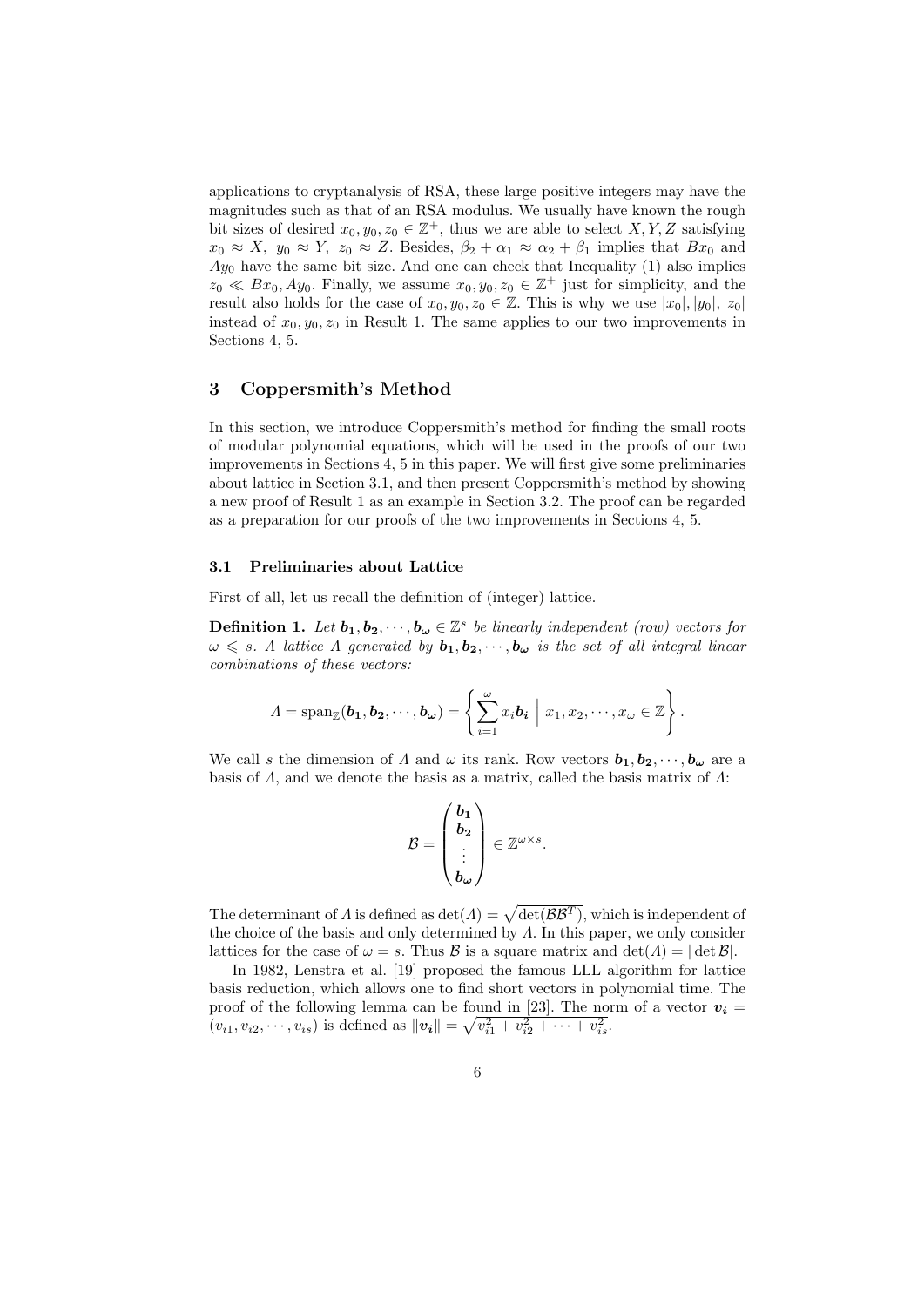**Lemma 1.** (LLL) Let s be the dimension (and the rank) of the lattice  $\Lambda$ . Given a basis (square) matrix B of Λ, the LLL algorithm outputs a LLL-reduced basis  $v_1, v_2, \cdots, v_s$  satisfying

 $||\mathbf{v_1}||, ||\mathbf{v_2}||, \cdots, ||\mathbf{v_i}|| \leqslant 2^{s(s-1)/4(s-i+1)} \det(\Lambda)^{1/(s-i+1)}, \quad 1 \leqslant i \leqslant s$ 

in polynomial time in s and in the bit size of the entries of the basis matrix B.

Finally we introduce the following useful lemma due to Howgrave-Graham [15]. The norm of a polynomial  $h(x_1, \dots, x_n) = \sum a_{t_1, \dots, t_n} x_1^{t_1} \dots x_n^{t_n}$  is defined as  $||h(x_1, \dots, x_n)|| = \sqrt{\sum |a_{t_1, \dots, t_n}|^2}.$ 

**Lemma 2.** (Howgrave-Graham) Let  $h(x_1, \dots, x_v) \in \mathbb{Z}[x_1, \dots, x_v]$  be a polynomial that consists of at most s monomials. Suppose that there exists  $(x_1^{(0)}, \cdots,$  $x_v^{(0)}) \in \mathbb{Z}^v$  satisfying

$$
h(x_1^{(0)}, \dots, x_v^{(0)}) \equiv 0 \pmod{V}, \quad |x_1^{(0)}| < X_1, \dots, |x_v^{(0)}| < X_v, \\
||h(X_1 x_1, \dots, X_v x_v)|| < V/\sqrt{s}.
$$

Then  $h(x_1^{(0)}, \dots, x_v^{(0)}) = 0$  holds over the integers.

#### 3.2 Coppersmith's Method to Prove Result 1

Here we present Coppersmith's method by showing a new proof of Result 1, which is a preparation for our proofs of the two improvements in Sections 4, 5.

Recall the notations in Result 1. Define  $f(x, z) := -Bx + z$ , and from  $Bx_0 Ay_0 = z_0$  we obtain

$$
f(x_0, z_0) \equiv 0 \pmod{A}.
$$

Let  $m$  be a positive integer, and then define

$$
g_k(x, z) := x^{m-k} [f(x, z)]^k A^{m-k}, \quad k = 0, 1, \dots, m, \n\Lambda^* := \left\{ \sum_{k=0}^m l_k g_k(x, z) \middle| l_0, l_1, \dots, l_m \in \mathbb{Z} \right\}.
$$

For two monomials  $x^{m-k_1}z^{k_1}$  and  $x^{m-k_2}z^{k_2}$ , the monomial order "≺" is defined such that  $x^{m-k_1}z^{k_1} \prec x^{m-k_2}z^{k_2}$  if and only if  $k_1 < k_2$ . Then there is a oneto-one correspondence between a polynomial  $g(x, z)$  in  $\Lambda^*$  and a vector **g** in a subset  $\Lambda$  of  $\mathbb{Z}^{m+1}$ , where the components of g are the coefficients of  $g(Xx, Zz)$ in the order of "≺". Denote the corresponding vector of  $g_k(x, z)$  by  $g_k$ , and we have

$$
\Lambda = \left\{ \left. \sum_{k=0}^m l_k \mathbf{g_k} \right| l_0, l_1, \cdots, l_m \in \mathbb{Z} \right\}.
$$

One can check that  $g_0, g_1, \dots, g_m$  are linearly independent, thus  $\Lambda$  is indeed a lattice, whose dimension is  $s := m + 1$ . And  $g_0, g_1, \dots, g_m$  form a basis matrix B of the lattice  $\Lambda$ . For example, when  $m = 2$ , we have

$$
g_0(x, z) = A^2 x^2
$$
,  $g_1(x, z) = -ABx^2 + Axz$ ,  $g_2(x, z) = B^2 x^2 - 2Bxz + z^2$ .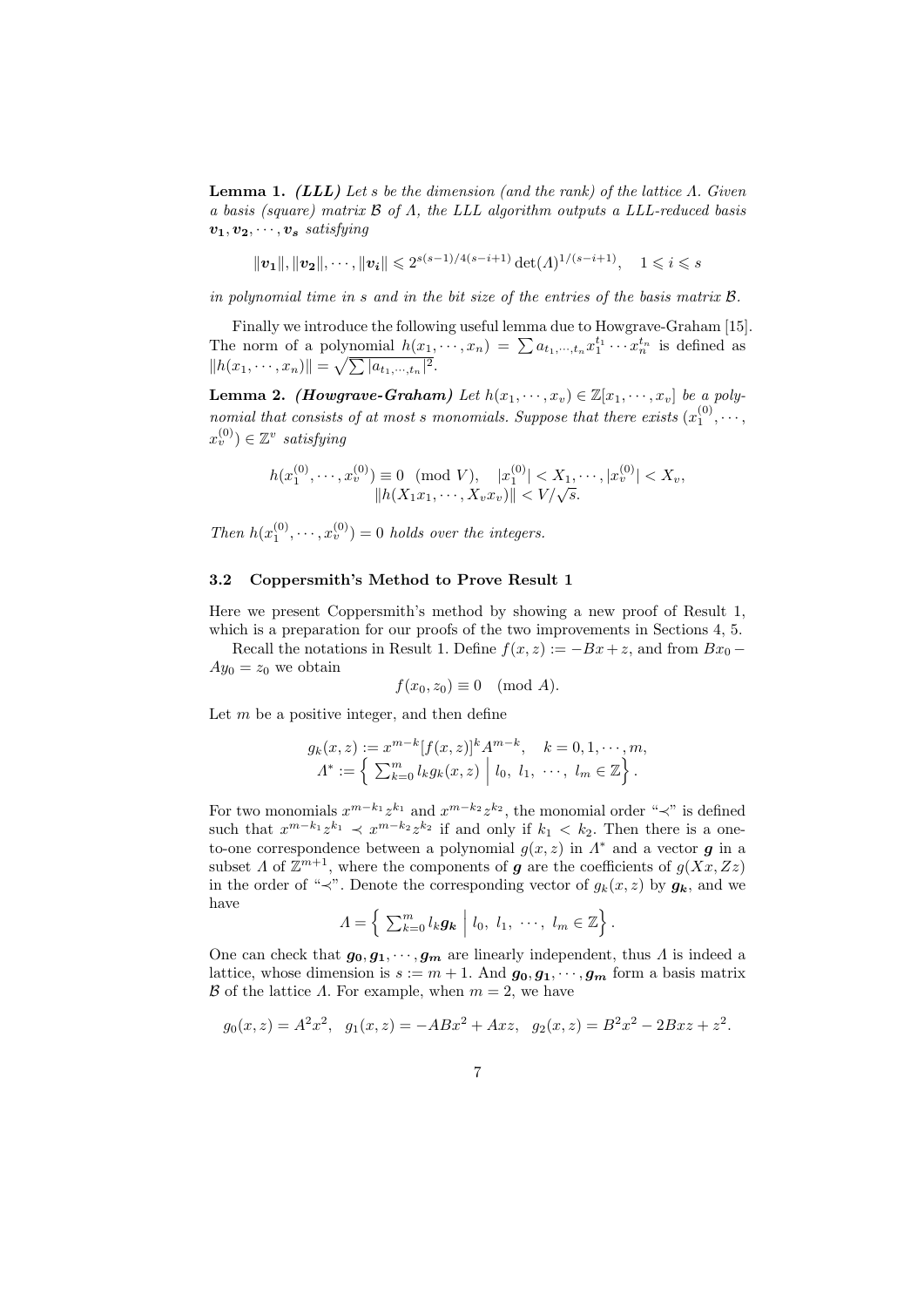Then one can obtain the basis vectors  $g_0, g_1, g_2$ , which form the basis matrix

$$
\mathcal{B} = \begin{pmatrix} A^2 X^2 & 0 & 0 \\ -ABX^2 & AXZ & 0 \\ B^2 X^2 & -2BXZ & Z^2 \end{pmatrix}.
$$

From  $f(x_0, z_0) \equiv 0 \pmod{A}$ , we know  $g_k(x_0, z_0) \equiv 0 \pmod{A^m}$ , and thus  $g(x_0, z_0) \equiv 0 \pmod{A^m}$  holds for any  $g(x, z) \in A^*$ . According to Lemma 2, if  $||g(Xx, Zz)|| < A<sup>m</sup>/\sqrt{s}$  holds, we have  $g(x_0, z_0) = 0$  holds over the integers.

Suppose such a polynomial  $g(x, z) \in \Lambda^*$  with  $g(x_0, z_0) = 0$  is obtained. Since  $g(x, z)$  is homogeneous, let  $\zeta := x/z$  and one gets  $h(\zeta) := g(x, z)/z^m$  with  $h(x_0/z_0) = 0$ . Then  $x_0/z_0$  can be easily found by extracting the rational roots of  $h(\zeta)$  with classical methods (the discussions about extracting the small rational roots can be found on page 413 of Joux's book [17]). Let  $u_0 := \gcd(x_0, z_0)$ ,  $x'_0 :=$  $x_0/u_0, z'_0 := z_0/u_0$ , and we have  $u_0/y_0 = A/(Bx'_0 - z'_0)$ . From the value of  $x'_0/z'_0 = x_0/z_0$ , we know the values of  $x'_0, z'_0$  since  $gcd(x'_0, z'_0) = 1$ . Thus  $Bx'_0 - z'_0$ is known, and so is the value of  $u_0/y_0 = A/(Bx'_0 - z'_0)$ . Since  $u_0 | x_0$  and  $gcd(x_0, y_0) = 1$ , we know  $gcd(u_0, y_0) = 1$ . Hence the values of  $u_0, y_0$  are known, together with the known  $x'_0, z'_0$ , we obtain  $(x_0, y_0, z_0)$ .

As a conclusion, in order to find  $(x_0, y_0, z_0)$ , we only need to find a polynomial  $g(x, z)$  in  $\Lambda^*$  with the condition  $||g(Xx, Zz)|| < A^m/\sqrt{s}$ . This is equivalent to finding a vector g in A with the condition  $||g|| < A<sup>m</sup>/\sqrt{s}$ . According to Lemma 1 (take  $i = 1$ ), by running LLL algorithm one can find a vector g in  $\Lambda$  with  $\|g\| \leq$  $2^{(s-1)/4} \det(\Lambda)^{1/s}$ . From the above, to find  $(x_0, y_0, z_0)$ , the following condition is sufficient: √

$$
2^{(s-1)/4} \det(\Lambda)^{1/s} < A^m/\sqrt{s}.
$$

It is equivalent to  $2^{s(s-1)/4}s^{s/2}\det(A) < (A<sup>m</sup>)<sup>s</sup>$ . Note that researchers often ignore terms that do not depend on the large integer A. Thus, we obtain

$$
\det(A) < (A^m)^s.
$$

The basis matrix  $\beta$  of the lattice  $\Lambda$  is a lower triangular square matrix, thus we can compute

$$
\det(A) = \det \mathcal{B} = \prod_{k=0}^{m} X^{m-k} Z^k A^{m-k} = (AXZ)^{m(m+1)/2}.
$$

Substitute the value of  $\det(A)$  and  $s = m + 1$  in  $\det(A) < (A<sup>m</sup>)<sup>s</sup>$ , and we have

$$
(AXZ)^{m(m+1)/2} < A^{m(m+1)} \quad \Leftrightarrow \quad XZ < A \quad \Leftrightarrow \quad \gamma + \alpha_1 < \alpha_2,
$$

which completes the proof of Result 1.

## 4 First Improvement for Solving  $Bx - Ay = z$

In this section, we present the first improvement for solving the equation  $Bx$  −  $Ay = z$ . The main result is stated as Theorem 1 together with Theorem 2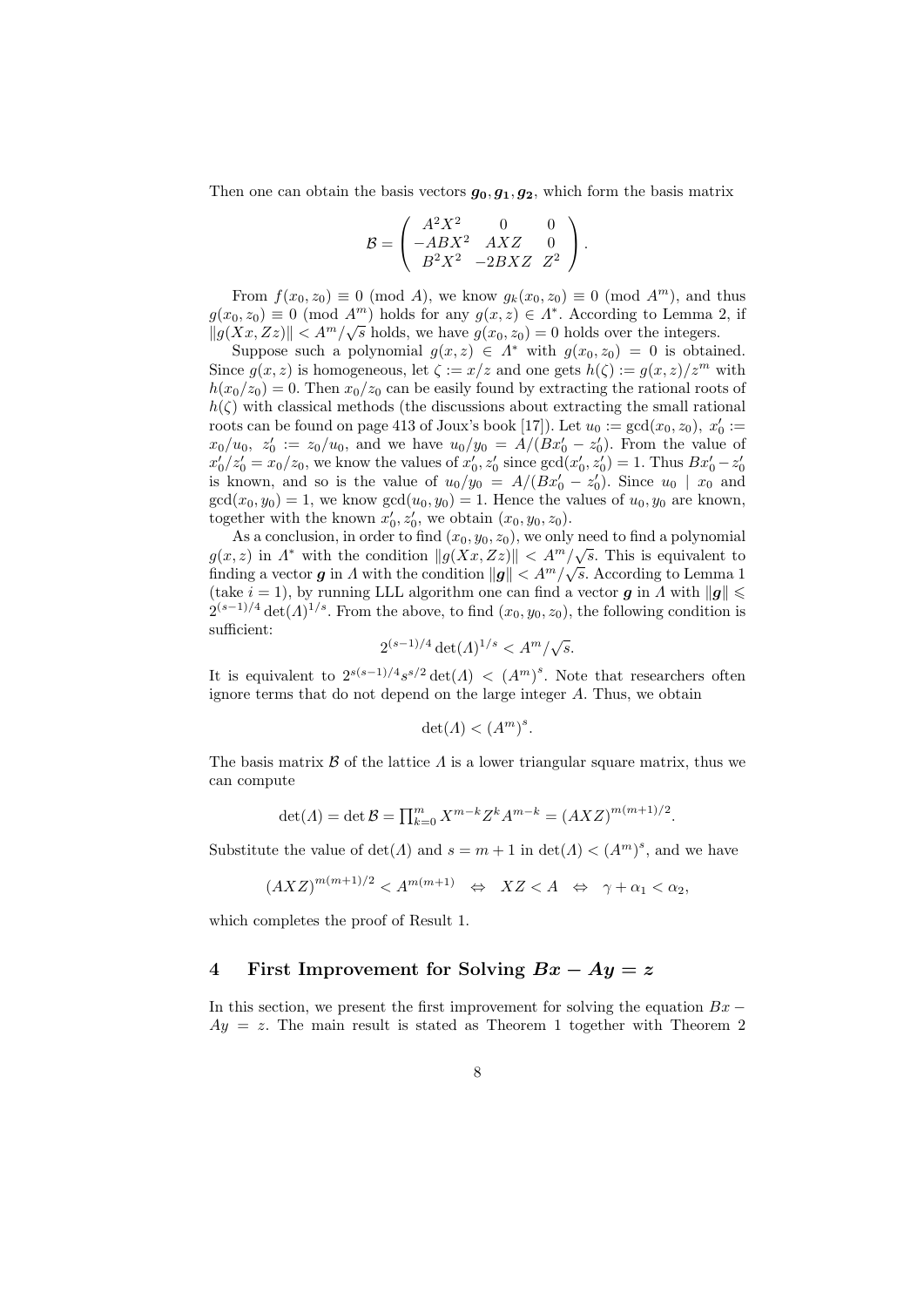in Section 4.1. Then based on the first improvement, Section 4.2 shows some applications to cryptanalysis of RSA, such as the generalized IFP with shared MSBs or LSBs, attacks with known MSBs or LSBs of the prime factor, and so on. Similar to the previous results, the motivation of our applications in Section 4.2 comes from oracle based complexity of factorization problems.

#### 4.1 Our Main Result

Our first improvement pays attention to  $gcd(x_0, z_0, A)$ ,  $gcd(y_0, z_0, B)$ . And it can improve Result 1 when either of these two great common divisors is large enough. We present it as follows.

**Theorem 1.** Suppose there exists unknown  $(x_0, y_0, z_0) \in (\mathbb{Z}^+)^3$  and unknown  $u_0, v_0 \in \mathbb{Z}^+$  satisfying

$$
Bx_0 - Ay_0 = z_0, \quad |x_0| < X, \ |y_0| < Y, \ |z_0| < Z, \quad u_0 = \gcd(x_0, z_0, A), \quad v_0 = \gcd(y_0, z_0, B), \quad |u_0| > U, \ |v_0| > V,
$$

where  $gcd(A, B) = 1$ ,  $gcd(x_0, y_0) = 1$ . Here  $A, B, X, Y, Z, U, V$  are known large positive integers, and for some known large positive integer M we have

$$
X = M^{\alpha_1}, A = M^{\alpha_2}, U = M^{\alpha}, Y = M^{\beta_1}, B = M^{\beta_2}, V = M^{\beta}, Z = M^{\gamma}.
$$

 $X, Y, Z, U, V$  are usually selected to satisfy  $x_0 \approx X$ ,  $y_0 \approx Y$ ,  $z_0 \approx Z$ ,  $u_0 \approx$ U,  $v_0 \approx V$ , thus we also assume  $\beta_2 + \alpha_1 \approx \alpha_2 + \beta_1$  holds such that  $z_0 \ll$  $Bx_0, Ay_0$ . Then one can find all such solutions  $(x, y, z) = (x_0, y_0, z_0)$  of the equation  $Bx - Ay = z$  in polynomial time if

$$
\gamma + \alpha_1 - \alpha_2 \ (\approx \gamma + \beta_1 - \beta_2) < \frac{\alpha^2}{\alpha_2} + \frac{\beta^2}{\beta_2}.\tag{2}
$$

In Theorem 1, we emphasize that  $u_0 = \gcd(x_0, z_0, A) = \gcd(x_0, z_0)$  $gcd(x_0, A) = gcd(z_0, A)$  and  $v_0 = gcd(y_0, z_0, B) = gcd(y_0, z_0) = gcd(y_0, B)$  $gcd(z_0, B)$  according to  $Bx_0 - Ay_0 = z_0$  and  $gcd(A, B) = 1$ ,  $gcd(x_0, y_0) = 1$ . Besides, in consideration of the applications to cryptanalysis of RSA, we may also need to deal with the equation  $Bx_0 - Ay_0 = Cz_0$ . The corresponding result is described as follows.

**Theorem 2.** For Theorem 1, suppose unknown  $(x_0, y_0, z_0) \in (\mathbb{Z}^+)^3$  satisfies  $Bx_0-Ay_0=Cz_0$  instead of  $Bx_0-Ay_0=z_0$ , where C is a known positive integer satisfying gcd(C, A) = 1 or gcd(C, B) = 1. Here we still assume  $\beta_2 + \alpha_1 \approx \alpha_2 + \beta_1$ together with  $z_0 \ll Bx_0$ ,  $Ay_0$ , while  $Cz_0 \ll Bx_0$ ,  $Ay_0$  is unnecessary. Then the condition to find  $(x, y, z) = (x_0, y_0, z_0)$  in Theorem 1, namely, Inequality (2), remains unchanged.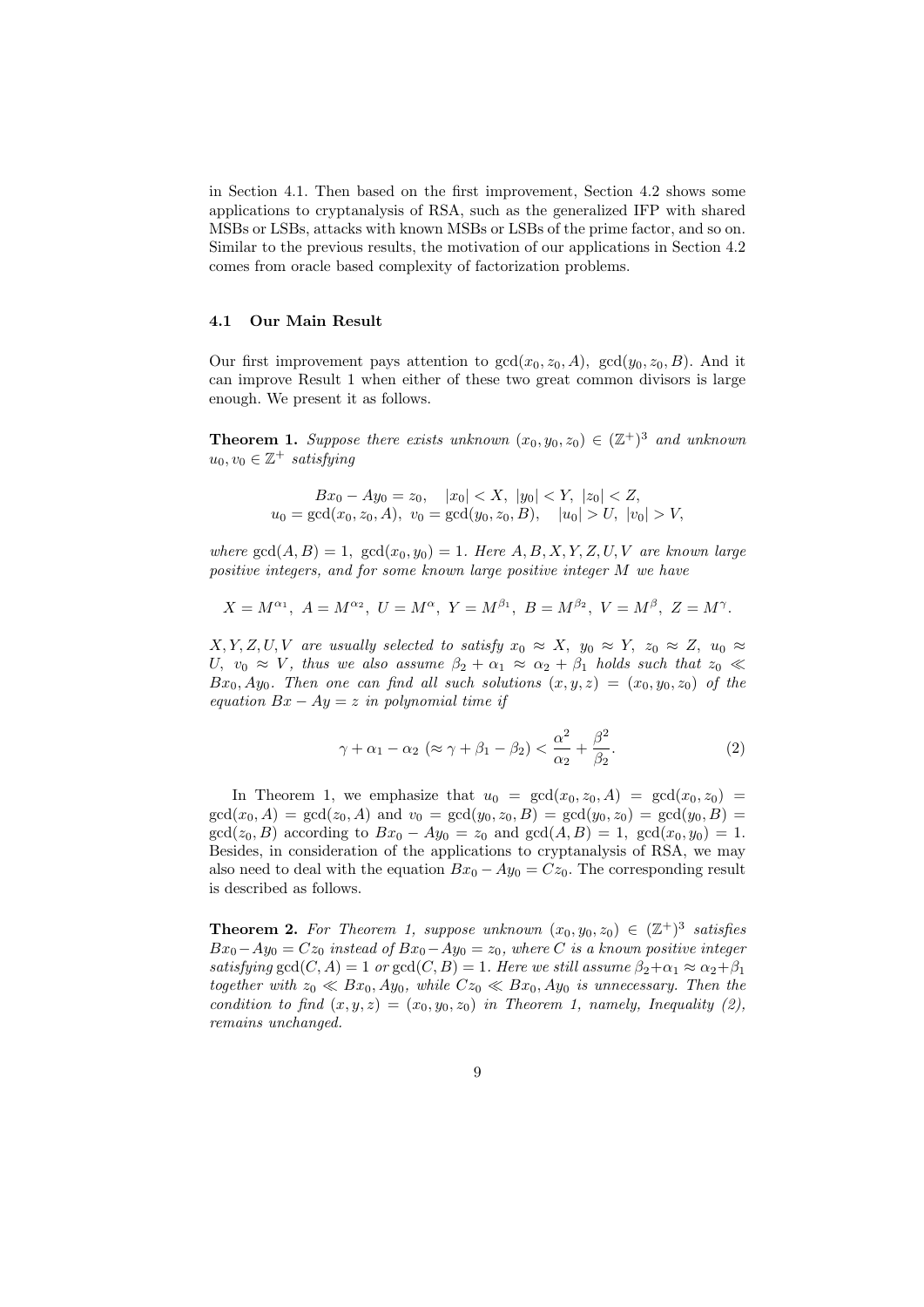The Sketch of Proof Here we use Coppersmith's method to construct the desired lattice and thus give the sketch proof of Theorem 1. Theorem 2 can be proved in a similar manner. The detailed proofs of Theorem 1, 2 are given in Appendix C.

Set  $x'_0 := x_0/u_0$ ,  $a'_0 := A/u_0$ ,  $y'_0 := y_0/v_0$ ,  $b'_0 := B/v_0$ ,  $z_0^* := z_0/(u_0v_0)$ and define  $f(b', x', z^*) := -b'x' + z^* \in \mathbb{Z}[b', x', z^*]$ . Let m be a positive integer, and set  $\tau := \lceil \frac{\alpha_2 - \alpha}{\alpha_2} m \rceil$ ,  $i := \lceil \frac{\beta_2 - \beta}{\beta_2} m \rceil$ . Then for  $k = 0, 1, \dots, m$ , we define the following polynomials in  $\mathbb{Z}[b', x', z^*, v]$ :

$$
g_k(b', x', z^*, v) := E^{\min\{i, m-k\}} v^i (b' x')^{m-k} [f(b', x', z^*)]^k A^{\max\{\tau - k, 0\}},
$$

where E is the inverse of B modulo  $A^{\tau}$  (such E must exit since  $gcd(A, B) = 1$ ). From  $Bx_0 - Ay_0 = z_0$  one can check  $f(b'_0, x'_0, z_0^*) \equiv 0 \pmod{a'_0}$ . Then together with  $A \equiv 0 \pmod{a_0'}$ , we obtain

$$
g_k(b'_0, x'_0, z_0^*, v_0) \equiv 0 \pmod{(a'_0)}^{\tau}, \quad k = 0, 1, \cdots, m.
$$
 (3)

Besides, for every polynomial  $g_k(b', x', z^*, v)$ , we replace each occurrence of the monomial  $b'v$  by B and each occurrence of EB by 1, according to the relation  $b'_0 v_0 = B$  and the fact  $EB \equiv 1 \pmod{(a'_0)^{\tau}}$ .

Next we define  $\Lambda^* := \left\{ \sum_{k=0}^m l_k g_k(b', x', z^*, v) \middle| l_0, l_1, \dots, l_m \in \mathbb{Z} \right\}$ . Similar to Section 3.2,  $\Lambda^*$  corresponds to an lattice  $\Lambda$ , whose dimension is  $s := m+1$ . And according to Lemmas 1, 2, one can check that the condition  $det(\Lambda)$  $[(a'_0)^{\tau}]^s$  is sufficient to obtain the desired  $(x_0, y_0, z_0)$ . Finally, after some calculation with  $m \to \infty$ , we know that  $\det(A) < [({a'_0})^{\tau}]^s$  is equivalent to Inequality (2), which completes the proof of Theorem 1.

#### 4.2 Applications to Cryptanalysis of RSA

Generalized IFP with Shared MSBs or LSBs Since finding small solutions of the equation  $Bx - Ay = z$  can be derived from the IFP introduced in [25], one important application of our first improvement is the generalized IFP proposed in [28]. We present our result for the generalized IFP with shared MSBs as follows.

**Proposition 1.** Suppose that there are two RSA moduli  $N_1 = p_1q_1$  and  $N_2 =$  $p_2q_2$ , where  $a_1p_1$  and  $a_2p_2$  share t most significant bits for some unknown positive integers  $a_1$  and  $a_2$ . And for some large positive integer M (one can take  $M =$  $\max\{N_1, N_2\}$  for example), we have

$$
2^t = M^{t^*}, \ p_1 = M^{\alpha_1^*}, \ p_2 = M^{\alpha_2^*}, \ q_1 = M^{\beta_1^*}, \ q_2 = M^{\beta_2^*}, \ a_1 = M^{\delta_1^*}, \ a_2 = M^{\delta_2^*},
$$

where  $\alpha_1^* + \delta_1^* \approx \alpha_2^* + \delta_2^*$ . For simplicity, we also assume  $gcd(a_1, a_2) = 1$  and  $gcd(a_i, p_j) = gcd(a_i, q_j) = 1$  for  $i, j = 1, 2$ . Then  $N_1$  and  $N_2$  can be factored in polynomial time if

$$
t^* > \frac{\alpha_1^* \beta_1^*}{\alpha_1^* + \beta_1^*} + \frac{\alpha_2^* \beta_2^*}{\alpha_2^* + \beta_2^*} + \delta_1^* + \delta_2^*.
$$
 (4)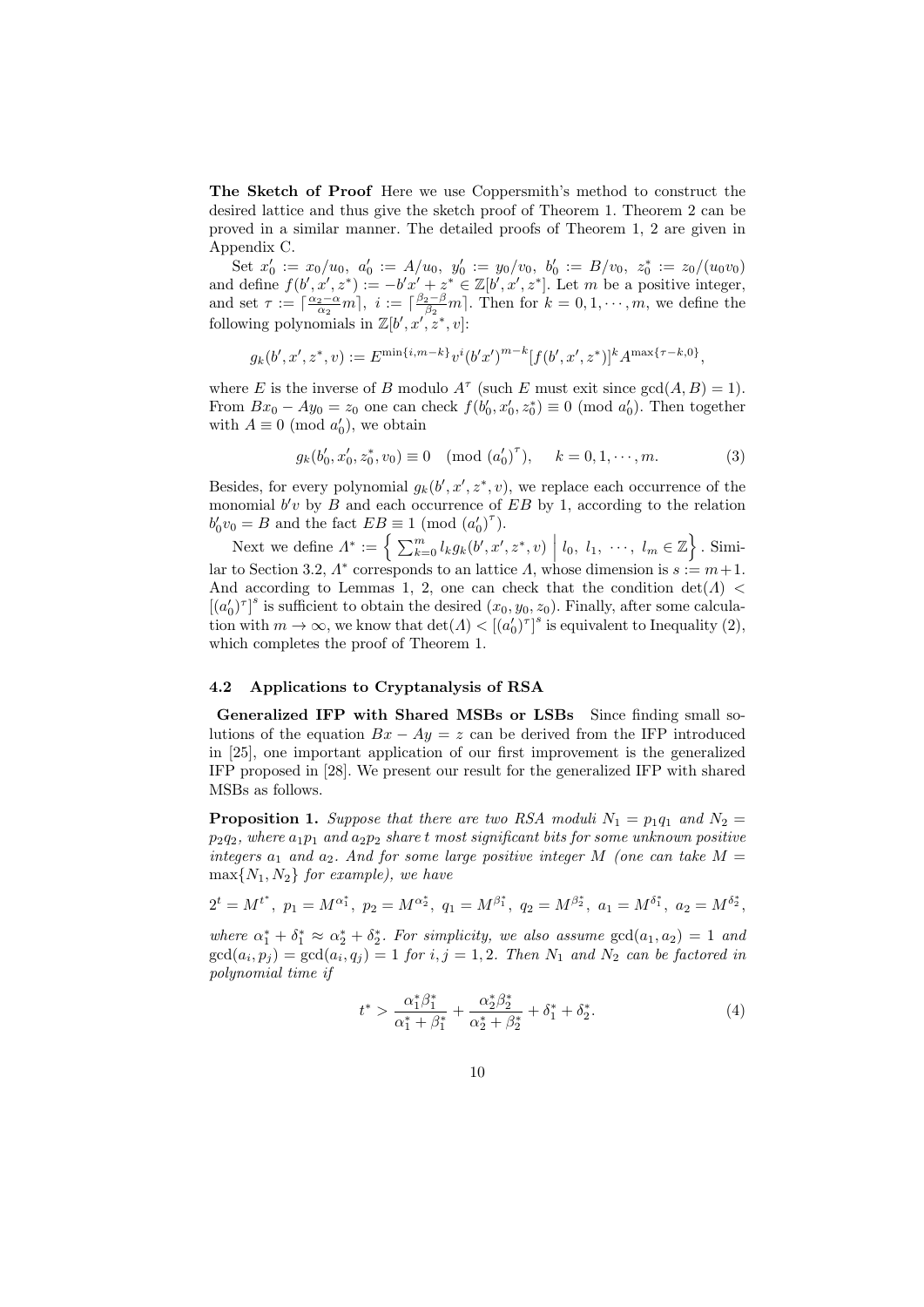*Proof.* Since  $a_1p_1$  and  $a_2p_2$  share t MSBs, we have  $a_1p_1 - a_2p_2 = \tilde{p}$ ,  $|\tilde{p}|$  <  $M^{\alpha_1^*+\delta_1^*-\iota^*}$ . Without loss of generality, we can assume  $\tilde{p} > 0$  here, otherwise we can take  $\tilde{p} = a_2 p_2 - a_1 p_1$ . It is easy to obtain

$$
N_1 \cdot a_1 q_2 - N_2 \cdot a_2 q_1 = \widetilde{p} q_1 q_2.
$$

Take  $B = N_1$ ,  $x_0 = a_1q_2$ ,  $A = N_2$ ,  $y_0 = a_2q_1$ ,  $z_0 = \tilde{p}q_1q_2$  in Theorem 1. Then we have  $gcd(A, B) = 1$ ,  $gcd(x_0, y_0) = 1$ ,  $u_0 = gcd(x_0, z_0, A) = q_2$ ,  $v_0 =$  $gcd(y_0, z_0, B) = q_1 \text{ and } \alpha_1 \approx \delta_1^* + \beta_2^*, \ \alpha_2 = \alpha_2^* + \beta_2^*, \ \alpha \approx \beta_2^*, \ \beta_1 \approx \delta_2^* + \beta_1^*, \ \beta_2 =$  $\alpha_1^* + \beta_1^*, \ \beta \approx \beta_1^*, \ \gamma \approx \alpha_1^* + \delta_1^* - t^* + \beta_1^* + \beta_2^*.$  Next from Inequality (2), one gets  $(\alpha_1^* + \delta_1^* - t^* + \beta_1^* + \beta_2^*) + (\delta_1^* + \beta_2^*) - (\alpha_2^* + \beta_2^*) < \frac{(\beta_2^*)^2}{\alpha_2^* + \beta_2^*}$  $\frac{(\beta_2^*)^2}{\alpha_2^*+\beta_2^*}+\frac{(\beta_1^*)^2}{\alpha_1^*+\beta_2^*}$ reduces to Inequality (4) according to  $\alpha_1^* + \delta_1^* \approx \alpha_2^* + \delta_2^*$ . Thus if Inequality (4)  $\frac{(\rho_1)}{\alpha_1^*+\beta_1^*}$ , which finally holds, one can obtain the values of  $x_0 = a_1q_2$ ,  $y_0 = a_2q_1$ ,  $z_0 = \tilde{p}q_1q_2$  efficiently. Then  $q_1 = v_0 = \gcd(y_0, z_0, N_1), q_2 = u_0 = \gcd(x_0, z_0, N_2)$  are computed and  $N_1$ ,  $N_2$  are easily factored. And thus Proposition 1 follows.

In Proposition 1, the condition  $gcd(a_1, a_2) = 1$  is natural. Otherwise, one can suppose  $a := \gcd(a_1, a_2) = \gcd(a_1, a_2, \tilde{p}) = M^{\theta^*}$ , and get  $(a_1/a)p_1 - (a_2/a)p_2 = \tilde{p}(a_1, a_2)p_1$  $\widetilde{p}/a$ , which reduces to  $N_1 \cdot (a_1/a)q_2 - N_2 \cdot (a_2/a)q_1 = (\widetilde{p}/a)q_1q_2$ . And the final corresponding result is changed to  $t^* > \frac{\alpha_1^* \beta_1^*}{\alpha_1^* + \beta_1^*} + \frac{\alpha_2^* \beta_2^*}{\alpha_2^* + \beta_2^*} + (\delta_1^* - \theta^*) + (\delta_2^* - \theta^*)$ . As for the condition  $gcd(a_i, p_j) = gcd(a_i, q_j) = 1$   $(i, j = 1, 2)$ , it is used to make  $gcd(x_0, y_0) = 1$ ,  $gcd(x_0, z_0, A) = q_2$ ,  $gcd(y_0, z_0, B) = q_1$  hold in the proof of Proposition 1. In fact the condition  $gcd(a_1, p_2) = gcd(a_1, q_1) = gcd(a_2, p_1) =$  $gcd(a_2, q_2) = 1$  is sufficient. Besides, we should assume  $gcd(A, B) = gcd(N_2, N_1)$ 1, otherwise  $N_1, N_2$  have already been factored.

As is known to all, there must exist unknown  $a_1^*, a_2^* \in \mathbb{Z}^+$  such that  $a_1^* p_1$  –  $a_2^* p_2 = 1$  (or  $a_2^* p_2 - a_1^* p_1 = 1$ ) due to  $gcd(p_1, p_2) = 1$ . And  $a_1^* p_1 - a_2^* p_2 = 1$ means that  $a_1^*p_1$  and  $a_2^*p_2$  share nearly all of their bits beginning from the most significant bit. Therefore, our attack of Proposition 1 may apply to the case when unknown  $a_1^*, a_2^*$  are small enough for  $a_1^*p_1 - a_2^*p_2 = 1$ .

Proposition 1 is obtained according to Theorem 1. Similarly, from Theorem 2 we have the following result for the generalized IFP with shared LSBs.

**Proposition 2.** For Proposition 1, suppose  $a_1p_1$  and  $a_2p_2$  share t least significant bits, instead of t most significant bits. Then the condition to factor  $N_1$  and  $N_2$  in polynomial time, namely, Inequality  $(4)$ , remains unchanged.

*Proof.* Since  $a_1p_1$  and  $a_2p_2$  share t LSBs, we have  $a_1p_1 - a_2p_2 = 2^t\tilde{p}$ ,  $|\tilde{p}|$  <  $M^{\alpha_1^*+\delta_1^*-\iota^*}$ . Then one obtains  $N_1 \cdot a_1q_2 - N_2 \cdot a_2q_1 = 2^{\iota} \cdot \widetilde{p}q_1q_2$ . Similarly, take  $B = N_1$ ,  $x_0 = a_1q_2$ ,  $A = N_2$ ,  $y_0 = a_2q_1$ ,  $C = 2^t$ ,  $z_0 = \widetilde{p}q_1q_2$  in Theorem 2, and<br>finally we know Inequality (4) is sufficient to factor  $N_c$  and  $N_c$  efficiently. And finally we know Inequality (4) is sufficient to factor  $N_1$  and  $N_2$  efficiently. And thus Proposition 2 follows.

Table 1 summarizes related works in [12, 20, 25, 28] and our contribution. Among them, [25] considers the case of shared LSBs, and [12] is for the case of shared MSBs, while other results apply to the both two cases. From Table 1, we know the IFP is exactly the circumstance of  $\alpha_1^* \approx \alpha_2^*, \ \beta_1^* \approx \beta_2^*, \ \delta_1^* = \delta_2^* = 0$  in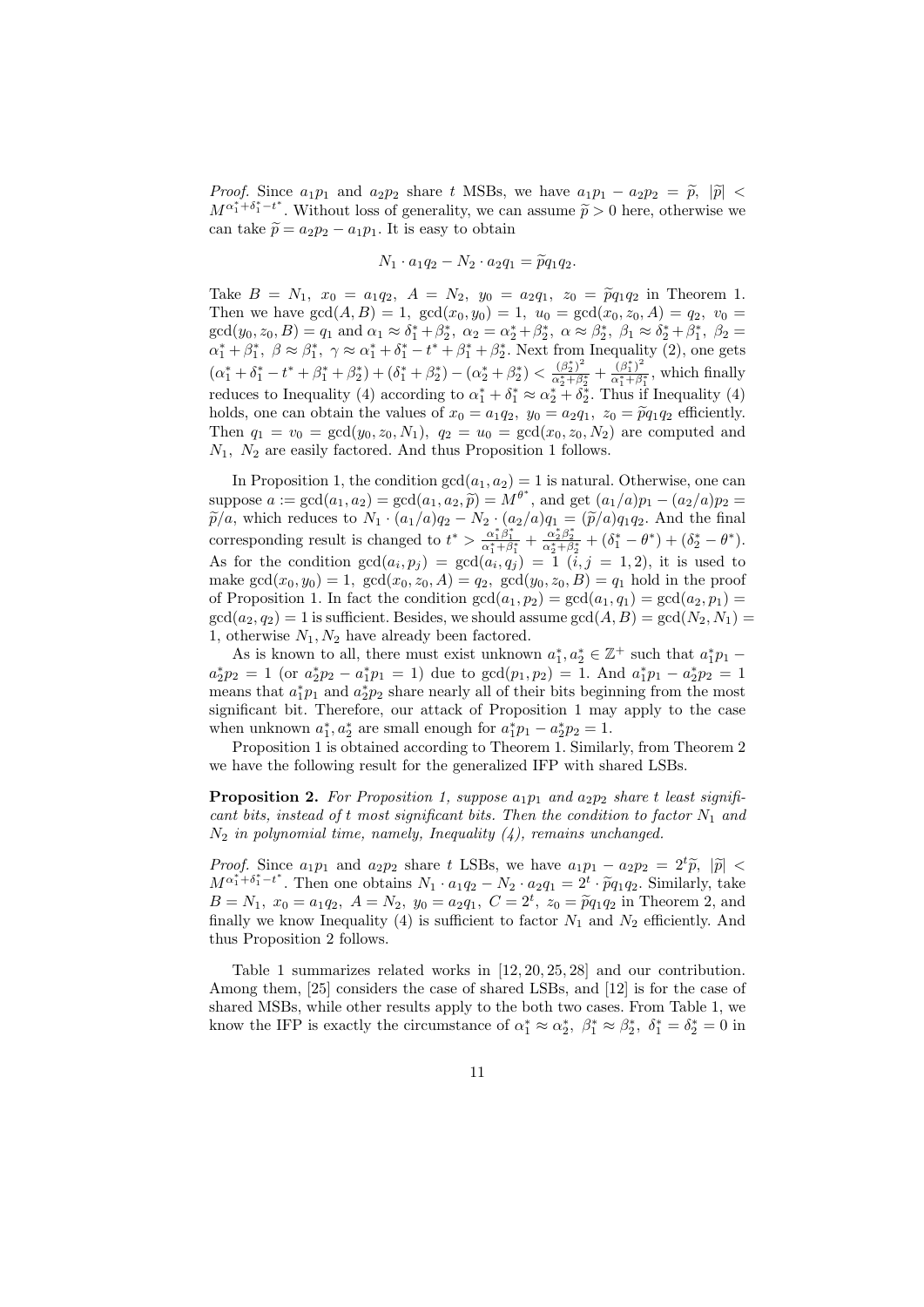Table 1. Results for IFP and generalized IFP

| IFP with shared MSBs or LSBs                                                                                | Generalized IFP with shared MSBs or LSBs                                                                                                                 |
|-------------------------------------------------------------------------------------------------------------|----------------------------------------------------------------------------------------------------------------------------------------------------------|
| $(\text{For } \alpha_1^* \approx \alpha_2^*, \ \beta_1^* \approx \beta_2^*, \ \delta_1^* = \delta_2^* = 0)$ | (For any $\alpha_1^*, \alpha_2^*, \beta_1^*, \beta_2^*, \delta_1^*, \delta_2^*$ )                                                                        |
|                                                                                                             | Results in [25] and [12]: $t^* > 2\beta_1^*$ Results in [28]: $t^* > \beta_1^* + \beta_2^* + \delta_1^* + \delta_2^*$                                    |
| $t^* > \frac{2\alpha_1^*\beta_1^*}{\alpha_1^*+\beta_1^*}$<br>Results in $[20]$ :                            | Our results: $t^* > \frac{\alpha_1^* \beta_1^*}{\alpha_1^* + \beta_1^*} + \frac{\alpha_2^* \beta_2^*}{\alpha_2^* + \beta_2^*} + \delta_1^* + \delta_2^*$ |



Fig. 1. Comparison between our results and those in [28] for generalized IFP with shared MSBs or LSBs when  $\alpha_1^* \approx \alpha_2^* \approx \alpha^*$ ,  $\beta_1^* \approx \beta_2^* \approx 1 - \alpha^*$ ,  $\delta_1^* \approx \delta_2^* \approx 0.1$ 

the generalized IFP. And just as [20] improves the results of [12, 25], our results are also better than those in [28].

Let  $N_1 \approx N_2 \approx M$  and  $\alpha_1^* \approx \alpha_2^* \approx \alpha^*$ ,  $\beta_1^* \approx \beta_2^* \approx 1 - \alpha^*$ ,  $\delta_1^* \approx \delta_2^* \approx 0.1$ in Proposition 1 and Proposition 2. Then Inequality (4) turns out to be  $t^*$  $2\alpha^*(1-\alpha^*)+0.2$ , while results given in [28] imply  $t^* > 2(1-\alpha^*)+0.2$ . Besides, there is another condition  $t^* < \alpha_1^* + \delta_1^* \approx \alpha^* + 0.1$  since  $a_1p_1$  and  $a_2p_2$  share t bits. For this example, Figure 1 illustrates the comparison between our results and those in [28]. And our new improvement is denoted by the Red Area in Figure 1.

Given MSBs or LSBs of the Prime Factor An n-bit RSA modulus  $N = pq$ with balanced p, q can be factored, if  $0.25n$  MSBs or LSBs of p are exposed. This important result was proposed in [6, 7, 16] and is state-of-the-art up to now. Our new attacks, stated as the following two propositions, will improve the results in [6, 7, 16] if some greatest common divisor is large enough. We also consider the general case where  $p, q$  are not necessarily balanced.

**Proposition 3.** For RSA modulus  $N = pq$  with  $p = N^{\alpha^*}$ , suppose we have known t most significant bits of p with  $2^t = N^{t^*}$ . Namely,  $p_m$  is exposed for  $p = p_m \cdot W + p_l$  with  $W \approx N^{\alpha^* - t^*}$ . Besides, we set  $gcd(p_l, kq + 1) = N^{\theta^*}$  for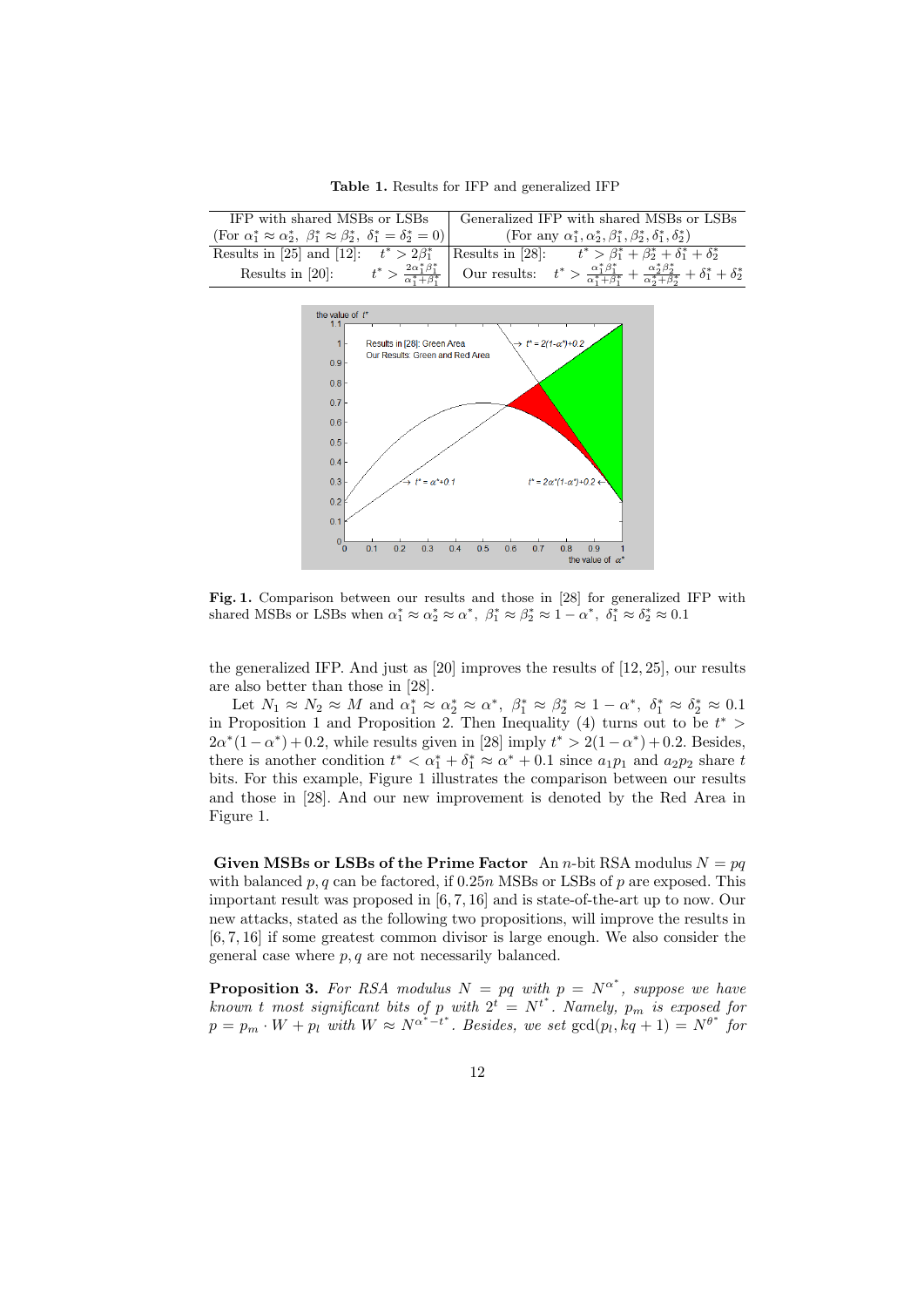some known small positive integer k (one can take  $k = 1$  for example). Then N can be factored in polynomial time if

$$
t^* > \alpha^*(1 - \alpha^*) - (\theta^*)^2.
$$
 (5)

*Proof.* From  $p = p_m \cdot W + p_l$ , we obtain  $N = W p_m q + p_l q$ , which is equivalent to

$$
N \cdot (kq + 1) - (kN + Wp_m) \cdot q = p_l q,
$$

with known  $N, p_m, W, k$ . Take  $B = N$ ,  $x_0 = kq + 1$ ,  $A = kN + W p_m$ ,  $y_0 =$  $q, z_0 = p_l q$  in Theorem 1, and one can get  $gcd(A, B) = 1$ ,  $gcd(x_0, y_0) = 1$ ,  $u_0 =$  $gcd(x_0, z_0, A) = gcd(p_l, kq + 1), v_0 = gcd(y_0, z_0, B) = q.$  Since the positive integer k is small enough, we obtain  $\alpha_1 \approx 1 - \alpha^*$ ,  $\alpha_2 \approx 1$ ,  $\alpha \approx \theta^*$ ,  $\beta_1 \approx$  $1-\alpha^*, \ \beta_2=1, \ \beta \approx 1-\alpha^*, \ \gamma \approx 1-t^*.$  Next from Inequality (2), one gets  $(1-t^*) + (1-\alpha^*) - 1 < (\theta^*)^2 + (1-\alpha^*)^2$ , which finally reduces to Inequality (5). Then N is factored after we obtain the values of  $x_0, y_0, z_0$ . And thus Proposition 3 follows.

**Proposition 4.** For RSA modulus  $N = pq$  with  $p = N^{\alpha^*}$ , suppose we have known t least significant bits of p with  $2^t = N^{t^*}$ . Namely,  $p_l$  is exposed for  $p = p_m \cdot 2^t + p_l$ . Besides, we set  $gcd(p_m, kq + 1) = N^{\theta^*}$  for some known small positive integer k (one can take  $k = 1$  for example). Then N can be factored in polynomial time if

$$
t^* > \alpha^*(1 - \alpha^*) - (\theta^*)^2.
$$
 (6)

*Proof.* From  $p = p_m \cdot 2^t + p_l$ , we obtain  $N = 2^t p_m q + p_l q$ , which is equivalent to  $N \cdot (kq + 1) - (kN + p_l) \cdot q = 2^t p_m q$  with known  $N, p_l, t, k$ . Similarly, take  $B = N$ ,  $x_0 = kq + 1$ ,  $A = kN + p_l$ ,  $y_0 = q$ ,  $C = 2^t$ ,  $z_0 = p_m q$  in Theorem 2, and finally we know Inequality  $(6)$  is sufficient to factor N efficiently. And thus Proposition 4 follows.

For the case of  $\alpha^* = 0.5$ , we obtain  $t^* > 0.25 - (\theta^*)^2$  from both Inequality (5) in Proposition 3 and Inequality (6) in Proposition 4. As mentioned before, the best known result is  $t^* > 0.25$  for exposed MSBs of p (due to [6, 7, 16]) or exposed LSBs of p (due to [7, 16]). Thus we make improvement if  $\theta^* > 0$ .

Actually, we first generalize the result  $t^* > 0.25$  in [6, 7, 16] to  $t^* > \alpha^*(1-\alpha^*)$ for  $0 < \alpha^* < 1$ , then present an improvement  $t^* > \alpha^*(1 - \alpha^*) - (\theta^*)^2$  if  $\theta^* > 0$ . Besides, there is another condition  $t^* < \alpha^*$  since t bits of p are exposed. In Figure 2, we use the Green Area to denote our generalized result  $t^* > \alpha^*(1-\alpha^*)$ , and the Red Area to illustrate the possible improvement  $t^* > \alpha^*(1 - \alpha^*)$  $(\min{\{\alpha^* - t^*, 1 - \alpha^*\}})^2$  for the extreme case of  $\theta^* = \min{\{\alpha^* - t^*, 1 - \alpha^*\}}$ . One can check that  $t^* > \alpha^*(1 - \alpha^*) - (\min{\{\alpha^* - t^*, 1 - \alpha^*\}})^2$  is equivalent to  $t^* >$  $\alpha^*(1-\alpha^*)-(\alpha^*-t^*)^2$ ,  $0 < \alpha^* \leq 0.5$  or  $t^* > \alpha^*(1-\alpha^*)-(1-\alpha^*)^2$ ,  $0.5 < \alpha^* < 1$ .

In fact, in Figure 2 the area of actual improvement is much smaller than the Red Area since  $\theta^*$  is very small at random. However, our attacks are also useful for the area of malicious generation of RSA moduli, i.e. the construction of backdoor RSA moduli. Here we take Proposition 4 with  $\alpha^* = 0.5$  for example. After q is generated, one can choose a large enough factor of  $q+1$  as  $p_m$  to make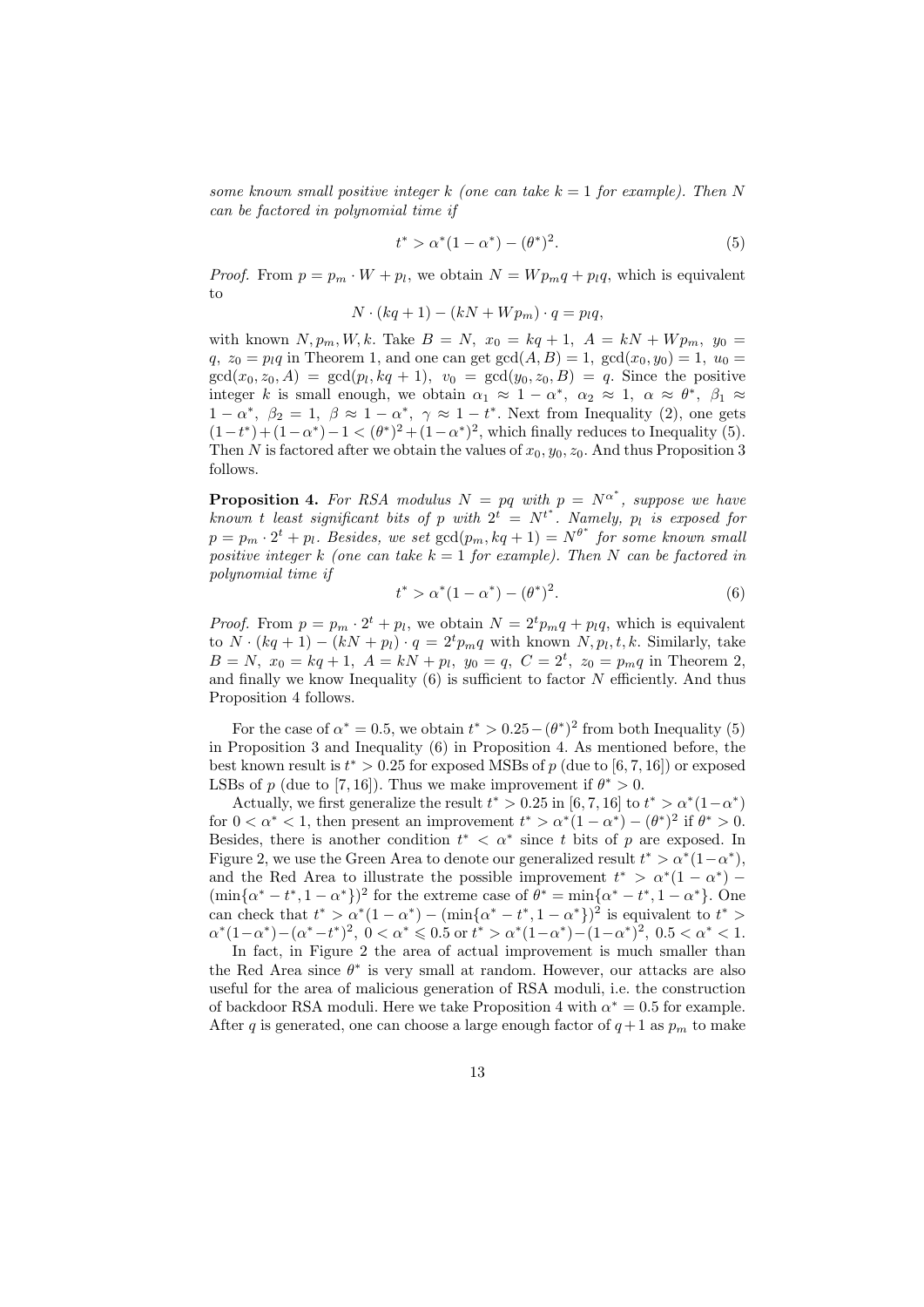

Fig. 2. Our generalized result and possible improvement for the attack on RSA with known MSBs or LSBs of the prime factor

 $gcd(p_m, q+1) = p_m$  hold, and it implies  $\theta^* \approx 0.5 - t^*$ . Then  $p = p_m \cdot 2^t + p_l$ is generated, where  $p_l$  is randomly selected until p is a prime integer. Let  $\theta^*$ approximate 0.5, and one can make  $t^* \approx 0.5 - \theta^*$  small enough such that the bits of  $p_l$  can be easily obtained by side channel attacks together with exhaustive search. Notice that Inequality (6) in Proposition 4 turns out to be  $t^* \approx 0.5 - \theta^*$  $(0.25 - (\theta^*)^2)$ , which always holds if  $\theta^* \neq 0.5$ . As a conclusion, this circumstance satisfies the condition to implement our attack and then factor  $N = pq$ .

Other Cryptanalysis of RSA We present some other cryptanalysis as the applications of our improvement to solve  $Bx - Ay = z$ . These results, together with the proofs, are similar to Proposition 3, which is obtained based on our Theorem 1.

First let us consider the partially approximate common divisor problem (PACDP), which was proposed by Howgrave-Graham [16] in 2001. And this problem plays an important role in the area of cryptanalysis of RSA.

Suppose there exist known  $A, B \in \mathbb{Z}^+$  and unknown  $d_0 \in \mathbb{Z}^+, a_0 \in \mathbb{Z}$ , satisfying gcd( $(A + a_0)$ ,  $B$ ) = d<sub>0</sub>, gcd( $A$ ,  $B$ ) = 1 and  $A = M^{\alpha^*}$ ,  $B = M^{\beta^*}$ ,  $d_0$  >  $M^{\delta^*}, |a_0| \leq M^{\gamma^*} \ll M^{\alpha^*}$  for some known  $M \in \mathbb{Z}^+$ . Howgrave-Graham [16] claimed that one can obtain such  $a_0, d_0$  in polynomial time under the condition  $\gamma^* < (\delta^*)^2/\beta^*$ . Based on our Theorem 1, we can obtain a new condition  $\gamma^* < (\delta^*)^2/\beta^* + (\theta^*)^2/\alpha^*$ , where  $\theta^* := \log_M[\gcd(A, |a_0|)]$ . Thus our result is better if  $\theta^* > 0$ .

Next we focus on the result of factoring the RSA modulus by solving the equation  $ex+y \equiv 0 \pmod{p}$ , which was first presented by Nitaj [29] in 2012 and then improved by Lu et al. [22] in 2015.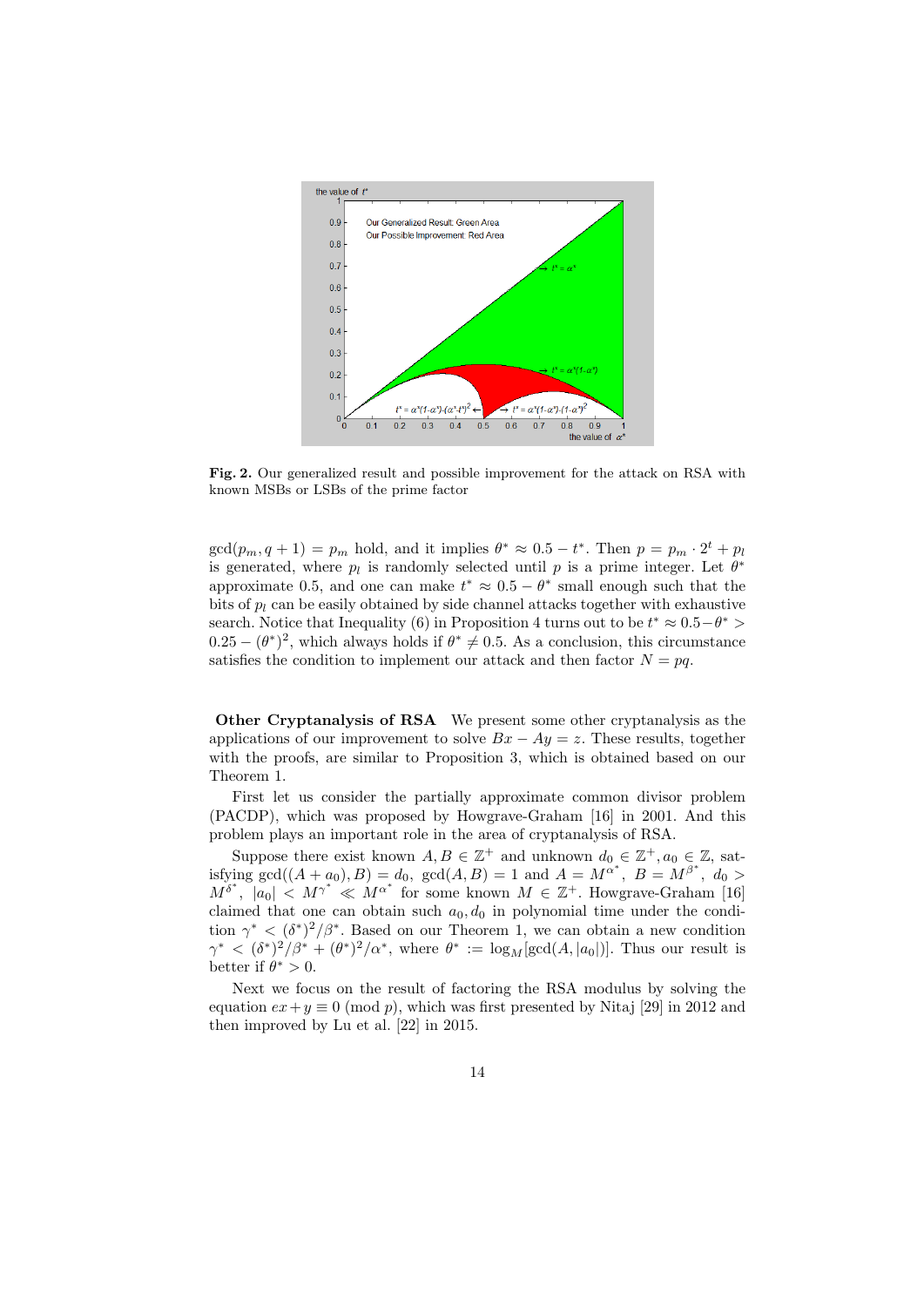For RSA modulus  $N = pq$  with  $p, q \approx N^{0.5}$  and public exponent  $e = N^{\alpha^*}$ , suppose there exist  $x_0, y_0 \in \mathbb{Z}$  with  $gcd(x_0, y_0) = 1$  such that  $ex_0 + y_0 \equiv$ 0 (mod p),  $ex_0 + y_0 \not\equiv 0 \pmod{N}$  and  $|x_0| < N^{\gamma_1^*}$ ,  $|y_0| < N^{\gamma_2^*}$ . Nitaj [29] claimed that N can be factored in polynomial time if  $\gamma_1^* + \gamma_2^* < (\sqrt{2} - 1)/2 \approx 0.207$ holds. Later Lu et al. [22] gave a better result  $\gamma_1^* + \gamma_2^* < 0.25$ . Based on our Theorem 1, we can obtain a new condition  $\gamma_1^* + \gamma_2^* < 0.25 + (\theta^*)^2/\alpha^*$ , where  $\theta^* := \log_N[\gcd(e, |y_0|)]$ . In the same way, we can make improvement for the case of  $\theta^* > 0$ . And if one supposes  $p = N^{\delta^*}$  instead of  $p, q \approx N^{0.5}$ , our new condition can be generalized to  $\gamma_1^* + \gamma_2^* < (\delta^*)^2 + (\theta^*)^2/\alpha^*$ .

Besides, Nitaj also presented a similar attack on CRT-RSA in [29], which is again improved by Lu et al. in [22]. And we note that from our Theorem 1, one can also get a better result if some greatest common divisor is large enough.

# 5 Second Improvement for Solving  $Bx - Ay = z$

In this section, we present the second improvement for solving the equation  $Bx - Ay = z$ . The main result is stated as Theorem 3 in Section 5.1. Then as an application of the second improvement, Section 5.2 shows an attack on RSA when some LSBs of the private exponent together with some MSBs of the prime factor are exposed. Subsequently, another attack aimed to factor an RSA modulus with a small difference of its prime factors is also proposed in Section 5.2.

#### 5.1 Our Main Result

Our second improvement relies on another condition. Namely, it assumes that we have known the integer C satisfying  $z_0 \equiv C \pmod{x_0}$ ,  $z_0 \simeq z_0 - C$ . Here  $z_0 \simeq$  $z_0-C$  means that  $z_0$  and  $z_0-C$  have the same bit size. Different from Theorem 1, this improvement does not need the condition  $gcd(A, B) = 1$ ,  $gcd(x_0, y_0) = 1$ in the proof. We present the second improvement as Theorem 3 below, together with an assumption on which Theorem 3 relies.

Assumption 1 The resultant computations for the polynomials obtained by Coppersmith's method yield non-zero polynomials.

**Theorem 3.** Suppose there exists unknown  $(x_0, y_0, z_0) \in (\mathbb{Z}^+)^3$  satisfying

$$
Bx_0 - Ay_0 = z_0, \quad |x_0| < X, \ |y_0| < Y, \ |z_0| < Z, \\ z_0 \equiv C \pmod{x_0}, \quad z_0 \simeq z_0 - C.
$$

Here the integer  $C$  is known, and  $A, B, X, Y, Z$  are known large positive integers, and for some known large positive integer M we have

$$
X = M^{\alpha_1}, A = M^{\alpha_2}, Y = M^{\beta_1}, B = M^{\beta_2}, Z = M^{\gamma}.
$$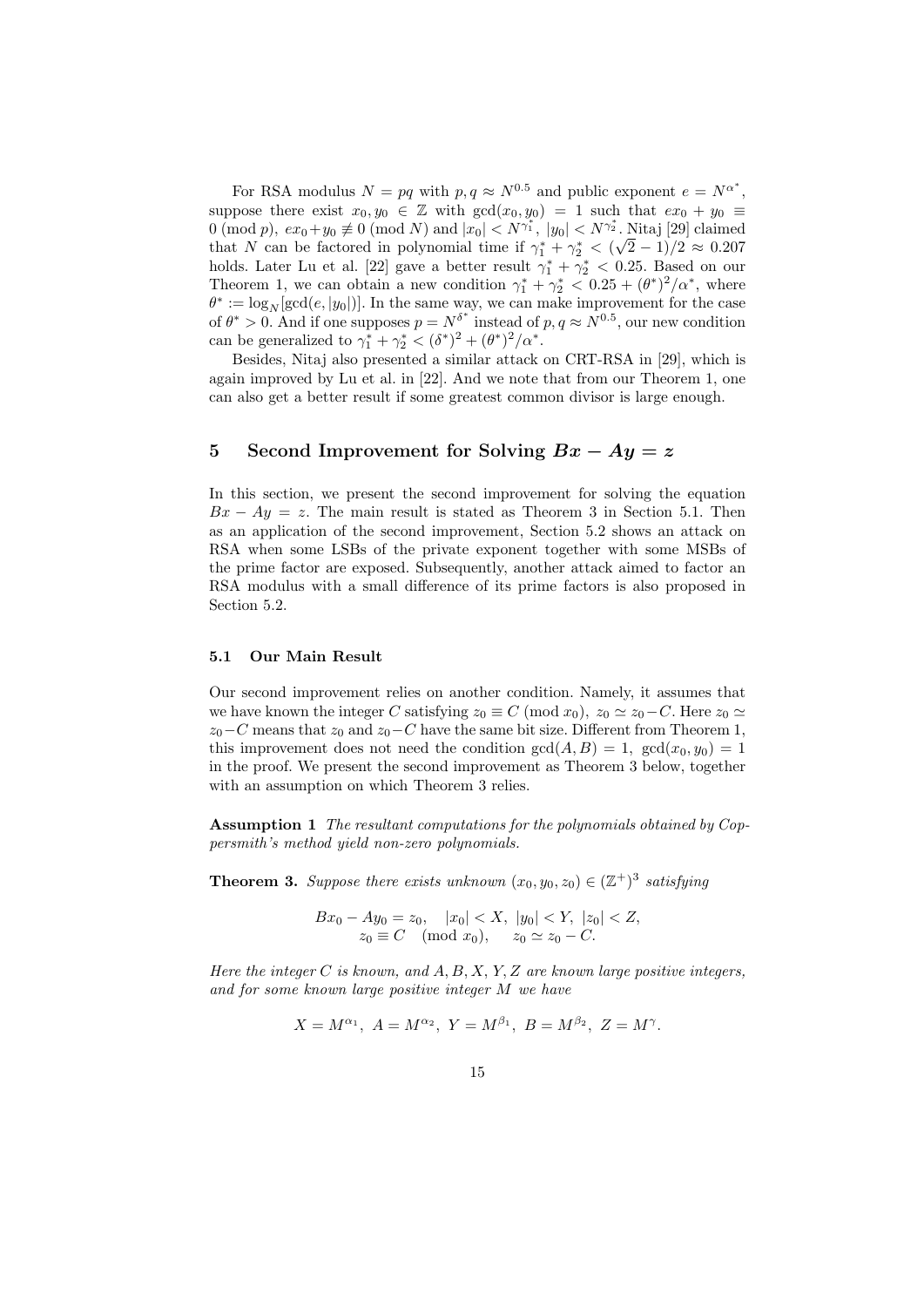$X, Y, Z$  are usually selected to satisfy  $x_0 \approx X$ ,  $y_0 \approx Y$ ,  $z_0 \approx Z$ , thus we also assume  $\beta_2 + \alpha_1 \approx \alpha_2 + \beta_1$  holds such that  $z_0 \ll Bx_0, Ay_0$ . Then under Assumption 1, one can find all such solutions  $(x, y, z) = (x_0, y_0, z_0)$  of the equation  $Bx - Ay = z$  in polynomial time if  $\alpha_1 < \alpha_2$ ,  $4\alpha_1 + \alpha_2 \leq 4\gamma$  and

$$
\gamma + \alpha_1 - \alpha_2 \ (\approx \gamma + \beta_1 - \beta_2) < \frac{\alpha_1^2}{\alpha_2}.\tag{7}
$$

Since Assumption 1 is heuristic, we need to perform experiments to examine it, which is done in Section 6. And the successful experimental results in Section 6 justify the validity of Theorem 3 and its applications to cryptanalysis of RSA.

The Sketch of Proof Based on Coppersmith's method, here we present the construction of the desired lattice and thus give the sketch proof of Theorem 3. And one can refer to Appendix D for the detailed proof.

From  $z_0 \equiv C \pmod{x_0}$  we know that there exists an integer  $w_0$  satisfying  $x_0w_0 = z_0 - C$ . Define  $f(x, z) := -Bx + z \in \mathbb{Z}[x, z]$ , and let  $m, \tau$  be two positive integers. Then we define the following polynomials in  $\mathbb{Z}[x, z, w]$ :

$$
g_{t,j}(x, z) := x^{t-j} [f(x, z)]^j A^{m-j}, \quad j = 0, 1, \dots, t, \quad t = 0, 1, \dots, m,
$$
  

$$
h_{i,j}(x, z, w) := w^i [f(x, z)]^j A^{m-j}, \quad j = \theta_i, \theta_i + 1, \dots, m, \quad i = 1, 2, \dots, \tau,
$$

where  $\theta_i := \lfloor \eta i \rfloor$  for an undetermined parameter  $\eta$ . From  $Bx_0 - Ay_0 = z_0$  one gets  $f(x_0, z_0) \equiv 0 \pmod{A}$ . Thus we obtain

$$
g_{t,j}(x_0, z_0) \equiv 0 \pmod{A^m}, \quad j = 0, 1, \dots, t, \quad t = 0, 1, \dots, m,
$$
  

$$
h_{i,j}(x_0, z_0, w_0) \equiv 0 \pmod{A^m}, \quad j = \theta_i, \theta_i + 1, \dots, m, \quad i = 1, 2, \dots, \tau.
$$

Besides, for every polynomial  $h_{i,j}(x, z, w)$ , we replace each occurrence of the monomial xw by  $z - C$  according to the relation  $x_0w_0 = z_0 - C$ .

Next we define  $\Lambda^*$  as the set of all integral linear combinations of these  $g_{t,j}(x, z)$  and  $h_{i,j}(x, z, w)$ . Similar to Section 3.2,  $\Lambda^*$  corresponds to an lattice Λ, and we denote its dimension by s. According to Lemmas 1, 2 and under Assumption 1, one can check that the condition  $\det(A) < (A<sup>m</sup>)<sup>s-1</sup>$  is sufficient to obtain the desired  $(x_0, y_0, z_0)$ . Then take  $\eta = \frac{m}{\tau} = \frac{\sqrt{2}}{\sqrt{\alpha_2}}$  $\frac{\sqrt{\gamma-\alpha_1}}{\sqrt{\alpha_1}}$  $\frac{\sqrt{\gamma-\alpha_1}}{\alpha_2-\sqrt{\gamma-\alpha_1}}$  and  $m\to\infty$ , and after some calculation we know that  $\det(A) < (A^m)^{s-1}$  is equivalent to Inequality (7).

For the proof of Theorem 3, we also have to make the basis matrix of  $\Lambda$  a square matrix and a lower triangular matrix. And for this purpose the condition  $\theta_{i+1} \geq \theta_i + 1$  is sufficient. Finally in order to make  $\theta_{i+1} \geq \theta_i + 1$  hold, we also need another two conditions  $\alpha_1 < \alpha_2$ ,  $4\alpha_1 + \alpha_2 \leq 4\gamma$  besides Inequality (7).

## 5.2 Applications to Cryptanalysis of RSA

According to Theorem 3, we propose an attack on RSA when some LSBs of the private exponent together with some MSBs of the prime factor are exposed.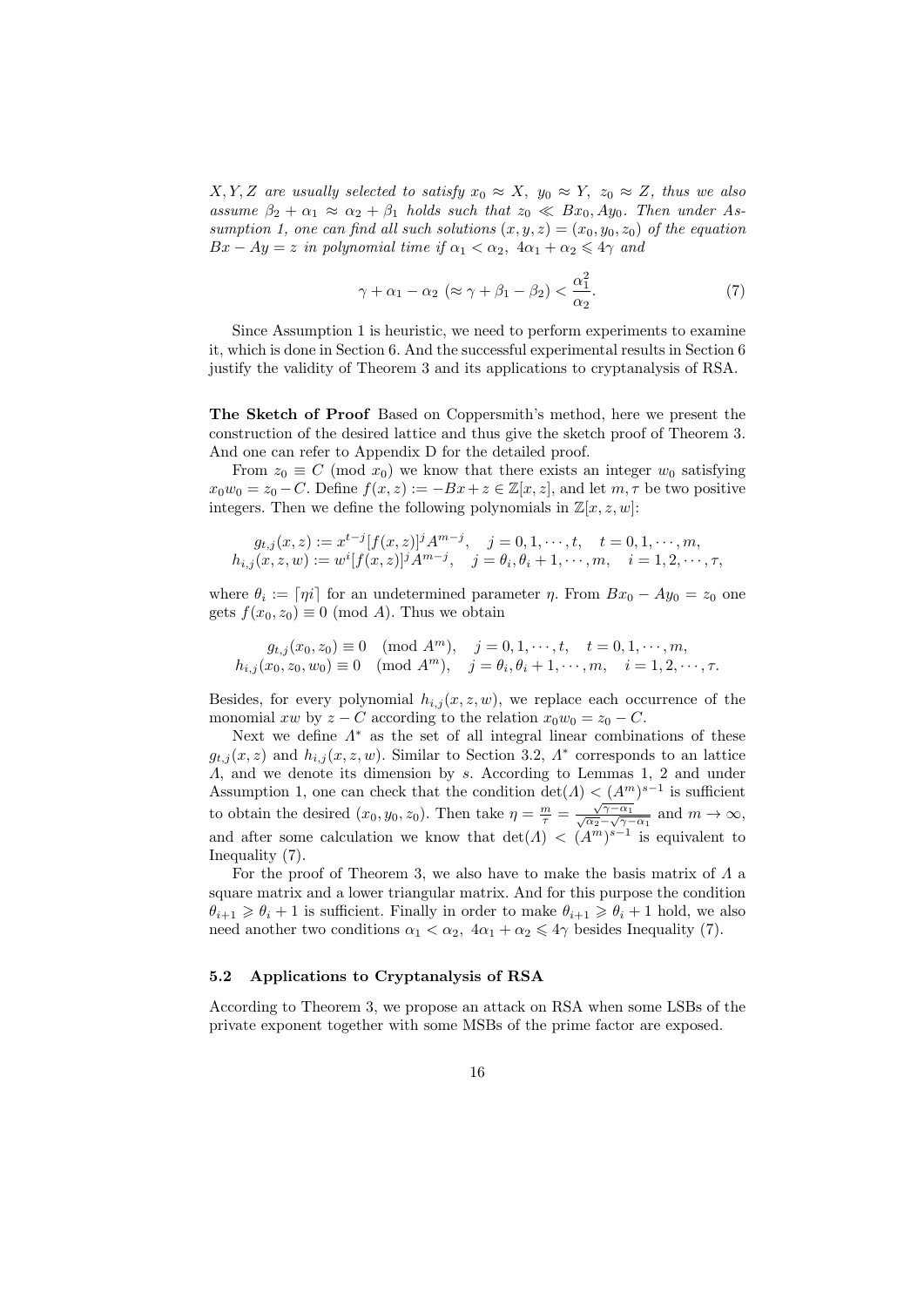**Proposition 5.** Given the RSA modulus  $N = pq$  with  $p, q \approx N^{0.5}$ , the public exponent  $e \approx N$ , and the private exponent  $d = N^{\beta^*}$ . Suppose we have known  $t_1$ most significant bits of p with  $2^{t_1} = N^{t_1^*}$ , and  $t_2$  least significant bits of d with  $2^{t_2} = N^{t_2^*}$ . Namely,  $p_m$  is exposed for  $p = p_m \cdot W + p_l$  with  $W \approx N^{0.5-t_1^*}$ , and  $d_l$  is exposed for  $d = d_m \cdot 2^{t_2} + d_l$ . Then under Assumption 1, one can factor N in polynomial time if  $d_l < N^{\beta^* - t_1^* - 0.5}$ ,  $4t_1^* + t_2^* \leq 1$  and

$$
\beta^* < 1 + t_2^* - \sqrt{(1 + t_2^*)(0.5 - t_1^*)}.\tag{8}
$$

*Proof.* Since  $p_m$  is exposed for  $p = p_m \cdot W + p_l$ , one can get the value of  $q_m$  for  $q = q_m \cdot W + q_l$ . According to  $e \cdot d \equiv 1 \pmod{\varphi(N)}$ , we know there exists  $k \in \mathbb{Z}^+$ with  $k \approx N^{\beta^*}$  such that  $1 = ed - k\varphi(N) = e \cdot (d_m \cdot 2^{t_2} + d_l) - k \cdot [N - (p_m \cdot W +$  $p_l$ ) –  $(q_m W + q_l) + 1$ , which is equivalent to

$$
(N - Wp_m - Wq_m + 1) \cdot k - 2^{t_2}e \cdot d_m = (p_l + q_l)k + ed_l - 1,
$$

where only  $(p_l + q_l)$ , k are unknown. Take  $B = N - Wp_m - Wq_m + 1$ ,  $x_0 =$ k,  $A = 2^{t_2}e$ ,  $y_0 = d_m$ ,  $z_0 = (p_l + q_l)k + ed_l - 1$  in Theorem 3, and one can get  $C = ed_l - 1$  satisfies  $z_0 \equiv C \pmod{x_0}$  and  $z_0 \simeq z_0 - C$  due to  $d_l < N^{\beta^* - t_1^* - 0.5}$ . Besides, we have  $\alpha_1 \approx \beta^*$ ,  $\alpha_2 \approx 1 + t_2^*$ ,  $\beta_1 \approx \beta^* - t_2^*$ ,  $\beta_2 \approx 1$ ,  $\gamma \approx \beta^* + 0.5 - t_1^*$ , besides, we have  $\alpha_1 \approx \beta$ ,  $\alpha_2 \approx 1 + i_2$ ,  $\beta_1 \approx \beta - i_2$ ,  $\beta_2 \approx 1$ ,  $\gamma \approx \beta + 0.5 - i_1$ ,<br>where  $\alpha_1 < \alpha_2$  already holds, and  $4\alpha_1 + \alpha_2 \leq 4\gamma \iff 4t_1^* + t_2^* \leq 1$ . Then from Inequality (7), we obtain  $(\beta^* + 0.5 - t_1^*) + \beta^* - (1 + t_2^*) < \frac{(\beta^*)^2}{1 + t_2^*}$  $\frac{(p)}{1+t_2^*}$ , which finally reduces to Inequality  $(8)$ . Then N is factored after we obtain the values of  $x_0, y_0, z_0$ . And thus Proposition 5 follows.

In 2008, Sarkar and Maitra [36] obtained the result  $t_2^* > g(\beta^*, t_1^*) := \frac{1}{3}(0.5$  $t_1^*$  +  $\frac{2}{3}\sqrt{(0.5-t_1^*)^2+3\beta^*(0.5-t_1^*)} + \beta^*$  - 1, with the notations  $\beta^*, t_1^*, t_2^*$  defined in Proposition 5. On the other hand, Inequality  $(8)$  is equivalent to  $t_2^*$  >  $h(\beta^*, t_1^*) := \frac{1}{2}(0.5 - t_1^*) + \frac{1}{2}\sqrt{(0.5 - t_1^*)^2 + 4\beta^*(0.5 - t_1^*)} + \beta^* - 1$ . One can check that  $g(\beta^*, t_1^*) > h(\beta^*, t_1^*)$  always holds for  $\beta^* > 0$ . Thus the result of our Proposition 5 is better than that of Sarkar and Maitra [36] under the extra condition  $d_l \langle N^{\beta^* - t_1^* - 0.5}, \ 4t_1^* + t_2^* \leqslant 1.$ 

The comparison between the two results of Proposition 5 and [36] for  $\beta^* =$ 0.700, 0.650, 0.600 is illustrated by Table 2. For example, suppose that  $\log_2 N \approx$ 1000 and  $\beta^* = 0.600$ , the result of Sarkar and Maitra [36] shows that if 20

**Table 2.** Comparison between the result of our Proposition 5 (i.e.  $t_2^* > h(\beta^*, t_1^*)$ ) and that in [36] (i.e.  $t_2^* > g(\beta^*, t_1^*)$ ) for  $\beta^* = 0.700, 0.650, 0.600$ 

|                   | 0.000 | 0.010           | 0.020           | 0.030     | 0.040     | 0.050 | 0.060 | 0.070 | 0.080 |
|-------------------|-------|-----------------|-----------------|-----------|-----------|-------|-------|-------|-------|
| $q(0.700, t_1^*)$ | 0.627 | 0.614           | $0.602\,$       | 0.589     | 0.577     | 0.564 | 0.551 | 0.539 | 0.526 |
| $h(0.700, t_1^*)$ | 0.592 | 0.580           | $0.567$ $0.555$ |           | $0.542\,$ | 0.530 | 0.517 | 0.504 | 0.491 |
| $q(0.650, t_1^*)$ |       | $0.555$ $0.542$ | $0.530$ $0.518$ |           | $0.505\,$ | 0.493 | 0.480 | 0.468 | 0.455 |
| $h(0.650, t_1^*)$ | 0.522 | $0.510\,$       | $0.498\,$       | $0.486\,$ | $0.473\,$ | 0.461 | 0.448 | 0.436 | 0.423 |
| $q(0.600, t_1^*)$ | 0.482 | 0.470           | $0.457\,$       | 0.445     | 0.433     | 0.421 | 0.409 | 0.396 | 0.384 |
| $h(0.600, t_1^*)$ | 0.452 | 0.440           | 0.428           | $0.416\,$ | 0.403     | 0.391 | 0.379 | 0.367 | 0.354 |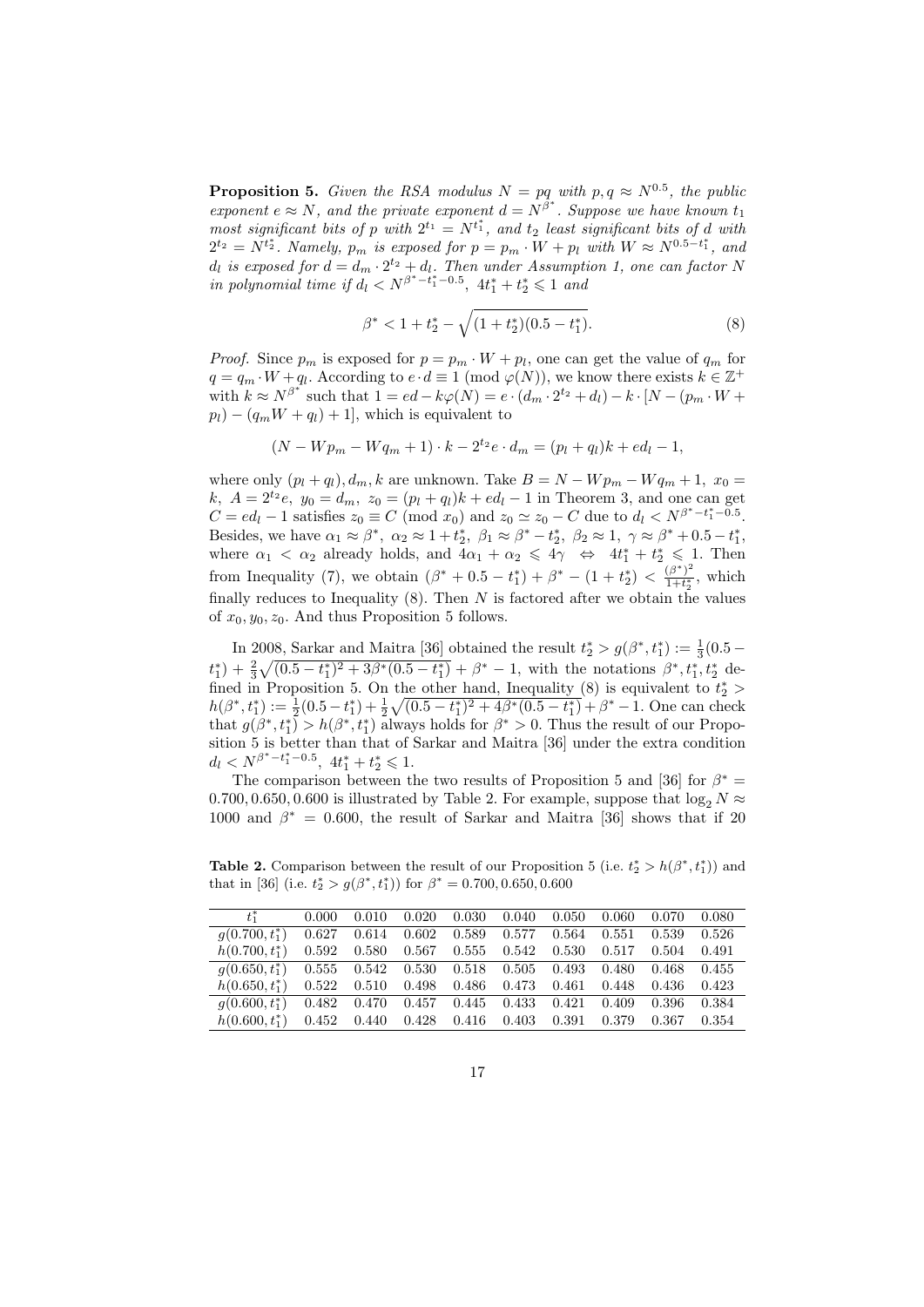Table 3. Attacks on RSA related to Proposition 5

|                     | $t_1^* = 0$                                 | $t_{1}^{*} \geq 0$                                           |
|---------------------|---------------------------------------------|--------------------------------------------------------------|
|                     | Result in $[3, 14]$ :                       | Result in $[30]$ :                                           |
| $t_{2}^{*}=0$       | $\beta^*$ < 1 – $\sqrt{0.5} \approx 0.292$  | $\beta^* < 1 - \sqrt{0.5 - t_1^*}$                           |
|                     | (No extra conditions)                       | $(t_1^* \leq 0.25)$                                          |
|                     | Result in $[39]$ :                          | Our result:                                                  |
| $t^*_2 \geqslant 0$ | $\beta^* < 1 + t_2^* - \sqrt{0.5(1+t_2^*)}$ | $\beta^* < 1 + t_2^* - \sqrt{(1+t_2^*)(0.5-t_1^*)}$          |
|                     | $(d_l < N^{\beta^* - 0.5})$                 | $(d_l \lt N^{\beta^* - t_1^* - 0.5}, 4t_1^* + t_2^* \leq 1)$ |

bits (the MSBs) of p are obtained (i.e.  $t_1^* = 0.020$ ) by exhaustive search (or side channel attacks), one needs more than 457 known bits (the LSBs) of  $d$ to factor the RSA modulus  $N = pq$ . While according to our Proposition 5, more than 428 known bits (the LSBs) of d are sufficient for the case of  $d_l$  $N^{\beta^* - t_1^* - 0.5}, \ 4t_1^* + t_2^* \leqslant 1.$ 

Note that usually one has  $d_l \approx N^{t_2^*}$  at random, thus the condition  $d_l$  $N^{\beta^* - t_1^* - 0.5}$  implies that we assume some MSBs of the exposed  $d_l$  are all 0 bits. When it comes to implementation of RSA, one may choose a private exponent d consisting of many 0 bits in order to improve the performance by lowering the Hamming weight of  $d$  and thus reducing the total number of multiplications. And the condition  $d_l \nlt N^{\beta^* - t_1^* - 0.5}$  may hold for this case.

Besides, let us consider several special cases for Proposition 5. (I) For the case of  $t_1^* = 0$ , the condition  $4t_1^* + t_2^* \leq 1$  naturally holds. Thus to factor N we only need  $d_l \, < N^{\beta^* - 0.5}$  and  $\beta^* \, < 1 + t_2^* - \sqrt{0.5(1 + t_2^*)}$ . This is exactly the result in [39]. (II) For the case of  $t_2^* = 0$ , we know there are no exposed bits in d. Therefore, we should take  $d_l = 0$  and the condition  $d_l \langle N^{\beta^* - \tilde{t}_1^* - 0.5}$ also naturally holds. In order to factor N, now we only need  $t_1^* \leq 0.25$  and  $\beta^* < 1 - \sqrt{0.5 - t_1^*}$ , which is presented in [30]. Here we note that if  $t_1^* > 0.25$ , one can also successfully factor N according to Proposition 3 for  $p, q \approx N^{0.5}$ . (III) As for the case of  $t_1^* = t_2^* = 0$ , from above analysis we know both the condition d<sup>l</sup> < N<sup>β</sup> <sup>∗</sup>−t ∗ <sup>1</sup>−0.<sup>5</sup> and the condition 4t ∗ <sup>1</sup> + t ∗ <sup>2</sup> 6 1 already hold. And one √ can obtain the best small private exponent attack result  $\beta^* < 1 - \sqrt{0.5} \approx 0.292$ shown in [3] and [14]. All the above cases have been summarized in Table 3.

Finally, we present another attack based on Theorem 3. It considers an RSA modulus with a small difference of its prime factors.

**Proposition 6.** Given the RSA modulus  $N = pq$  with  $p, q \approx N^{0.5}$ , the public exponent  $e \approx N$ , and the private exponent  $d = N^{\beta^*}$ . Suppose p, q share t most significant bits with  $2^t = N^{t^*}$ , namely, we have  $|p - q| < N^{0.5-t^*}$ . Then under Assumption 1, one can factor N in polynomial time if

$$
t^* \leqslant 0.125, \quad \beta^* < 1 - \sqrt{0.5 - 2t^*}.\tag{9}
$$

*Proof.* From  $|p-q| < N^{0.5-t^*}$  and  $(p-q)^2 = (p+q)^2 - 4N = (p+q+2N^{0.5})(p+q+q+2N^{0.5})$  $q - 2N^{0.5}$ ), one obtains  $0 < p + q - 2N^{0.5} = (p - q)^2/(p + q + 2N^{0.5}) < (p - q)^2/2$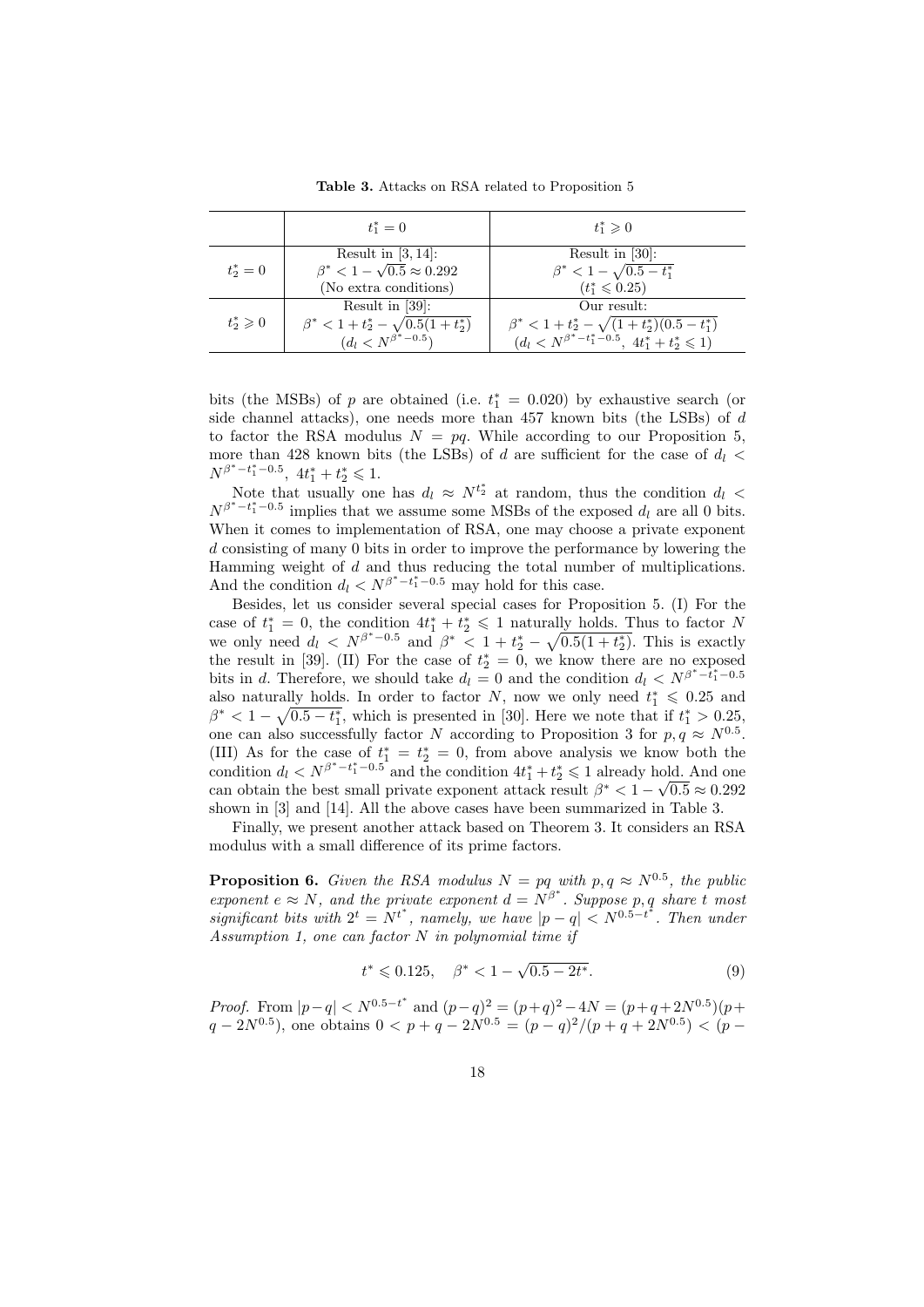

Fig. 3. Comparison between the result of our Proposition 6 and that in [10, 18] for the attack on RSA with a small difference of prime factors

 $q^2/4N^{0.5} < (1/4) \cdot N^{0.5-2t^*}$ . Take  $D := [2N^{0.5}]$ , and omit the constant factor 1/4. Then roughly we have  $|p+q-D| < N^{0.5-2t^*}$ . From  $e \cdot d \equiv 1 \pmod{\varphi(N)}$ , we know there exists  $k \in \mathbb{Z}^+$  with  $k \approx N^{\beta^*}$  such that  $1 = ed - k\varphi(N) =$  $e \cdot d - k \cdot [(N - D + 1) - (p + q - D)].$  It is equivalent to  $Bx_0 - Ay_0 = z_0$ , where  $B := N - D + 1 \approx N, \; x_0 := k \approx N^{\beta^*}, \; A := e \approx N, \; y_0 := d = N^{\beta^*}, \; z_0 :=$  $(p+q-D)k-1 \leq N^{\beta^*+0.5-2t^*}$  with  $z_0 \equiv -1 \pmod{x_0}$ . According to the conditions  $\alpha_1 < \alpha_2$ ,  $4\alpha_1 + \alpha_2 \leq 4\gamma$ ,  $\gamma + \alpha_1 - \alpha_2 < \alpha_1^2/\alpha_2$  in Theorem 3, we can obtain Inequality (9) and complete the proof of Proposition 6 as before.

In 2002, by generalizing the best small private exponent attack result  $d <$  $N^{0.292}$  [3], Weger [10] obtained the condition  $4t^* \leq \beta^*$ ,  $\beta^* < 1 - \sqrt{0.5 - 2t^*}$  for factoring an RSA modulus with a small difference of its prime factors. Another proof of Weger's result can also be found in [18]. Since  $4t^* \leq \beta^*, \ \beta^* < 1 \frac{0.5 - 2t^*}{2}$  ⇒  $4t^* < 1 - \sqrt{0.5 - 2t^*}, \ \beta^* < 1 - \sqrt{0.5 - 2t^*} \Rightarrow t^* \leq 0.125, \ \beta^* <$  $1-\sqrt{0.5-2t^*}$ , the condition of our Proposition 6 is weaker than that in [10, 18], which implies that our result is better. It is also illustrated by Figure 3, where the Red Area denotes our new improvement.

## 6 Experiments

In order to examine the justification of our approach based on Coppersmith's method, we have implemented several experiments in SAGE 5.0 over Linux Fedora 16 on a laptop with 2.80GHz Intel Core2 CPU and 4GB RAM. All the experiments are successful, and thus they verify the correctness of our results. Some experimental examples are given in Tables 4, 5 and 6 below.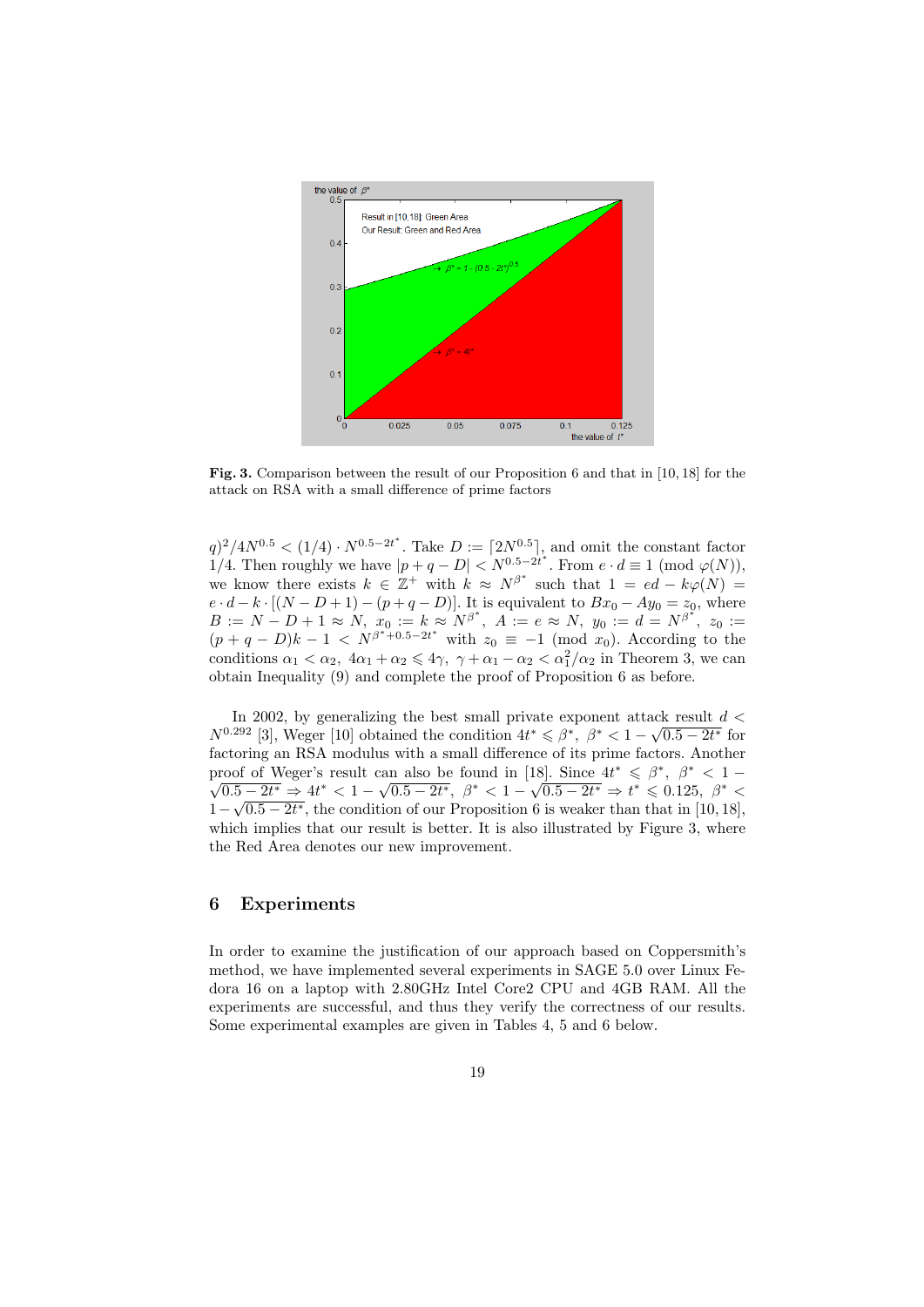#### 6.1 Experimental Examples for Our First Improvement

Table 4 shows experiments for our results of generalized IFP with shared MSBs or LSBs. The notations  $M, N_1, N_2, t^*, \alpha_1^*, \alpha_2^*, \beta_1^*, \beta_2^*, \delta_1^*, \delta_2^*$  are already defined in Proposition 1 or 2. And in Section 4.1 (or Appendix C) we have defined the notations  $m, \tau, i$ , which are used for the construction of the lattice  $\Lambda$  and the proof of Theorem 1 or 2. Besides,  $\dim(A)$  denotes the dimension of A, and "Time(LLL)" denotes the time used for LLL algorithm for each experimental example. As for "Bit size", we just means  $\log_2\{\left[\det(A)\right]^{1/\dim(A)}\}$ . Let B denote the basis matrix of  $\Lambda$  and we know  $\mathcal B$  is a lower triangular matrix from Appendix C. Note that  $\det(A) = \sqrt{\det(BB^T)} = |\det B| = \det B$ . Thus  $[\det(A)]^{1/\dim(A)}$  is the geometric mean of the diagonal entries of the basis matrix  $\mathcal{B}$ , and one can roughly regard  $\log_2\{[\det(A)]^{1/\dim(A)}\}$  as the bit size of the entries of B. According to Lemma 1, the time for the LLL algorithm is related to both  $\dim(\Lambda)$  and the bit size of the entries of B.

The experimental examples of Table 5 are about our results when some MSBs or LSBs of the prime factor are given. The definition of the notations  $N, k, t^*, \alpha^*, \theta^*$  can be found in Proposition 3 or 4. And again Section 4.1 (or Appendix C) defines the notations  $m, \tau, i$  for the construction of the lattice  $\Lambda$ . The experimental examples for other cryptanalysis of RSA in Section 4.2 are similar to those for Proposition 3.

Table 4. Some experimental examples for Proposition 1 (the case of MSBs) and Proposition 2 (the case of LSBs) with  $\beta_1^* \approx 1 - \alpha_1^*$ ,  $\beta_2^* \approx 1 - \alpha_2^*$  and  $\log_2 M \approx \log_2 N_1 \approx$  $\log_2 N_2 \approx 1500$ 

|                                             |  |  |  |  |  | Case $t^*$ $\alpha_1^*$ $\alpha_2^*$ $\delta_1^*$ $\delta_2^*$ $m \tau i \dim(A)$ Bit size Time(LLL) |
|---------------------------------------------|--|--|--|--|--|------------------------------------------------------------------------------------------------------|
|                                             |  |  |  |  |  | MSBs 0.606 0.679 0.684 0.066 0.061 15 10 10 16 $1.008 \times 10^4$ 6.596 seconds                     |
| MSBs 0.533 0.666 0.799 0.133 0.000 15 11 9  |  |  |  |  |  | $16 \t1.198 \times 10^4$ 7.649 seconds                                                               |
| MSBs 0.687 0.733 0.500 0.000 0.233 23 16 11 |  |  |  |  |  | 24 $1.725 \times 10^4$ 116.3 seconds                                                                 |
| LSBs 0.529 0.580 0.579 0.000 0.000 23 13 13 |  |  |  |  |  | 24 $1.093 \times 10^4$ 27.73 seconds                                                                 |
| LSBs 0.433 0.752 0.805 0.053 0.000 19 15 14 |  |  |  |  |  | 20 $1.782 \times 10^4$ 35.12 seconds                                                                 |
| LSBs 0.756 0.803 0.479 0.000 0.324 19 15 9  |  |  |  |  |  | 20 $1.802 \times 10^4$ 88.97 seconds                                                                 |

Table 5. Some experimental examples for Proposition 3 (the case of MSBs) and Proposition 4 (the case of LSBs) with  $k = 1$  and  $\log_2 N \approx 1000$ 

| Case        | $t^*$ |                   | $\alpha^*$ $\theta^*$ m $\tau$ i |       |       |      | $dim(\Lambda)$ | Bit size                       | Time (LLL)                        |
|-------------|-------|-------------------|----------------------------------|-------|-------|------|----------------|--------------------------------|-----------------------------------|
| <b>MSBs</b> | 0.240 | 0.500             | 0.165                            | 27    | 13 22 |      | 28             | 6.474 $\times$ 10 <sup>3</sup> | $23.14$ seconds                   |
| <b>MSBs</b> | 0.203 | 0.603             | 0.247                            | 27    | 16    | 20   | 28             | $9.531 \times 10^3$            | 48.51 seconds                     |
| <b>MSBs</b> | 0.260 | 0.400             | 0.000                            | 42    | -16   | 42   | 43             |                                | $6.101 \times 10^3$ 102.1 seconds |
| LSBs        |       | 0.156 0.501 0.332 |                                  | 42 21 |       | 28   | 43             | $1.043 \times 10^{4}$          | $756.2$ seconds                   |
| LSBs        | 0.255 | 0.473             | 0.071                            | 34    | -16   | - 31 | 35             | $7.582 \times 10^3$            | $65.23$ seconds                   |
| LSBs        | 0.220 | 0.720             | 0.000                            | 34    | 24    | -34  | 35             |                                | $1.709 \times 10^4$ 117.4 seconds |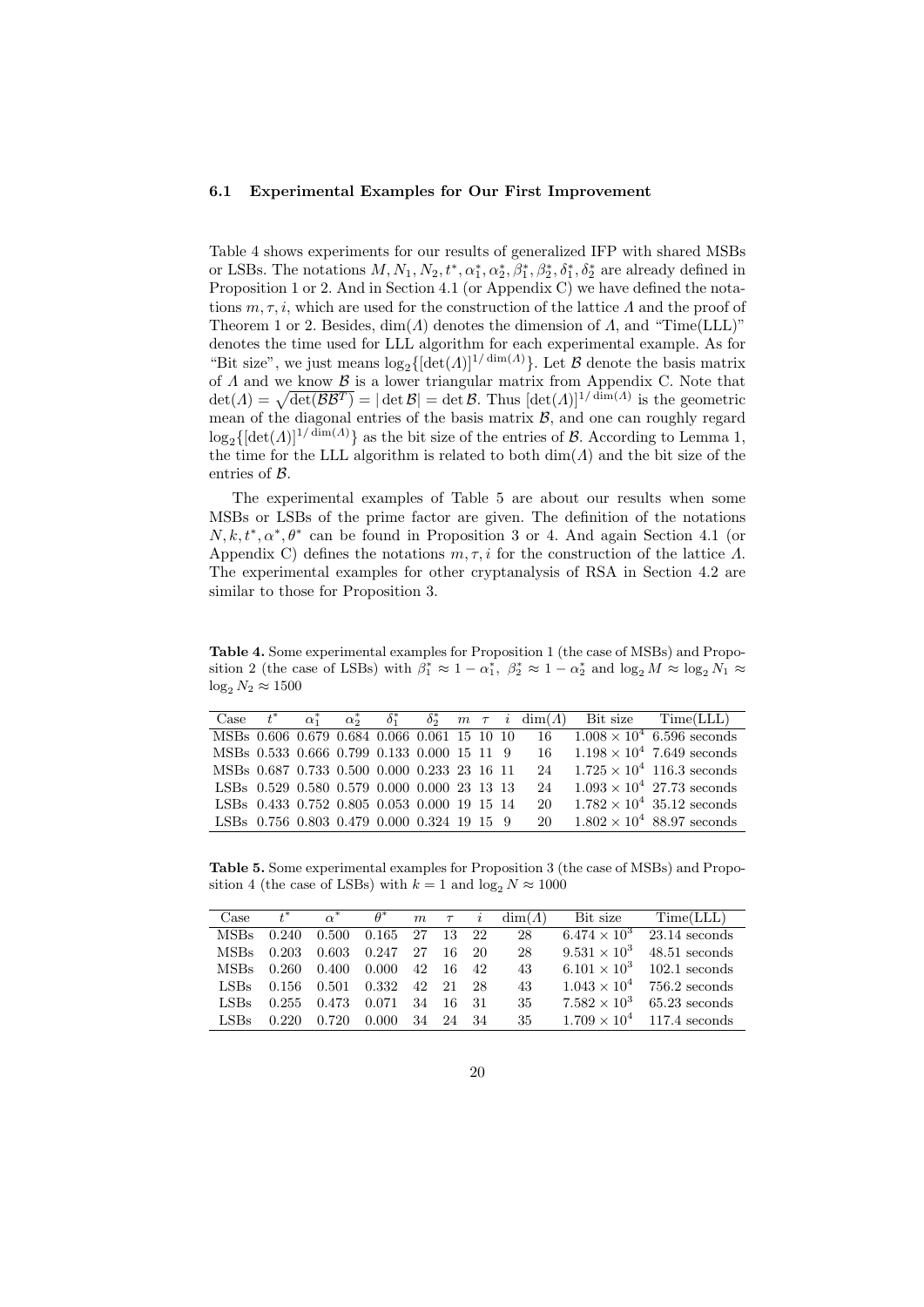Table 6. Some experimental examples for Proposition 5 (under the extra condition  $d_l \langle N^{\beta^* - t_1^* - 0.5}, \, 4t_1^* + t_2^* \leq 1 \rangle \text{ with } \log_2 N \approx 2000$ 

| $\beta^*$ | $t^*$ | $t_{\circ}^*$ |            |             | $m \tau \theta_1, \theta_2, \cdots, \theta_{\tau}$ | $dim(\Lambda)$ | Bit size              | Time (LLL)      |
|-----------|-------|---------------|------------|-------------|----------------------------------------------------|----------------|-----------------------|-----------------|
| 0.650     | 0.100 | 0.500         | $5\quad 4$ |             | 2, 3, 4, 5                                         | -31            | $1.480 \times 10^{4}$ | $40.83$ seconds |
| 0.656     | 0.141 | 0.435         |            | $5 \quad 4$ | 2, 3, 4, 5                                         | 31             | $1.426 \times 10^{4}$ | $36.50$ seconds |
| 0.580     | 0.049 | 0.480         | 7          | 5           | 2, 3, 4, 5, 7                                      | 55             | $2.024 \times 10^{4}$ | $1282$ seconds  |
| 0.543     | 0.012 | 0.440         | 7.         | $5\degree$  | 2, 3, 5, 6, 7                                      | 53             | $1.989 \times 10^{4}$ | $680.9$ seconds |
| 0.784     | 0.072 | 0.692         | 6          | - 5         | 2, 3, 4, 5, 6                                      | 43             | $2.022 \times 10^{4}$ | $238.9$ seconds |
| 0.708     | 0.118 | 0.525         | 6          | 5           | 2, 3, 4, 5, 6                                      | 43             | $1.820 \times 10^{4}$ | $225.9$ seconds |

#### 6.2 Experimental Examples for Our Second Improvement

As for our results obtained by the second improvement for solving the equation  $Bx - Ay = z$ , they all rely on Assumption 1. Here we point out that in all of our experiments for Propositions 5, 6, Assumption 1 always holds and RSA modulus  $N$  can always be successfully factored. Table 6 gives some experimental examples for Proposition 5. Similar to Tables 4, 5, the notations  $N, d_l, \beta^*, t_1^*, t_2^*$ are defined in Proposition 5, while in Section 5.1 (or Appendix D) one can find the definition of the notations  $m, \tau, \theta_1, \theta_2, \cdots, \theta_{\tau}$ , which are used to construct  $\Lambda$ and prove Theorem 3. The experimental examples for Proposition 6 are similar to those for Proposition 5.

### 7 Conclusion

In this paper, we revisit some cryptanalysis of RSA, which are summarized into one framework, namely, finding small solutions  $(x, y, z) = (x_0, y_0, z_0)$  of the equation  $Bx-Ay=z$ . For the general case of solving this equation, we show that Wiener's method, May-Ritzenhofen's method and Coppersmith's method are equivalent, and they give the same result after omitting some negligible terms. For some special cases, we present two improvements for solving  $Bx - Ay = z$ based on Coppersmith's method. And according to these two improvements, we obtain some new applications to cryptanalysis of RSA, such as new results about the generalized IFP, attacks with known bits of the prime factor, an attack on RSA when some bits of the private exponent together with the prime factor are exposed, and so on. The justification of our approach is also examined through experiments. Moreover, we believe that our two improvements to solve  $Bx - Ay = z$  may find other new applications to cryptanalysis of RSA.

## References

- 1. Aono Y. A new lattice construction for partial key exposure attack for RSA. Public Key Cryptography-PKC 2009. Springer Berlin Heidelberg, 2009: 34-53.
- 2. Blömer J, May A. New partial key exposure attacks on RSA. Advances in Cryptology-CRYPTO 2003. Springer Berlin Heidelberg, 2003: 27-43.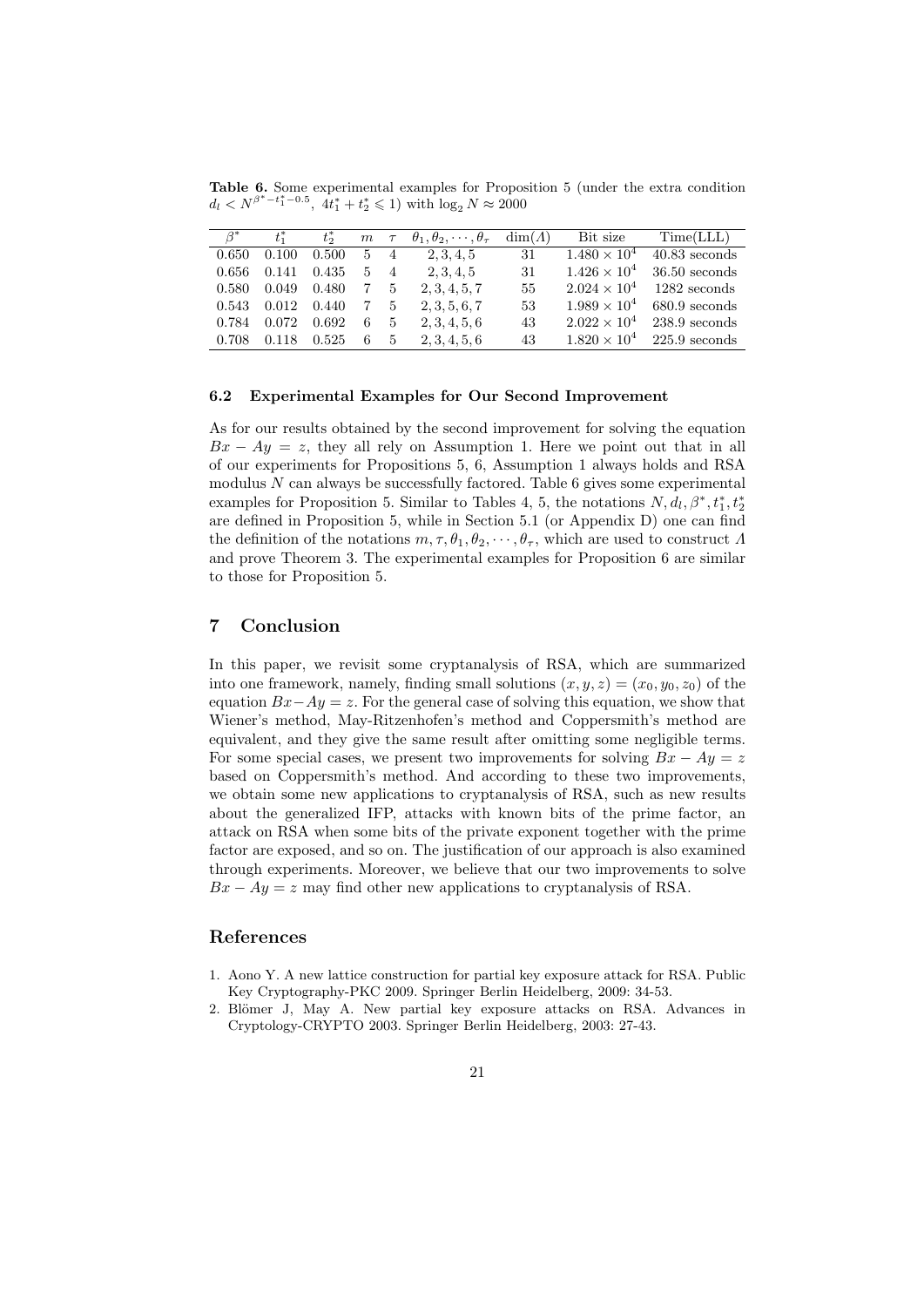- 3. Boneh D, Durfee G. Cryptanalysis of RSA with private key d less than  $N^{0.292}$ . Advances in Cryptology-EUROCRYPT 1999. Springer Berlin Heidelberg, 1999: 1- 11.
- 4. Boneh D, Durfee G, Frankel Y. An attack on RSA given a small fraction of the private key bits. Advances in Cryptology-ASIACRYPT 1998. Springer Berlin Heidelberg, 1998: 25-34.
- 5. Coppersmith D. Finding a small root of a univariate modular equation. Advances in Cryptology-EUROCRYPT 1996. Springer Berlin Heidelberg, 1996: 155-165.
- 6. Coppersmith D. Finding a small root of a bivariate integer equation; factoring with high bits known. Advances in Cryptology-EUROCRYPT 1996. Springer Berlin Heidelberg, 1996: 178-189.
- 7. Coppersmith D. Small solutions to polynomial equations, and low exponent RSA vulnerabilities. Journal of Cryptology, 1997, 10(4): 233-260.
- 8. Coron J S. Finding small roots of bivariate integer polynomial equations revisited. Advances in Cryptology-EUROCRYPT 2004. Springer Berlin Heidelberg, 2004: 492- 505.
- 9. Coron J S, May A. Deterministic polynomial-time equivalence of computing the RSA secret key and factoring. Journal of Cryptology, 2007, 20(1): 39-50.
- 10. De Weger B. Cryptanalysis of RSA with small prime difference. Applicable Algebra in Engineering, Communication and Computing, 2002, 13(1): 17-28.
- 11. Ernst M, Jochemsz E, May A, et al. Partial key exposure attacks on RSA up to full size exponents. Advances in Cryptology-EUROCRYPT 2005. Springer Berlin Heidelberg, 2005: 371-386.
- 12. Faugère J C, Marinier R, Renault G. Implicit factoring with shared most significant and middle bits. Public Key Cryptography-PKC 2010. Springer Berlin Heidelberg, 2010: 70-87.
- 13. Hardy G H, Wright E M. An introduction to the theory of numbers. Oxford University Press, 1979.
- 14. Herrmann M, May A. Maximizing small root bounds by linearization and applications to small secret exponent RSA. Public Key Cryptography-PKC 2010. Springer Berlin Heidelberg, 2010: 53-69.
- 15. Howgrave-Graham N. Finding small roots of univariate modular equations revisited. Crytography and Coding. Springer Berlin Heidelberg, 1997: 131-142.
- 16. Howgrave-Graham N. Approximate integer common divisors. Cryptography and Lattices. Springer Berlin Heidelberg, 2001: 51-66.
- 17. Joux A. Algorithmic cryptanalysis. CRC Press, 2009.
- 18. Kumar S, Narasimham C. Cryptanalysis of RSA with small prime difference using unravelled linearization. International Journal of Computer Applications, 2013, 61(3).
- 19. Lenstra A K, Lenstra H W, Lovász L. Factoring polynomials with rational coefficients. Mathematische Annalen, 1982, 261(4): 515-534.
- 20. Lu Y, Peng L, Zhang R, et al. Towards optimal bounds for implicit factorization problem. International Conference on Selected Areas in Cryptography-SAC 2015. Springer International Publishing, 2015: 462-476.
- 21. Lu Y, Zhang R, Lin D. Improved bounds for the implicit factorization problem. Advances in Mathematics of Communications, 2013, 7(3): 243-251.
- 22. Lu Y, Zhang R, Peng L, et al. Solving linear equations modulo unknown divisors: revisited. Advances in Cryptology-ASIACRYPT 2015. Springer Berlin Heidelberg, 2015: 189-213.
- 23. May A. New RSA vulnerabilities using lattice reduction methods. Dissertation for Ph.D. Degree, University of Paderborn, 2003.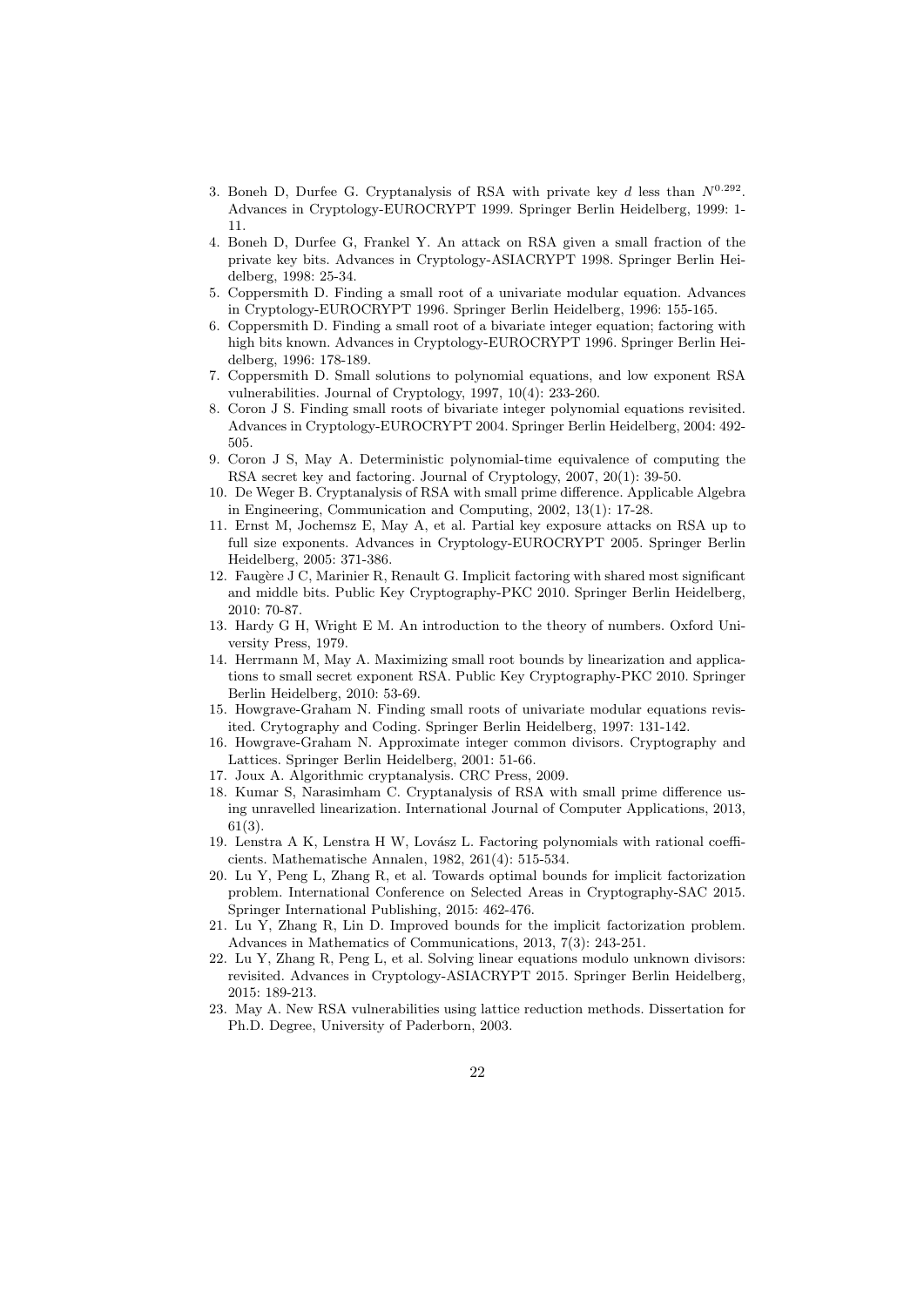- 24. May A. Computing the RSA secret key is deterministic polynomial time equivalent to factoring. Advances in Cryptology-CRYPTO 2004. Springer Berlin Heidelberg, 2004: 213-219.
- 25. May A, Ritzenhofen M. Implicit factoring: on polynomial time factoring given only an implicit hint. Public Key Cryptography-PKC 2009. Springer Berlin Heidelberg, 2009: 1-14.
- 26. Meyer C D. Matrix analysis and applied linear algebra. Cambridge University Press, Cambridge, 2000.
- 27. Minkowski H. Geometrie der Zahlen. Teubner-Verlag, 1896.
- 28. Nitaj A, Ariffin M R K. Implicit factorization of unbalanced RSA moduli. Journal of Applied Mathematics and Computing, 2015, 48(1-2): 349-363.
- 29. Nitaj A. A new attack on RSA and CRT-RSA. Progress in Cryptology-AFRICACRYPT 2012. Springer International Publishing, 2012: 221-233.
- 30. Peng L, Hu L, Huang Z, et al. Partial prime factor exposure attacks on RSA and its Takagi's variant. International Conference on Information Security Practice and Experience-ISPEC 2015. Springer International Publishing, 2015: 96-108.
- 31. Peng L, Hu L, Lu Y, et al. Implicit factorization of RSA moduli revisited (short paper). International Workshop on Security-IWSEC 2015. Springer International Publishing, 2015: 67-76.
- 32. Peng L, Hu L, Xu J, et al. Further improvement of factoring RSA moduli with implicit hint. Progress in Cryptology-AFRICACRYPT 2014. Springer International Publishing, 2014: 165-177.
- 33. Rivest R L, Shamir A, Adleman L. A method for obtaining digital signatures and public-key cryptosystems. Communications of the ACM, 1978, 21(2): 120-126.
- 34. Sarkar S. Partial key exposure: generalized framework to attack RSA. Progress in Cryptology-INDOCRYPT 2011. Springer Berlin Heidelberg, 2011: 76-92.
- 35. Sarkar S, Gupta S S, Maitra S. Partial key exposure attack on RSA improvements for limited lattice dimensions. Progress in Cryptology-INDOCRYPT 2010. Springer Berlin Heidelberg, 2010: 2-16.
- 36. Sarkar S, Maitra S. Improved partial key exposure attacks on RSA by guessing a few bits of one of the prime factors. International Conference on Information Security and Cryptology. Springer, Berlin, Heidelberg, 2008: 37-51.
- 37. Sarkar S, Maitra S. Approximate integer common divisor problem relates to implicit factorization. IEEE Transactions on Information Theory, 2011, 57(6): 4002-4013.
- 38. Takayasu A, Kunihiro N. Partial key exposure attacks on RSA: achieving the boneh-durfee bound. International Workshop on Selected Areas in Cryptography-SAC 2014. Springer International Publishing 2014: 345-362.
- 39. Wang S, Qu L, Li C, et al. Generalized framework to attack RSA with special exposed bits of the private key. IEICE Transactions on Fundamentals of Electronics, Communications and Computer Sciences, 2017, 100(10): 2113-2122.
- 40. Wiener M J. Cryptanalysis of short RSA secret exponents. IEEE Transactions on Information theory, 1990, 36(3): 553-558.

# Appendix A: Wiener's Method to Prove Result 1

Wiener's method is based on approximations using continued fractions. Thus at first we need to briefly introduce continued fraction and a related lemma, and one can see [13] for details.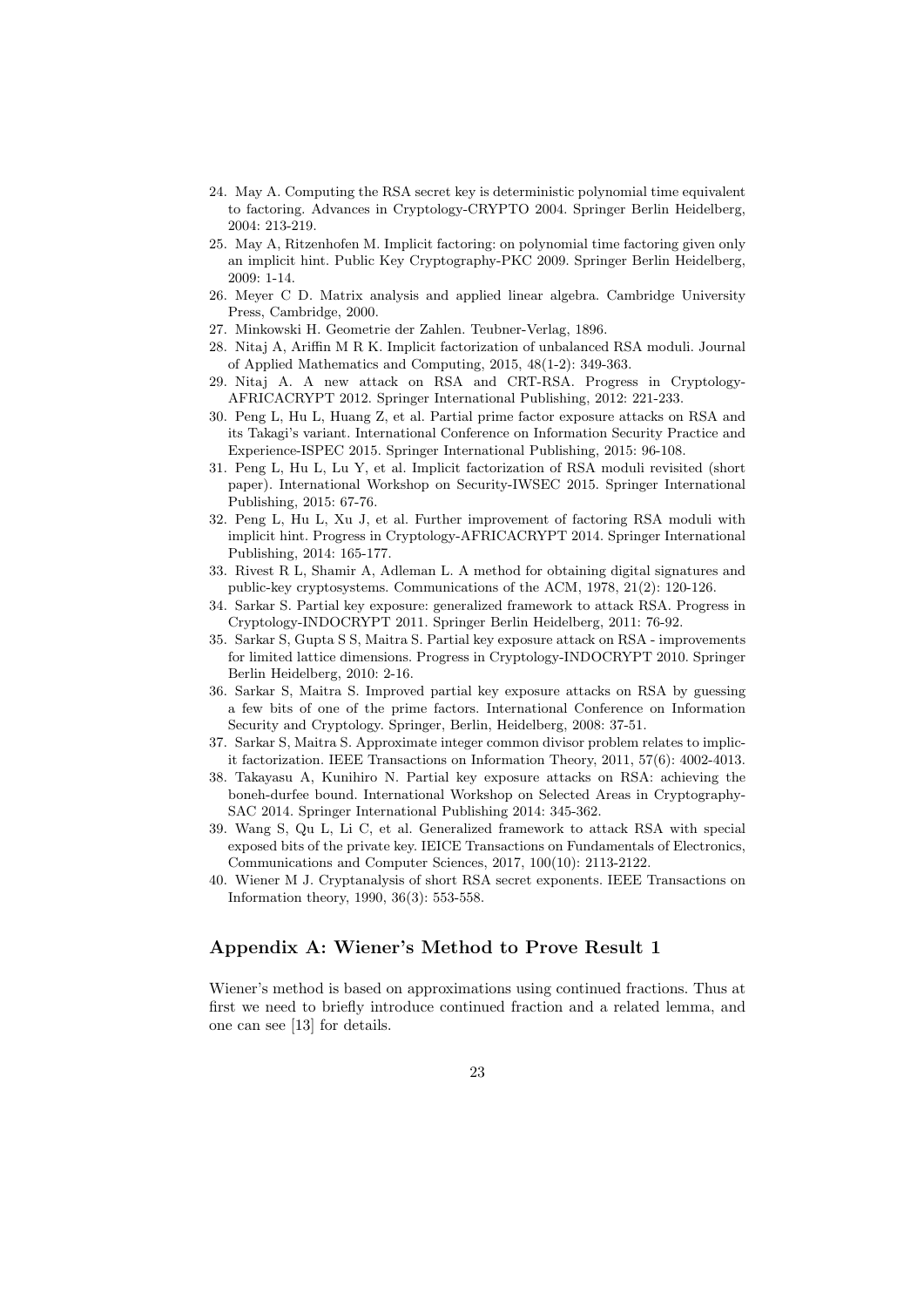Let  $\eta = \eta_0$  be a positive rational number. For  $i = 0, 1, 2 \cdots$ , define  $a_i = \lfloor \eta_i \rfloor$ and  $\eta_{i+1} = 1/(\eta_i - a_i)$  unless  $\eta_n$  is an integer for some  $n \geq 0$  (there must exists such an *n* since  $\eta$  is a rational number). Then  $\eta$  can be expressed as a continued fraction, namely,

$$
\eta =  := a_0 + 1/(a_1 + 1/(\dots + 1/(a_{n-1} + 1/a_n)\dots)).
$$

For  $i \geq 0$ ,  $A_i/B_i :=  $a_0, a_1, \dots, a_i >$  are called the convergents of  $\eta = A_n/B_n$ ,$ where  $gcd(A_n, B_n) = 1$ . And we note that the total number of convergents is polynomial in  $log(B_n)$ . The related lemma [13, Theorem 184] is stated as follows:

**Lemma 3.** (Legendre) Let  $\eta$  be a positive rational number. Suppose

$$
\left|\eta - \frac{x_0}{y_0}\right| < \frac{1}{2y_0^2}
$$

and  $gcd(x_0, y_0) = 1$ . Then  $\frac{x_0}{y_0}$  is one of the convergents of  $\eta$ .

One can generalize the original method of Wiener's attack in [40] to get the proof of Result 1. For simplicity, here we use Lemma 3 to directly prove it. And the method is almost the same as Wiener's original method.

From  $Bx_0 - Ay_0 = z_0$  we have  $\frac{A}{B} - \frac{x_0}{y_0}$  =  $\frac{x_0}{y_0} - \frac{A}{B} = \frac{z_0}{By_0}$ . According to Lemma 3, if  $\frac{z_0}{By_0} < \frac{1}{2y_0^2}$  holds,  $\frac{x_0}{y_0}$  is one of the convergents of  $\frac{A}{B}$ . The total number of convergents is polynomial in  $log B$ . Thus we try every convergent of  $\frac{A}{B}$  as the value of  $\frac{x_0}{y_0}$  and compute  $z_0$ . Then from them we will obtain small solutions  $(x_0, y_0, z_0)$  satisfying  $|x_0| < X$ ,  $|y_0| < Y$ ,  $|z_0| < Z$ . As a conclusion, the only condition to find  $(x_0, y_0, z_0)$  is

$$
\frac{z_0}{By_0} < \frac{1}{2y_0^2} \iff 2y_0 z_0 < B \iff \log_M 2 + \log_M y_0 + \log_M z_0 < \log_M B.
$$

Omitting  $\log_M 2$ , we know the condition  $\gamma + \beta_1 - \beta_2 < 0$  is sufficient, which completes the proof of Result 1.

If one considers Wiener's original method, the final condition obtained is  $\frac{3}{2}y_0z_0 < B$ , instead of  $2y_0z_0 < B$ . At last, we note that Wiener's result  $d < N^{0.25}$ for small private exponent attack, can be directly obtained from Result 1.

#### Appendix B: May-Ritzenhofen's Method to Prove Result 1

Similar to Appendix A, at first we need to introduce some preliminaries used for May-Ritzenhofen's method. It includes the following three lemmas about lattice.

Recall that in Section 3.1 we have already introduced some basic knowledge about lattice, including the basis of a lattice, the determinant of a lattice and the norm of a vector. Hadamard's inequality [26] relates the norm of the basis vectors to the determinant for a lattice.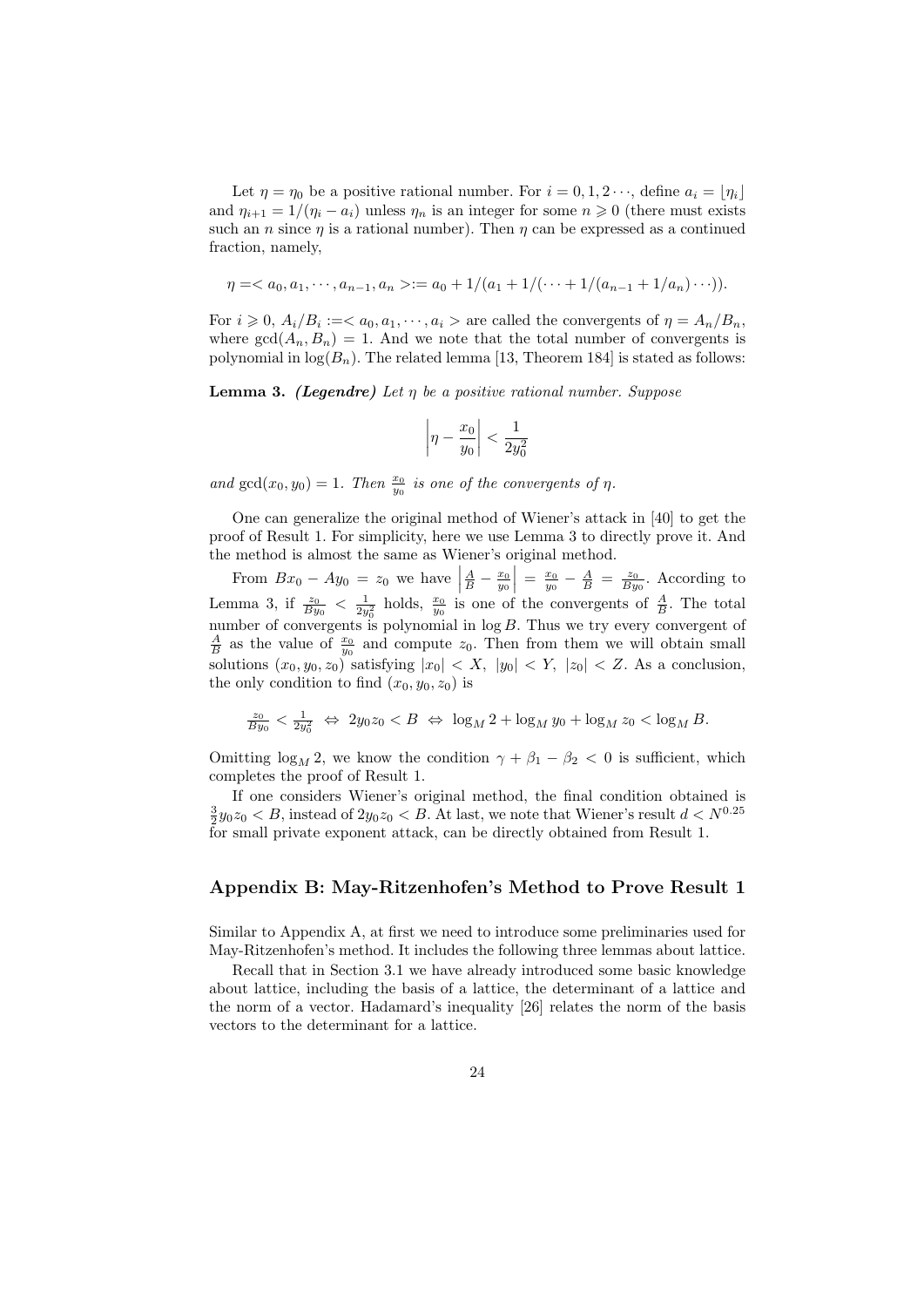${\bf Lemma ~4.}~~(Hadamard)~Let~{\cal B}=$  $\sqrt{ }$  $\overline{\phantom{a}}$  $b_1$  $b_{2}$ . . .  $b_s$  $\setminus$  $\epsilon \in \mathbb{Z}^{s \times s}$  be an arbitrary non-singular matrix. Then

$$
\det(\mathcal{B}) \leqslant \prod_{i=1}^n \|b_i\|.
$$

The successive minima  $\lambda_i(\Lambda)$  of the lattice  $\Lambda$  are defined as the minimal radius of a ball containing i linearly independent lattice vectors of  $\Lambda$ . The shortest nonzero vector v of a lattice  $\Lambda$  must have the norm  $||v|| = \lambda_1(\Lambda)$ , and it also satisfies the Minkowski bound [27].

**Lemma 5.** (Minkowski) Let s be the dimension (and the rank) of the lattice  $\Lambda$ . Then  $\Lambda$  contains a non-zero vector **v** satisfying

$$
\|\boldsymbol{v}\| = \lambda_1(\Lambda) \leqslant \sqrt{s}[\det(\Lambda)]^{1/s}.
$$

For a two-dimensional lattice  $\Lambda$ , the basis vectors  $v_1, v_2$  with norms  $||v_1|| =$  $\lambda_1(\Lambda), ||\mathbf{v}_2|| = \lambda_2(\Lambda)$  can be efficiently computable by means of Gaussian reduction. Namely, we have the following lemma [26].

**Lemma 6.** (Gauss) Given a basis (square) matrix  $\beta$  of a two-dimensional lattice  $\Lambda$ , the Gauss-reduced lattice basis vectors  $v_1, v_2$ , where

$$
\|\mathbf{v_1}\| = \lambda_1(A), \quad \|\mathbf{v_2}\| = \lambda_2(A),
$$

can be determined in time  $O(\log^2(\max\{\|\mathbf{v_1}\|, \|\mathbf{v_2}\|\})).$ 

Now we can generalize May and Ritzenhofen's attack in [25] to get another proof of Result 1. It includes two cases, namely,  $\gamma \geq \alpha_1$  and  $\gamma < \alpha_1$ .

(I) Suppose  $\gamma \geq \alpha_1$ , and select a positive integer C satisfying  $C \approx M^{\gamma-\alpha_1}$ . We construct a two-dimensional lattice  $\Lambda$  whose basis (square) matrix  $\mathcal B$  is

$$
\left(\begin{matrix} C & B \\ 0 & A \end{matrix}\right).
$$

From  $Bx_0-Ay_0=z_0$  we know that  $u := (Cx_0, z_0) \in \Lambda$ . Then according to Lemma 6, we can obtain the basis vectors  $v_1, v_2$  with norms  $||v_1|| = \lambda_1(\Lambda), ||v_2|| =$  $\lambda_2(\Lambda)$ . And there exist  $a_1, a_2 \in \mathbb{Z}$ , such that  $\mathbf{u} = a_1 \mathbf{v}_1 + a_2 \mathbf{v}_2$ .

If  $\|\mathbf{u}\| < \lambda_2(\Lambda)$  holds, from the definition of  $\lambda_2(\Lambda)$  one can obtain  $a_2 = 0$ and  $u = a_1v_1 \Leftrightarrow v_1 = u/a_1 = (C \cdot x_0/a_1, z_0/a_1)$ . From  $B \cdot x_0/a_1 - A \cdot y_0/a_1 =$  $z_0/a_1$  and the fact that  $v_1$  is generated from the basis matrix  $\mathcal{B}$ , we have  $v_1 =$  $(C \cdot x_0/a_1, z_0/a_1) = x_0/a_1 \cdot (C, B) - y_0/a_1 \cdot (0, A)$ . Thus  $x_0/a_1, -y_0/a_1 \in \mathbb{Z}$ , and we have  $a_1|x_0, a_1|y_0$ . Since  $gcd(x_0, y_0) = 1$ , finally one gets  $a_1 = \pm 1$  and  $v_1 = \pm u = \pm (Cx_0, z_0)$ . The vector  $v_1$  is already obtained, thus we can easily get the values of  $x_0, z_0$  and then the value of  $y_0$ .

As a conclusion, the only condition to find  $(x_0, y_0, z_0)$  is  $\|\boldsymbol{u}\| < \lambda_2(\Lambda)$ . Lemma 5 tells  $\lambda_1(\Lambda) \leqslant \sqrt{2}[\det(\Lambda)]^{1/2}$ , while Lemma 4 implies  $\det(\Lambda) = \det(\mathcal{B}) \leqslant$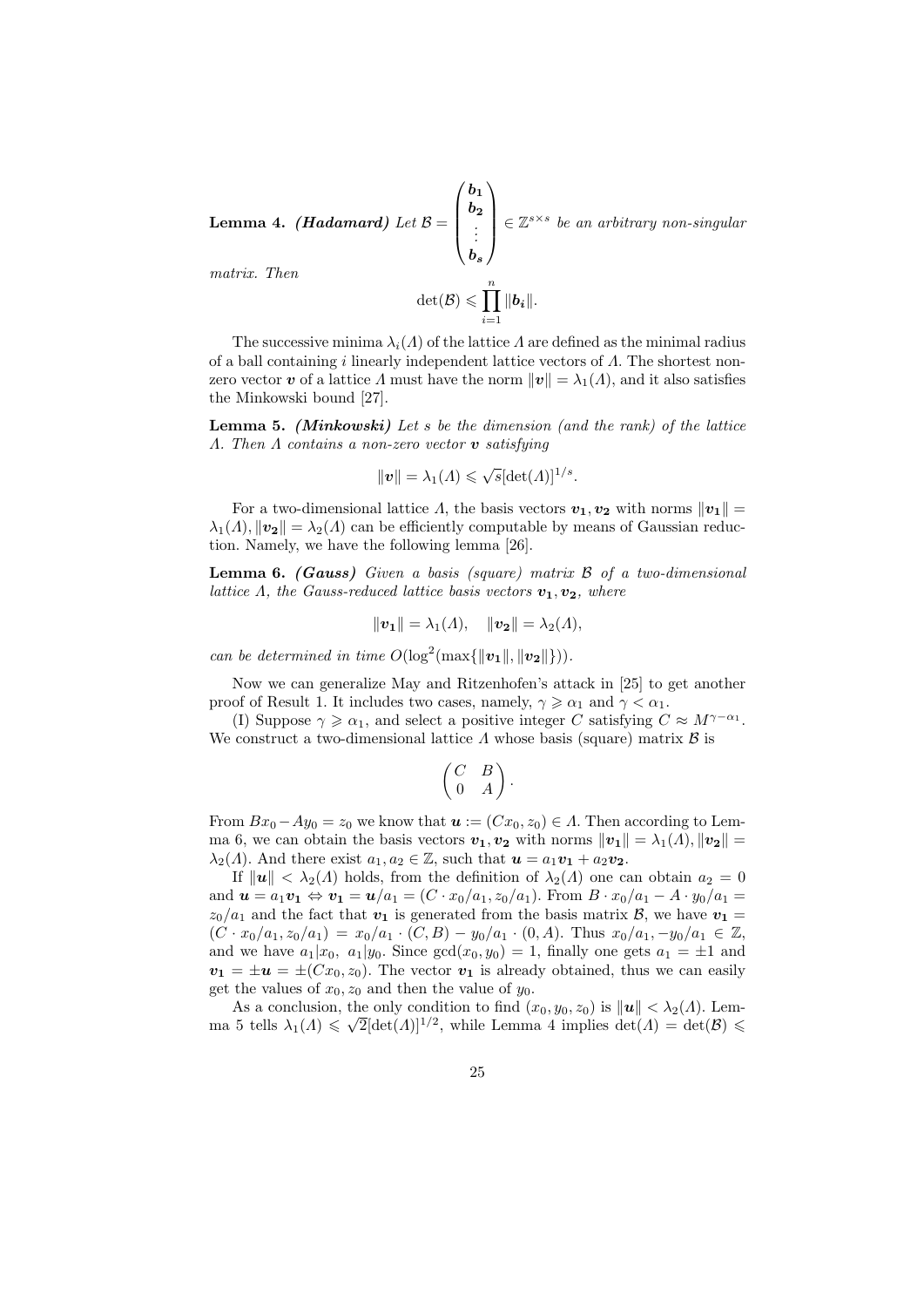$||\mathbf{v_1}|| ||\mathbf{v_2}|| = \lambda_1(\Lambda)\lambda_2(\Lambda)$ . Thus we obtain  $\lambda_2(\Lambda) \geq \frac{\det(\Lambda)}{\lambda_1(\Lambda)} \geq \frac{\det(\Lambda)}{\sqrt{2}[\det(\Lambda)]^{1/2}}$ √ 1  $\frac{1}{2} (AC)^{1/2} \approx M^{(\gamma - \alpha_1 + \alpha_2)/2}$ . Roughly we have  $||u|| \le \max\{\sqrt{\alpha_1 + \alpha_2}$  $2Cx_0$ √  $(C)^{1/2} \approx M^{(\gamma-\alpha_1+\alpha_2)/2}$ . Roughly we have  $||u|| \le \max\{\sqrt{2C}x_0, \sqrt{2}z_0\}$  $\max{\sqrt{2}CX, \sqrt{2}Z} \approx M^{\gamma}$ . Hence to make  $||u|| < \lambda_2(\Lambda)$  hold, it is sufficient that

 $M^{\gamma} < M^{(\gamma - \alpha_1 + \alpha_2)/2} \Leftrightarrow \gamma < (\gamma - \alpha_1 + \alpha_2)/2 \Leftrightarrow \gamma + \alpha_1 - \alpha_2 < 0.$ 

(II) For the case of  $\gamma < \alpha_1$ , we will select a positive integer D satisfying  $D \approx M^{\alpha_1 - \gamma}$ , and the basis (square) matrix B is changed to

$$
\begin{pmatrix} 1 & D \cdot B \\ 0 & D \cdot A \end{pmatrix}.
$$

The rest of the proof is almost the same as the former case and we omit it.

From the above, we know Result 1 follows. Finally, we note that May and Ritzenhofen's result for the IFP, can be directly obtained from Result 1.

## Appendix C: Detailed Proofs of Theorems 1, 2

Firstly, based on Coppersmith's method we present the detailed proof of Theorem 1. We may again give the same definitions for some notations which are already introduced in the sketch of proof in Section 4.1. That allows us to show an integrated proof, which makes it unnecessary to review the sketch of proof again. Secondly, we mainly introduce the polynomials for the lattice construction to prove a lemma which is similar to Theorem 1. Finally, the proof of Theorem 2 is given directly as a consequence of this lemma.

(I) Set  $x'_0 := x_0/u_0$ ,  $a'_0 := A/u_0$ ,  $y'_0 := y_0/v_0$ ,  $b'_0 := B/v_0$ ,  $z_0^* := z_0/(u_0v_0)$ and  $B' := [B/V], X' := [X/U], Z^* := [Z/(UV)].$  Then we have  $|b'_0|$  <  $B', |x'_0| < X', |z_0^*| < Z^*.$ 

Define  $f(b', x', z^*) := -b'x' + z^* \in \mathbb{Z}[b', x', z^*]$ . From

$$
Bx_0 - Ay_0 = z_0 \Leftrightarrow b'_0v_0x'_0u_0 - a'_0u_0y'_0v_0 = z_0^*u_0v_0 \Leftrightarrow b'_0x'_0 - a'_0y'_0 = z_0^*,
$$

we obtain

$$
f(b'_0, x'_0, z_0^*) \equiv 0 \pmod{a'_0}.
$$

Besides the above three variables  $b', x', z^*$ , we also introduce another variable v for  $v_0$ .

Let the positive integers  $m, \tau$  and the non-negative integer i be undetermined parameters. Then for  $k = 0, 1, \dots, m$ , we define

$$
g_k(b', x', z^*, v) := E^{\min\{i, m-k\}} v^i (b' x')^{m-k} [f(b', x', z^*)]^k A^{\max\{\tau - k, 0\}},
$$

where E is the inverse of B modulo  $A^{\tau}$ , namely,  $EB \equiv 1 \pmod{A^{\tau}}$ . Such E must exit since  $gcd(A, B) = 1$ . Recall that  $f(b'_0, x'_0, z_0^*) \equiv 0 \pmod{a'_0}$  and  $A \equiv 0 \pmod{a_0'}$ , thus we obtain

$$
g_k(b'_0, x'_0, z_0^*, v_0) \equiv 0 \pmod{(a'_0)^\tau}, \quad k = 0, 1, \cdots, m. \tag{10}
$$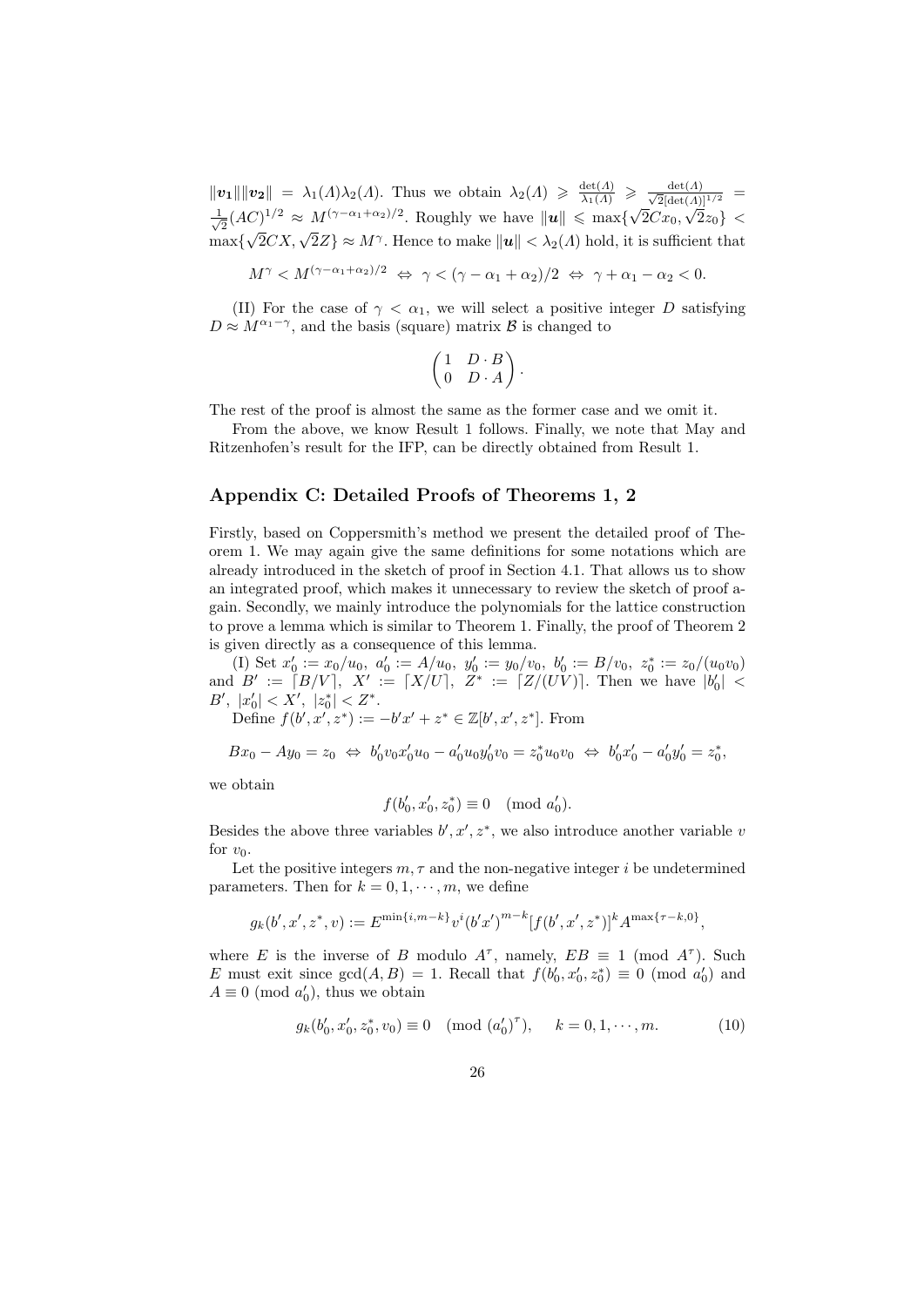For every polynomial  $g_k(b', x', z^*, v)$ , we replace each occurrence of the monomial  $b'v$  by B according to the relation  $b'_0v_0 = B$ . Then we replace each occurrence of EB by 1 in every  $g_k(b', x', z^*, v)$ , which does not contradict the correctness of Equation (10) since one can check  $EB \equiv 1 \pmod{(a_0')^{\tau}}$ .

Next we need to define the monomial order "≺". For convenience, we use  $v^{i}(b')^{m-k}(x')^{m-k}(z^*)^{k}$  to denote  $(b')^{(m-k)-i}(x')^{m-k}(z^*)^{k}$  if  $i \leq m-k$  and denote  $v^{i-(m-k)}(x')^{m-k}(z^*)^k$  if  $i > m-k$ . Then, "≺" is defined such that  $v^{i}(b')^{m-k_1}(x')^{m-k_1}(z^*)^{k_1} \prec v^{i}(b')^{m-k_2}(x')^{m-k_2}(z^*)^{k_2}$  if and only if  $k_1 < k_2$ . Let  $\Lambda^*$  be the set of all integral linear combinations of  $g_k(b', x', z^*, v)$  ( $k =$  $(0, 1, 2, \dots, m)$ . Similar to Section 3.2, there is a one-to-one correspondence between a polynomial  $g(b', x', z^*, v)$  in  $\Lambda^*$  and a vector **g** in a subset  $\Lambda$  of  $\mathbb{Z}^{m+1}$ , where the components of g are the coefficients of  $g(B'b', X'x', Z^*z^*, Vv)$  in the order of " $\prec$ ". Here  $\Lambda$  is exactly the lattice we want to construct, and the corresponding vectors of  $g_k(b', x', z^*, v)$   $(k = 0, 1, 2, \dots, m)$  form the basis matrix  $\mathcal{B}$ of our lattice Λ.

A simple example of B for  $m = 5, \tau = 4, i = 3$  is shown in Table 7, where other non-zero off-diagonal entries are denoted by "∗". Here we use the polynomial  $g_3(b', x', z^*, v)$  in Table 7 to illustrate the above two replacements and the oneto-one correspondence between a polynomial and a row vector. According to the definition, we know

$$
g_3(b', x', z^*, v) = E^{\min\{3,5-3\}}v^3(b'x')^{5-3}[f(b', x', z^*)]^3 A^{\max\{4-3,0\}}
$$
  
\n
$$
= E^2v^3(b')^2(x')^2(-b'x' + z^*)^3 A
$$
  
\n
$$
= (Eb'v)^2v(x')^2[-(b'x')^3 + 3(b'x')^2z^* - 3b'x'(z^*)^2 + (z^*)^3]A
$$
  
\n
$$
= (Eb'v)^2[-(b'v)(b')^2(x')^5 + 3(b'v)b'(x')^4z^* - 3(b'v)(x')^3(z^*)^2
$$
  
\n
$$
+v(x')^2(z^*)^3]A.
$$

Replace each occurrence of the monomial  $b'v$  by  $B$ , and each occurrence of  $EB$ by 1. Then we obtain

$$
g_3(b', x', z^*, v) = 1^2 \cdot [-B(b')^2(x')^5 + 3Bb'(x')^4 z^* - 3B(x')^3(z^*)^2 + v(x')^2(z^*)^3]A
$$
  
=  $-AB(b')^2(x')^5 + 3ABb'(x')^4 z^* - 3AB(x')^3(z^*)^2 + Av(x')^2(z^*)^3.$ 

Finally, according to the definition of the monomial order "≺", the corresponding coefficient vector of  $g_3(B'b', X'x', Z^*z^*, Vv)$  is

$$
(-AB(B')^2(X')^5, 3ABB'(X')^4Z^*, -3AB(X')^3(Z^*)^2, AV(X')^2(Z^*)^3, 0, 0).
$$

|       | $\boldsymbol{x}$ | $4 \gamma^*$<br>$\boldsymbol{x}$ | $\sim^*$<br>. ల<br>$x^{\prime}$ | $(z^*)$<br>. 0<br>v(x) | $z^*$<br>$v^*x'$ | $12^*$<br>Ð<br>$v^{\circ}$ |
|-------|------------------|----------------------------------|---------------------------------|------------------------|------------------|----------------------------|
| 90    | $V/\sqrt{5}$     |                                  |                                 |                        |                  |                            |
| $g_1$ | $\ast$           | $A^3B'(X')^4Z^*$                 |                                 |                        |                  |                            |
| 92    | ∗                | $\ast$                           | $A^2(X')^3(Z^*)^2$              |                        |                  |                            |
| 93    | $\ast$           | $\ast$                           | $\ast$                          | $AV(X')^2(Z^*)^3$      |                  |                            |
| 94    | $\ast$           | $\ast$                           | $\ast$                          | $\ast$                 | $V^2 X'(Z^*)^4$  |                            |
| 95    | $\ast$           | $\ast$                           | $\ast$                          | $\ast$                 | $\ast$           | $V^3(Z^*)^5$               |

**Table 7.** The basis matrix B when  $m = 5, \tau = 4, i = 3$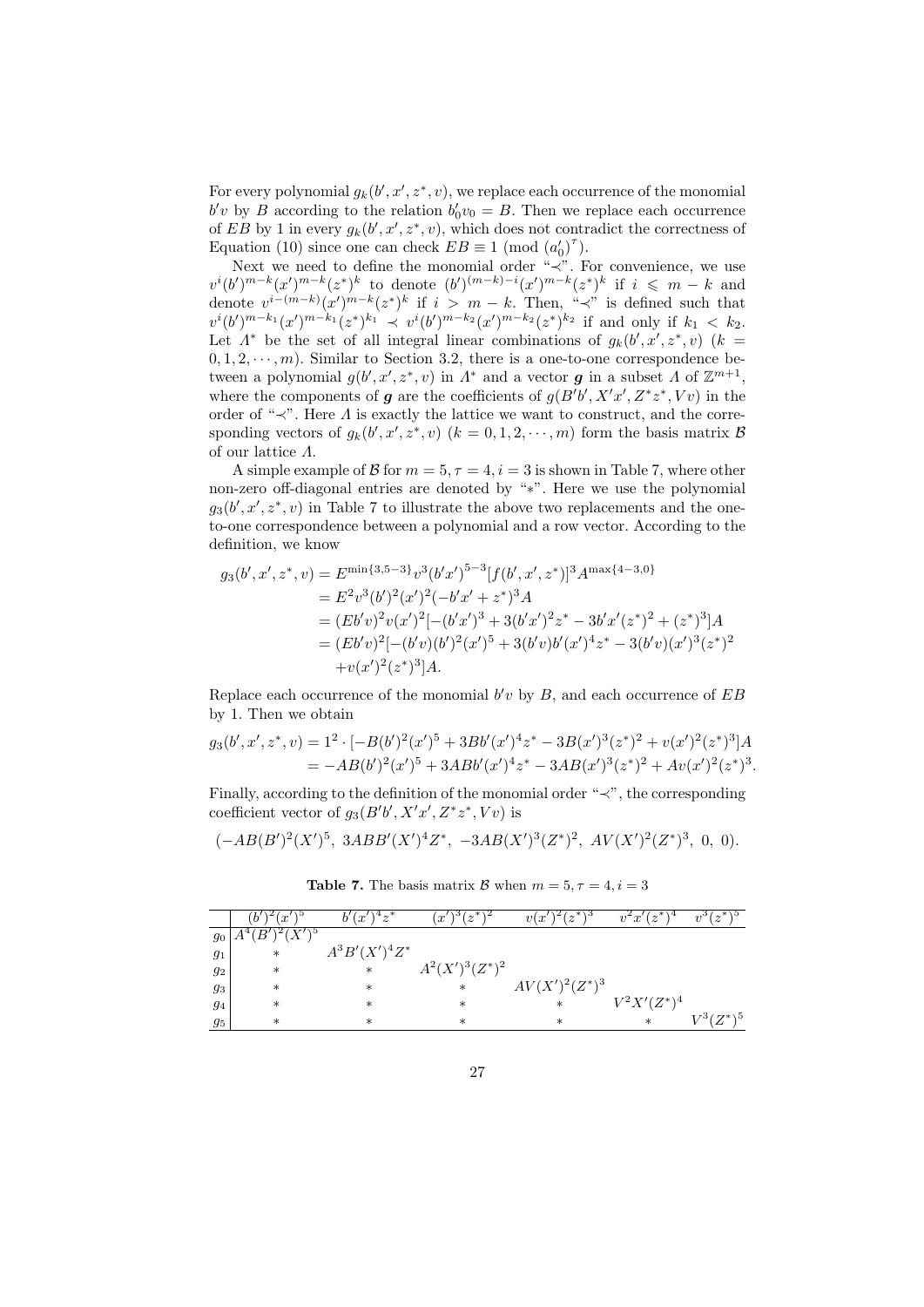Let s denote the dimension of A, and we have  $s = m + 1$ . From Equation (10) and the definition of  $\Lambda^*$ , one obtains  $g(b'_0, x'_0, z_0^*, v_0) \equiv 0 \pmod{(a'_0)^{\tau}}$  holds for any  $g(b', x', z^*, v) \in \Lambda^*$ . According to Lemma 2, if  $||g(B'b', X'x', Z^*z^*, Vv)||$  $(a_0')^{\tau}/\sqrt{s}$  holds, we have  $g(b_0', x_0', z_0^*, v_0) = 0$  holds over the integers.

Suppose such a polynomial  $g(b', x', z^*, v) \in \Lambda^*$  with  $g(b'_0, x'_0, z_0^*, v_0) = 0$  is obtained. Then we set  $\tilde{g}(b', x', z^*) := (b')^i g(b', x', z^*, B/b')$ , where i is the parameter<br>given before. One can check that every monomial (perfect the corresponding co given before. One can check that every monomial (neglect the corresponding coefficient) of  $\tilde{g}(b', x', z^*)$  must have the form of  $(b'x')^{m-j}(z^*)^j$ . Let  $\omega := (b'x')/z^*$ <br>and we obtain  $h(\omega) := \tilde{g}(b'x')/(z^*)^m$  with  $h((b'x')/z^*) = 0$ . Then  $(b'x')/z^*$ and we obtain  $h(\omega) := \tilde{g}(b', x', z^*)/(z^*)^m$  with  $h((b'_0x'_0)/z_0^*) = 0$ . Then  $(b'_0x'_0)/z_0^*$ can be found by extracting the rational roots of  $h(\omega)$  with classical methods. The values of  $b'_0x'_0, z_0^*$  are obtained since one can check  $gcd(b'_0x'_0, z_0^*) = 1$ . Thus  $b'_0x'_0 - z_0^*$  is known, and so is the value of  $u_0/y'_0 = A/(b'_0x'_0 - z_0^*)$ . Then we get the values of  $u_0, y'_0$  due to  $gcd(u_0, y'_0) = 1$ . Similarly, one can also obtain the values of  $v_0, x'_0$  according to  $v_0/x'_0 = B/(b'_0x'_0)$  and  $gcd(v_0, x'_0) = 1$ . Hence the values of  $z_0^*, u_0, y_0', v_0, x_0'$  are known, and finally we successfully obtain  $(x_0, y_0, z_0) = (x'_0 u_0, y'_0 v_0, z_0^* u_0 v_0).$ 

As a conclusion, in order to find  $(x_0, y_0, z_0)$ , we only need to find a polynomial  $g(b', x', z^*, v)$  in  $\Lambda^*$  with the condition  $||g(B'b', X'x', Z^*z^*, Vv)|| < (a_0')^{\tau}/\sqrt{s}$ . This is equivalent to finding a vector g in A with the condition  $\|\mathbf{g}\| < (a_0')^{\tau}/\sqrt{s}$ . According to Lemma 1 (take  $i = 1$ ), by running LLL algorithm one can find a vector g in A with  $||g|| \leq 2^{(s-1)/4} \det(A)^{1/s}$ . From the above, to find  $(x_0, y_0, z_0)$ , the following condition is sufficient:

$$
2^{(s-1)/4} \det(\Lambda)^{1/s} < \left(a_0'\right)^\tau / \sqrt{s}.
$$

It is equivalent to  $2^{s(s-1)/4} s^{s/2} \det(\Lambda) < [(\alpha'_0)^{\tau}]^s$ . Note that researchers often ignore terms  $2^{s(s-1)/4} s^{s/2}$ . Thus, we obtain

$$
\det(\varLambda) < \left[(a_0')^\tau\right]^s.
$$

Define  $\xi := \frac{\tau}{m}$ ,  $\sigma := \frac{i}{m}$ , and we only consider the case of  $0 < \xi \leq 1, 0 \leq \xi$  $\sigma \leq 1$ . Now one gets  $\tau = \xi m$ ,  $i = \sigma m$ , which is used in the following calculation of det( $\Lambda$ ). As seen in Table 7, it is easy to make  $\beta$  a lower triangular square matrix; thus, we can easily compute the value of  $\det(\Lambda) = |\det \mathcal{B}|$ . Let  $\det(\Lambda) =$  $A^{s_A}(B')^{s_{B'}}V^{s_V}(X')^{s_{X'}}(Z^*)^{s_{Z^*}},$  and then we have

$$
\begin{array}{l} s_A=\sum_{k=0}^{\tau}(\tau-k)=\frac{1}{2}\tau(\tau+1)=\frac{1}{2}\xi^2m^2+o(m^2),\\ s_{B'}=\sum_{k=0}^{m-i}[(m-k)-i]=\frac{1}{2}(m-i)(m-i+1)=\frac{1}{2}(1-\sigma)^2m^2+o(m^2),\\ s_V=\sum_{k=m-i}^{m}[i-(m-k)]=\frac{1}{2}i(i+1)=\frac{1}{2}\sigma^2m^2+o(m^2),\\ s_{X'}=\sum_{k=0}^{m}(m-k)=\frac{1}{2}m(m+1)=\frac{1}{2}m^2+o(m^2),\\ s_{Z^*}=\sum_{k=0}^{m}k=\frac{1}{2}m(m+1)=\frac{1}{2}m^2+o(m^2). \end{array}
$$

Substitute the value of  $\det(A)$  and  $s = m + 1$  in  $\det(A) < [(a'_0)^{\tau}]^s$ , and we have

$$
A^{\frac{1}{2}\xi^2 + \frac{o(m^2)}{m^2}}(B')^{\frac{1}{2}(1-\sigma)^2 + \frac{o(m^2)}{m^2}}V^{\frac{1}{2}\sigma^2 + \frac{o(m^2)}{m^2}}(X')^{\frac{1}{2} + \frac{o(m^2)}{m^2}}(Z^*)^{\frac{1}{2} + \frac{o(m^2)}{m^2}} < (a'_0)^{\xi + \frac{o(m^2)}{m^2}}.
$$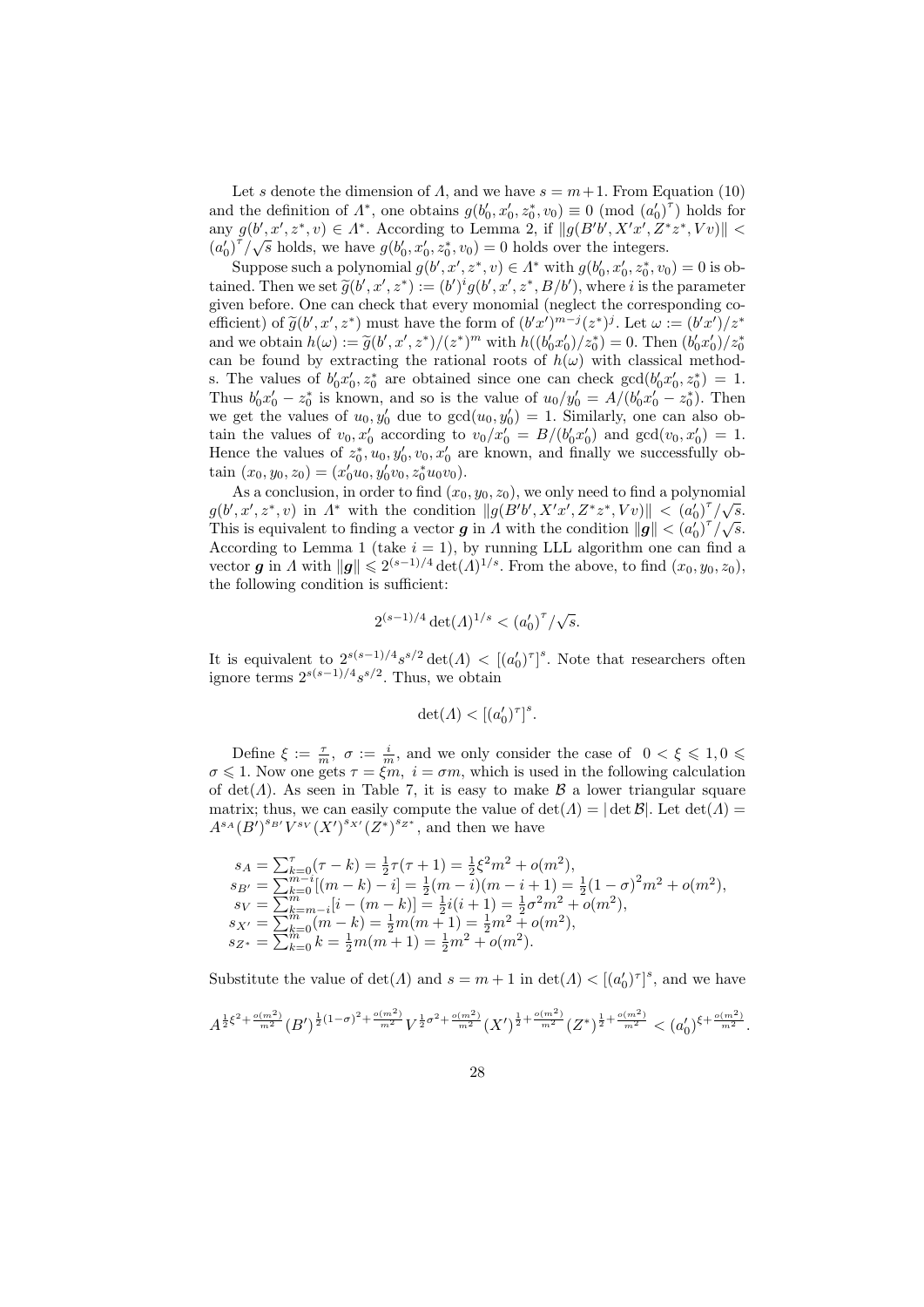Together with  $A = M^{\alpha_2}$ ,  $B' = [B/V] \approx M^{\beta_2-\beta}$ ,  $V = M^{\beta}$ ,  $X' = [X/U] \approx$  $M^{\alpha_1-\alpha}$ ,  $Z^* = [Z/(UV)] \approx M^{\gamma-\alpha-\beta}$ ,  $a'_0 = A/u_0 \approx M^{\alpha_2-\alpha}$ , it is obtained that

$$
\alpha_2 \cdot \frac{1}{2}\xi^2 + (\beta_2 - \beta) \cdot \frac{1}{2}(1 - \sigma)^2 + \beta \cdot \frac{1}{2}\sigma^2 + (\alpha_1 - \alpha) \cdot \frac{1}{2} + (\gamma - \alpha - \beta) \cdot \frac{1}{2} < (\alpha_2 - \alpha) \cdot \xi + \frac{o(m^2)}{m^2}.
$$

Take  $m \to \infty$  and omit the term  $\frac{o(m^2)}{m^2}$ , then we have

$$
\left[\frac{1}{2}\alpha_2\xi^2 - (\alpha_2 - \alpha)\xi\right] + \left[\frac{1}{2}\beta_2\sigma^2 - (\beta_2 - \beta)\sigma\right] + \frac{1}{2}(\gamma + \alpha_1 + \beta_2) - (\alpha + \beta) < 0. \tag{11}
$$

In order to minimize the left-hand side of Inequality (11), the optimized values of  $\xi$  and  $\sigma$  are given by  $\xi = (\alpha_2 - \alpha)/\alpha_2$ ,  $\sigma = (\beta_2 - \beta)/\beta_2$ . After substituting  $\xi = (\alpha_2 - \alpha)/\alpha_2$ ,  $\sigma = (\beta_2 - \beta)/\beta_2$  in Inequality (11), we acquire

$$
-\frac{1}{2} \cdot \frac{(\alpha_2 - \alpha)^2}{\alpha_2} - \frac{1}{2} \cdot \frac{(\beta_2 - \beta)^2}{\beta_2} + \frac{1}{2}(\gamma + \alpha_1 + \beta_2) - (\alpha + \beta) < 0,
$$

which finally ends up with Inequality (2). And thus we complete the proof of Theorem 1.

(II) In order to present the proof of Theorem 2, we need to prove the following lemma at first.

**Lemma 7.** For Theorem 1, suppose  $A = A_1 A_2$ ,  $B = B_1 B_2$ , where  $A_1, A_2, B_1$ ,  $B_2$  are known positive integers with  $A_1 = M^{\alpha_{21}}, A_2 = M^{\alpha_{22}}, B_1 = M^{\beta_{21}}, B_2 =$  $M^{\beta_{22}}$ . And redefine  $u_0 = \gcd(x_0, z_0, A_2) \approx U = M^{\alpha}$ ,  $v_0 = \gcd(y_0, z_0, B_2) \approx V =$  $M^{\beta}$ . Then the condition to find  $(x, y, z) = (x_0, y_0, z_0)$  in Theorem 1, namely, Inequality (2), is changed to

$$
\gamma + \alpha_1 - \alpha_2 \ (\approx \gamma + \beta_1 - \beta_2) < \frac{\alpha^2}{\alpha_{22}} + \frac{\beta^2}{\beta_{22}}.\tag{12}
$$

Let us reset  $x'_0 := x_0/u_0$ ,  $a'_0 := A_2/u_0$ ,  $y'_0 := y_0/v_0$ ,  $b'_0 := B_2/v_0$ ,  $z_0^* :=$  $z_0/(u_0v_0)$  and  $f(b', x', z^*) := -\overset{\sim}{B_1}b'x' + z^* \in \mathbb{Z}[b', x', z^*]$ . From

 $Bx_0 - Ay_0 = z_0 \Leftrightarrow B_1b'_0v_0x'_0u_0 - A_1a'_0u_0y'_0v_0 = z_0^*u_0v_0 \Leftrightarrow B_1b'_0x'_0 - A_1a'_0y'_0 = z_0^*,$ one obtains

$$
f(b'_0, x'_0, z_0^*) \equiv 0 \pmod{A_1 a'_0}.
$$

Again we also introduce another variable v for  $v_0$ . For  $k = 0, 1, \dots, m$ , we redefine

$$
g_k(b',x',z^*,v) := E^{\min\{i,m-k\}}v^i(b'x')^{m-k}[f(b',x',z^*)]^k A_1^{m-k} A_2^{\max\{\tau-k,0\}},
$$

where  $m, \tau, i$  are still three undetermined parameters, and E is the inverse of  $B_2$ modulo  $A_1^m A_2^{\tau}$ . Then we obtain

$$
g_k(b'_0, x'_0, z_0^*, v_0) \equiv 0 \pmod{A_1^m(a'_0)^{\tau}}, \quad k = 0, 1, \dots, m.
$$

Just as before, for every polynomial  $g_k(b', x', z^*, v)$ , we replace each occurrence of the monomial  $b'v$  by  $B_2$ , and replace each occurrence of  $EB_2$  by 1. Now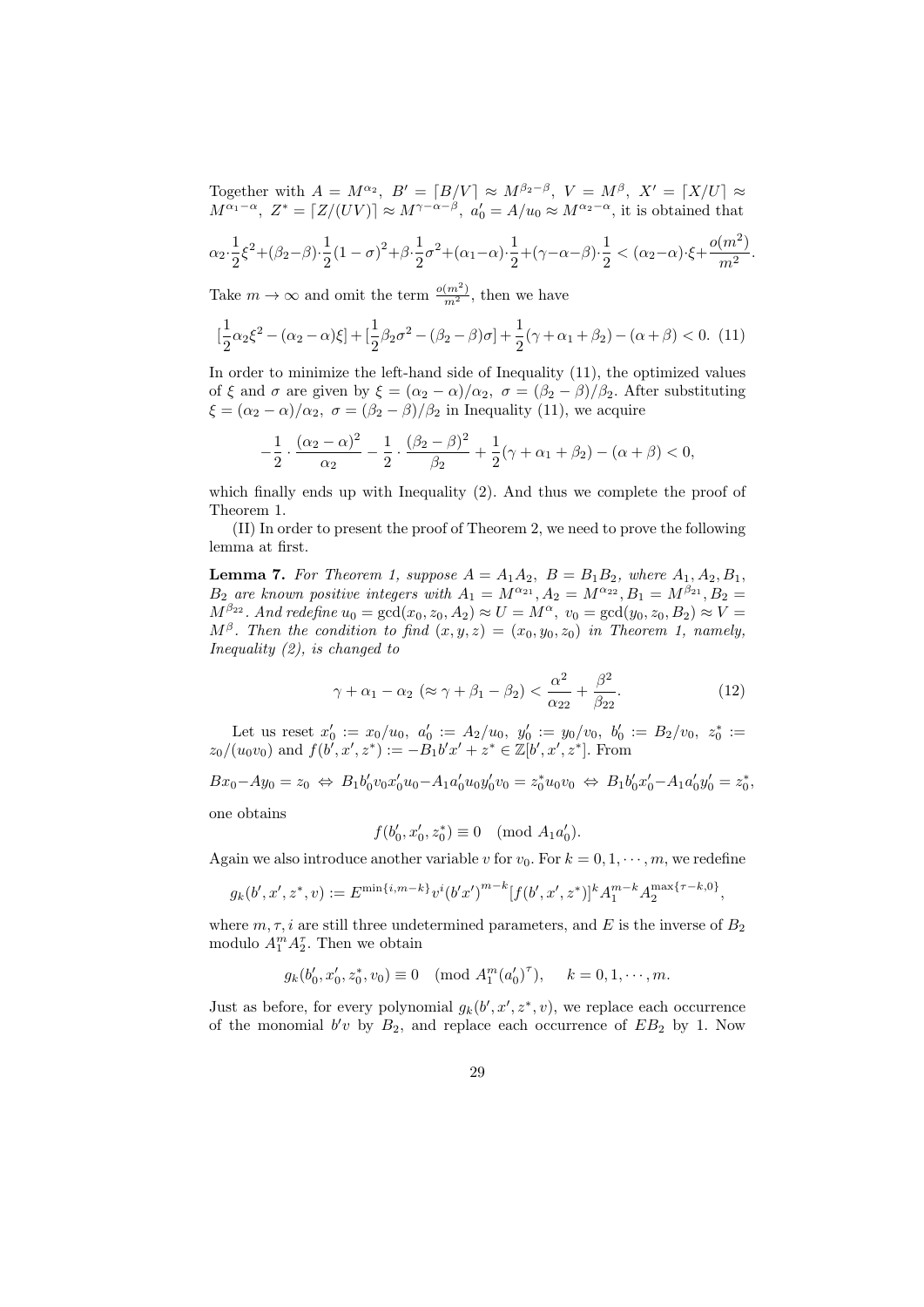the coefficient vectors of these  $g_k(b'_0, x'_0, z_0^*, v_0)$  form a basis matrix  $\mathcal B$  of the lattice  $\Lambda$  which we want to construct. Similar to the proof of Theorem 1, to find  $(x_0, y_0, z_0)$ , we only need the condition  $\det(A) < [A_1^m (a'_0)^{\tau}]^s$ , where *s* is the dimension of  $\Lambda$ . After substituting the calculation of  $\det(\Lambda)$  and  $s = m + 1$ in  $\det(A) < [A_1^m (a'_0)^{\tau}]^s$ , and taking the optimized values of  $\tau/m$  and  $i/m$  as  $m \to \infty$ , finally we can get Inequality (12) and thus Lemma 7 follows.

(III) At last, we complete the proof of Theorem 2 as follows. Without loss of generality, one can assume  $gcd(C, A) = 1$ . Thus there exist two integers  $D_1, D_2$ , such that  $D_1C = 1 + D_2A$  and  $0 < D_1 < A$ ,  $0 < D_2 < C$ . Then from  $Bx_0 - Ay_0 =$  $Cz_0$ , we obtain  $D_1Bx_0 - D_1Ay_0 = D_1Cz_0 = (1 + D_2A)z_0 = z_0 + D_2Az_0$ , which reduces to

$$
B^*x_0 - Ay_0^* = z_0, \quad B^* := D_1B, \ y_0^* := D_1y_0 + D_2z_0.
$$

Set  $d := \gcd(x_0, y_0^*)$ . Then we have  $d | z_0$ , which implies  $d | \gcd(x_0, z_0)$  $gcd(x_0, z_0, A)$  and  $d | (y_0^* - D_2 z_0) = D_1 y_0$ . Together with  $gcd(x_0, y_0) = 1$  and  $gcd(A, D_1) = 1$ , we obtain  $gcd(x_0, y_0^*) = d = 1$ . One can also get  $gcd(A, B^*) =$ 1 due to  $gcd(A, D_1) = gcd(A, B) = 1$ . Similarly, we have  $gcd(y_0^*, z_0, B) =$  $gcd(z_0, B) = gcd(y_0, z_0, B) = v_0$  and  $gcd(x_0, z_0, A) = u_0$ . Finally, let us set  $B^* = B_1^* B_2^*, B_1^* = D_1, B_2^* = B \text{ and } A = A_1 A_2, A_1 = 1, A_2 = A \text{ for } A_1, A_2 = A_1$  $B^*x_0 - Ay_0^* = z_0$ , and Theorem 2 follows according to Lemma 7.

## Appendix D: Detailed Proof of Theorem 3

Firstly, let us suppose the conditions  $\alpha_1 < \gamma < \alpha_2$  and  $\alpha_1 + \alpha_2 \leqslant 2\gamma$  hold. Then under Assumption 1, we use Coppersmith's method to prove that Inequality (7) is sufficient to find the desired  $(x_0, y_0, z_0)$ . Secondly, we prove that the condition  $\alpha_1 + \alpha_2 \leq 2\gamma$  can be changed to the condition  $4\alpha_1 + \alpha_2 \leq 4\gamma$ . Finally, we note that  $\alpha_1 < \gamma < \alpha_2$  is equivalent to  $\alpha_1 < \alpha_2$  under the condition  $4\alpha_1 + \alpha_2 \leq 4\gamma$  and Inequality (7). Similar to Appendix C, we may again give the same definitions for some notations introduced in the sketch of proof in Section 5.1.

(I) According to  $z_0 \equiv C \pmod{x_0}$  and  $z_0 \simeq z_0 - C$ , we know there exists an integer  $w_0$  such that  $x_0w_0 = z_0 - C$ , and roughly we have  $|w_0| < W := \lfloor Z/X \rfloor$ since  $x_0 \approx X$ . Here we introduce the variable w for  $w_0$ .

Define  $f(x, z) := -Bx + z$ . From  $Bx_0 - Ay_0 = z_0$  we obtain

$$
f(x_0, z_0) \equiv 0 \pmod{A}.
$$

Let  $m, \tau$  be positive integers, and then define

$$
g_{t,j}(x, z) := x^{t-j} [f(x, z)]^j A^{m-j}, \quad j = 0, 1, \dots, t, \quad t = 0, 1, \dots, m,
$$
  
\n
$$
h_{i,j}(x, z, w) := w^i [f(x, z)]^j A^{m-j}, \quad j = \theta_i, \theta_i + 1, \dots, m, \quad i = 1, 2, \dots, \tau,
$$

where  $\theta_i := \lfloor \eta i \rfloor$ ,  $\eta := \frac{\gamma - \alpha_1}{\alpha_2 - \gamma}$ . The choice of  $\theta_i$  is similar to [39], with the purpose of optimizing the lattice construction. It is obvious that

$$
g_{t,j}(x_0, z_0) \equiv 0 \pmod{A^m}, \quad j = 0, 1, \dots, t, \quad t = 0, 1, \dots, m,
$$
  

$$
h_{i,j}(x_0, z_0, w_0) \equiv 0 \pmod{A^m}, \quad j = \theta_i, \theta_i + 1, \dots, m, \quad i = 1, 2, \dots, \tau.
$$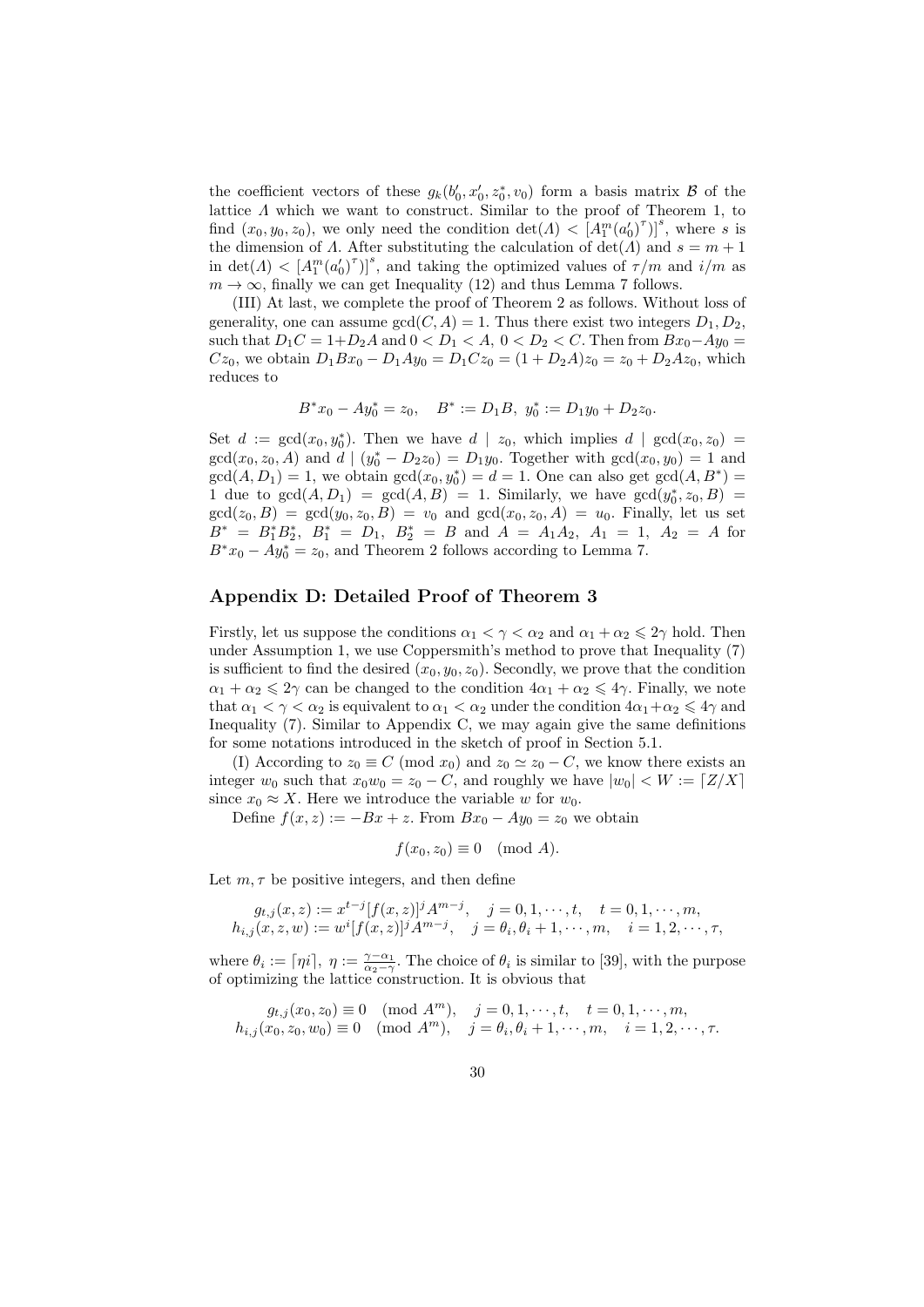Besides, for every polynomial  $h_{i,j}(x, z, w)$ , we replace each occurrence of the monomial xw by  $z - C$  according to the relation  $x_0w_0 = z_0 - C$ .

The monomial order " $\prec$ " is defined such that (1)  $x^{t_1-j_1}z^{j_1} \prec w^{i_2}z^{j_2}$  always holds; (2)  $x^{t_1-j_1}z^{j_1} \prec x^{t_2-j_2}z^{j_2}$  if and only if  $t_1 < t_2$  or  $t_1 = t_2, j_1 < j_2$ ; (3)  $w^{i_1}z^{j_1} \prec w^{i_2}z^{j_2}$  if and only if  $i_1 < i_2$  or  $i_1 = i_2, j_1 < j_2$ . Similarly, we can define the polynomial order " $\prec^*$ " for all the  $g_{t,j}(x, z)$  and  $h_{i,j}(x, z, w)$ . Just as Section 3.2, the coefficient vectors of these  $g_{t,j}(Xx, Zz)$  and  $h_{i,j}(Xx, Zz, Ww)$ are determined according to "≺", and these coefficient vectors form a basis matrix  $\beta$  of the lattice  $\Lambda$  according to " $\prec^*$ ".

From the conditions  $\alpha_1 < \gamma < \alpha_2$  and  $\alpha_1 + \alpha_2 \leq 2\gamma$ , one can obtain  $\eta =$  $\frac{\gamma-\alpha_1}{\alpha_2-\gamma}\geqslant 1$ , which implies the condition  $\theta_{i+1}\geqslant \theta_i+1$ . Here we note that it is the condition  $\theta_{i+1} \geq \theta_i + 1$  that makes  $\beta$  a square matrix and a lower triangular matrix. One can refer to [39, Proposition 4.1] and its proof for details.

Let s denote the dimension of Λ. Similar to Section 3.2, combining Lemma 1  $(\text{take } i = 2)$  and Lemma 2, if

$$
2^{s/4} \det(\Lambda)^{1/(s-1)} < A^m / \sqrt{s}
$$

holds, after running LLL algorithm one can obtain two polynomials  $q_1(x, z, w)$ ,  $g_2(x, z, w)$  satisfying  $g_1(x_0, z_0, w_0) = 0$ ,  $g_2(x_0, z_0, w_0) = 0$ . According to the relation  $z_0 = x_0w_0 + C$ , we then set  $\tilde{g}_1(x, w) = g_1(x, xw + C, w)$ ,  $\tilde{g}_2(x, w) =$  $g_2(x, xw + C, w)$ . Next by computing resultants we can eliminate the variable w, namely, we obtain  $h(x) = \text{Res}_{w}[\tilde{g}_1(x, w), \tilde{g}_2(x, w)]$  satisfying  $h(x_0) = 0$ . If Assumption 1 holds,  $h(x) \neq 0$ . Thus one can use any standard root-finding algorithm to recover  $x_0 \in \mathbb{Z}^+$  from  $h(x)$ . Similarly,  $w_0 \in \mathbb{Z}^+$  is also computed from  $\tilde{g}_1(x_0, w)$  or  $\tilde{g}_2(x_0, w)$ . Then we get the values of  $z_0 = x_0w_0 + C$  and  $y_0 = (Bx_0 - z_0)/A$ . As a conclusion, under Assumption 1, in order to find  $(x_0, y_0, z_0)$ , we only need the condition  $2^{s/4} \det(\Lambda)^{1/(s-1)} < A^m/\sqrt{s}$ , or roughly we only need the condition  $\det(A) < (A^m)^{s-1}$  as most researchers do.

Define  $\xi := \frac{\tau}{m}$ , and we have  $\tau = \xi m$ . Together with  $\theta_i = \lceil \eta i \rceil$ , we can compute

$$
s = \sum_{i=0}^{m} (t+1) + \sum_{i=1}^{\xi m} (m - \lceil \eta i \rceil + 1)
$$
  
=  $\left[\frac{1}{2}m^2 + o(m^2)\right] + \left[\left(\xi - \frac{1}{2}\eta\xi^2\right)m^2 + o(m^2)\right]$   
=  $\left(-\frac{1}{2}\eta\xi^2 + \xi + \frac{1}{2}\right)m^2 + o(m^2),$ 

$$
\det(A) = \prod_{t=0}^{m} \prod_{j=0}^{t} X^{t-j} Z^{j} A^{m-j} \cdot \prod_{i=1}^{\epsilon m} \prod_{j=\lceil \eta i \rceil}^{m} W^{i} Z^{j} A^{m-j}
$$
\n
$$
= \prod_{t=0}^{m} (X Z A^{-1})^{\frac{1}{2}t(t+1)} A^{m(t+1)}.
$$
\n
$$
\prod_{i=1}^{\epsilon m} W^{i(m-\lceil \eta i \rceil+1)} (Z A^{-1})^{\frac{1}{2}(m+\lceil \eta i \rceil)(m-\lceil \eta i \rceil+1)} A^{m(m-\lceil \eta i \rceil+1)}
$$
\n
$$
= (X Z A^{-1})^{\frac{1}{6} m^3 + o(m^3)} A^{\frac{1}{2} m^3 + o(m^3)}.
$$
\n
$$
W^{(\frac{1}{2}\xi^2 - \frac{1}{3}\eta \xi^3)m^3 + o(m^3)} (Z A^{-1})^{\frac{1}{2}\xi - \frac{1}{6}\eta^2 \xi^3} m^3 + o(m^3) A(\xi - \frac{1}{2}\eta \xi^2)m^3 + o(m^3)
$$
\n
$$
= X^{\frac{1}{6}m^3 + o(m^3)} Z^{(-\frac{1}{6}\eta^2 \xi^3 + \frac{1}{2}\xi + \frac{1}{6})m^3 + o(m^3)}.
$$
\n
$$
A^{(\frac{1}{6}\eta^2 \xi^3 - \frac{1}{2}\eta \xi^2 + \frac{1}{2}\xi + \frac{1}{3})m^3 + o(m^3)}.
$$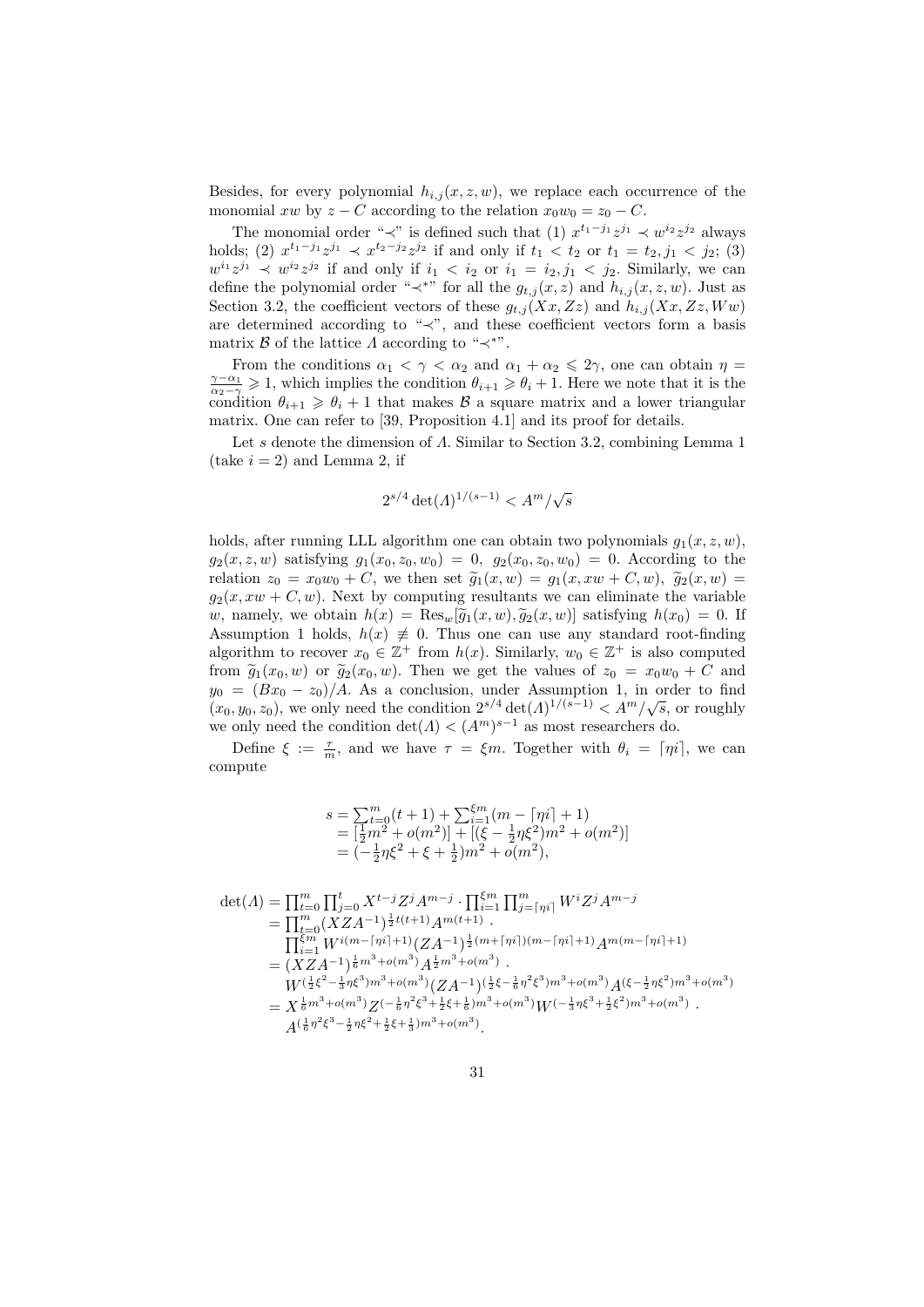Substitute the calculation of  $s, \det(A)$  in  $\det(A) < (A<sup>m</sup>)<sup>s-1</sup>$ , and we have

$$
X^{\frac{1}{6}+\frac{o(m^3)}{m^3}}Z^{-\frac{1}{6}\eta^2\xi^3+\frac{1}{2}\xi+\frac{1}{6}+\frac{o(m^3)}{m^3}}W^{-\frac{1}{3}\eta\xi^3+\frac{1}{2}\xi^2+\frac{o(m^3)}{m^3}}A^{\frac{1}{6}\eta^2\xi^3-\frac{1}{2}\eta\xi^2+\frac{1}{2}\xi+\frac{1}{3}+\frac{o(m^3)}{m^3}}
$$

Together with  $X = M^{\alpha_1}$ ,  $Z = M^{\gamma}$ ,  $W = [Z/X] \approx M^{\gamma - \alpha_1}$ ,  $A = M^{\alpha_2}$ , it is obtained that

$$
\alpha_1 \cdot \frac{1}{6} + \gamma \cdot \left(-\frac{1}{6}\eta^2 \xi^3 + \frac{1}{2}\xi + \frac{1}{6}\right) + (\gamma - \alpha_1) \cdot \left(-\frac{1}{3}\eta \xi^3 + \frac{1}{2}\xi^2\right) \n< -\alpha_2 \cdot \left(\frac{1}{6}\eta^2 \xi^3 - \frac{1}{2}\eta \xi^2 + \frac{1}{2}\xi + \frac{1}{3}\right) + \alpha_2 \cdot \left(-\frac{1}{2}\eta \xi^2 + \xi + \frac{1}{2}\right) + \frac{o(m^3)}{m^3}.
$$

Take  $m \to \infty$  and omit the term  $\frac{o(m^3)}{m^3}$ , then we have

$$
\left[\frac{1}{6}(\alpha_2-\gamma)\eta^2 - \frac{1}{3}(\gamma-\alpha_1)\eta\right]\xi^3 + \frac{1}{2}(\gamma-\alpha_1)\xi^2 - \frac{1}{2}(\alpha_2-\gamma)\xi + \frac{1}{6}(\gamma+\alpha_1-\alpha_2) < 0. \tag{13}
$$

According to the definition of  $h_{i,j}(x, z, w)$ , we can obtain  $\theta_{\tau} \leq m$ . Recall that m is an integer, thus  $\theta_{\tau} \leqslant m \iff \lceil \eta \tau \rceil \leqslant m \iff \eta \tau \leqslant m \iff \eta \cdot \xi m \leqslant m \iff \xi \leqslant \frac{1}{\eta}$ . One can check that the left-hand side of Inequality (13) is a decreasing function of  $\xi$  for  $\xi \in (0, \frac{1}{\eta}]$ . In order to minimize the left-hand side of Inequality (13), we set  $\xi = \frac{1}{\eta}$  in Inequality (13) and get

$$
(\gamma-\alpha_1)\frac{1}{\eta^2}-2(\alpha_2-\gamma)\frac{1}{\eta}+(\gamma+\alpha_1-\alpha_2)<0,
$$

which finally ends up with Inequality (7) after we substitute  $\eta = \frac{\gamma - \alpha_1}{\alpha_2 - \gamma}$ . Thus we have proved that Inequality (7) is sufficient to find the desired  $(x_0, y_0, z_0)$  under the conditions  $\alpha_1 < \gamma < \alpha_2$  and  $\alpha_1 + \alpha_2 \leq 2\gamma$ .

(II) Now let us change the condition  $\alpha_1+\alpha_2\leqslant 2\gamma$  to the condition  $4\alpha_1+\alpha_2\leqslant$ 4γ. We redefine  $\theta_i := \lceil \frac{1}{\xi}i \rceil = \lceil \frac{m}{\tau}i \rceil$  instead of  $\theta_i := \lceil \eta i \rceil$ . Then Inequality (13) is changed to

$$
[\frac{1}{6}(\alpha_2-\gamma)\frac{1}{\xi^2}-\frac{1}{3}(\gamma-\alpha_1)\frac{1}{\xi}]\xi^3+\frac{1}{2}(\gamma-\alpha_1)\xi^2-\frac{1}{2}(\alpha_2-\gamma)\xi+\frac{1}{6}(\gamma+\alpha_1-\alpha_2)<0,
$$

which is equivalent to

$$
(\gamma - \alpha_1)\xi^2 - 2(\alpha_2 - \gamma)\xi + (\gamma + \alpha_1 - \alpha_2) < 0. \tag{14}
$$

This time we reset  $\xi = \frac{\sqrt{\alpha_2} - \sqrt{\alpha_3}}{\sqrt{\alpha_2}}$  $\sqrt{2} - \sqrt{\gamma - \alpha_1}$  $\frac{\gamma-\gamma-\alpha_1}{\gamma-\alpha_1}$  in Inequality (14), and finally under the condition  $\alpha_1 < \gamma < \alpha_2$ , one can also obtain Inequality (7) after some reduction.

We still need the condition  $\theta_{i+1} \geq \theta_i + 1$  which makes  $\beta$  a square matrix and a lower triangular matrix. And the condition  $\frac{1}{\xi} \geq 1$  is sufficient. Under the condition  $\alpha_1 < \gamma < \alpha_2$ , one can check that  $\frac{1}{\xi} = \frac{\sqrt{2}}{\sqrt{\alpha_2}}$ .  $\frac{\sqrt{\gamma-\alpha_1}}{\sqrt{\alpha_1+\alpha_2}}$  $\frac{\sqrt{\gamma-\alpha_1}}{\alpha_2-\sqrt{\gamma-\alpha_1}} \geq 1$  is equivalent to  $4\alpha_1 + \alpha_2 \leq 4\gamma$ , which replaces the previous condition  $\alpha_1 + \alpha_2 \leq 2\gamma$ .

Originally, we set  $\xi = \frac{1}{\eta} = \frac{\alpha_2 - \gamma}{\gamma - \alpha_1}$ . Note that Inequality (7) is equivalent to  $\alpha_2 > \alpha_1 + \sqrt{\alpha_2(\gamma - \alpha_1)}$  under the condition  $\alpha_1 < \gamma < \alpha_2$ . Then one knows